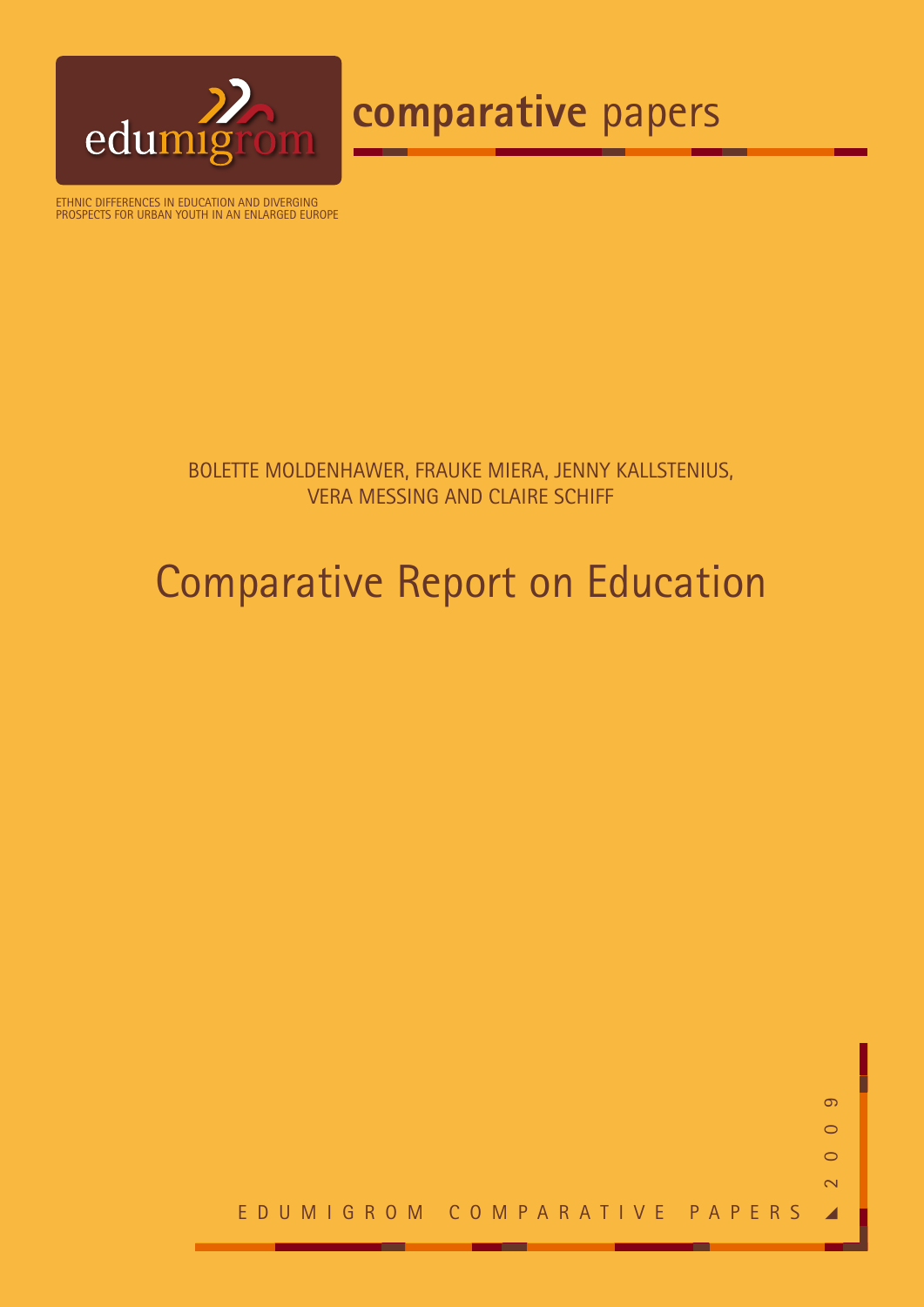



The research leading to these results has been conducted under the auspices of the project EDUMIGROM: Ethnic Differences in Education and Diverging Prospects for Urban Youth in an Enlarged Europe, and has received funding from the European Commission's Seventh Framework Programme (FP7/2007-2013), under Grant Agreement SSH7-CT-2008-217384-EDUMIGROM.

#### ABOUT EDUMIGROM

Ethnic Differences in Education and Diverging Prospects for Urban Youth in an Enlarged Europe is a collaborative research project that aims to study how ethnic differences in education contribute to the diverging prospects of minority ethnic youth and their peers in urban settings. Through applying a cross-national comparative perspective, the project explores the overt and covert mechanisms in socio-economic, political, cultural, and gender relations that make ethnicity a substantive component of inequalities in social status and power. The project involves nine countries from old and new member states of the European Union: the Czech Republic, Denmark, France, Germany, Hungary, Romania, Slovakia, Sweden, and the United Kingdom. EDUMIGROM began in March 2008 and will run through February 2011. The project is coordinated by the Center for Policy Studies at Central European University.

#### ABOUT THE PAPER

The first research phase of EDUMIGROM focused on background studies on education and ethnic relations in the domestic contexts of the project's target countries. During this phase, research teams gathered and processed macro-level data and information with three adjacent goals in mind: to supply the 16 comprehensive country studies on education and ethnic relations; to inform cross-country comparisons on minority ethnic youth in education; to provide ample information for the multi-level selection of samples for surveys, community and school case studies.

The second research phase of EDUMIGROM, by applying a cross-country comparative perspective, focused on exploring similarities and differences among the project's target countries in three broad topical areas: interethnic relations, the educational situation of minority ethnic youth, and educational policies attaining inclusion. The three closely related comparative studies rely on the outcome of the 16 background reports that discuss these issues in the domestic contexts. Taking into account the decisive influence of the diverse historical legacies of inter-ethnic relations and the potentials and limitations that the prevailing welfare state arrangements put on shaping these relations, these comparative studies introduce meaningful variations in the situation and opportunities of minority ethnic youth within and beyond education. By putting the notion of citizenship into their focus, the reports address general issues of 'minoritisation' that affect indigenous Roma in the countries of Central and Eastern Europe and second-generational migrants in Western Europe in a similar way, and bring up the differential clusters of responses that the project's target countries give to the surfacing challenges. On the basis of these analyses, the studies also draw out important implications with relevance to policies in the areas of minority rights, distributional justice, educational arrangements, and the broader perspectives of ascertaining equal opportunities for all. The publication of the three comparative studies is intended to provide valuable comparative knowledge and stimulate inter-regional and international discussions on issues related to the sociopolitical and economic situation, education, and integration of minority ethnic youth in Europe.

#### © EDUMIGROM

The EDUMIGROM Consortium holds copyright for the Papers published under the auspices of the project. Reproduction in whole or in part of this text is allowed for research and educational purposes, with appropriate citation and acknowledgement.

CENTER FOR POLICY STUDIES CENTRAL EUROPEAN UNIVERSIT Y

Nádor utca 9 H–1051 Budapest, Hungary

info@edumigrom.eu www.edumigrom.eu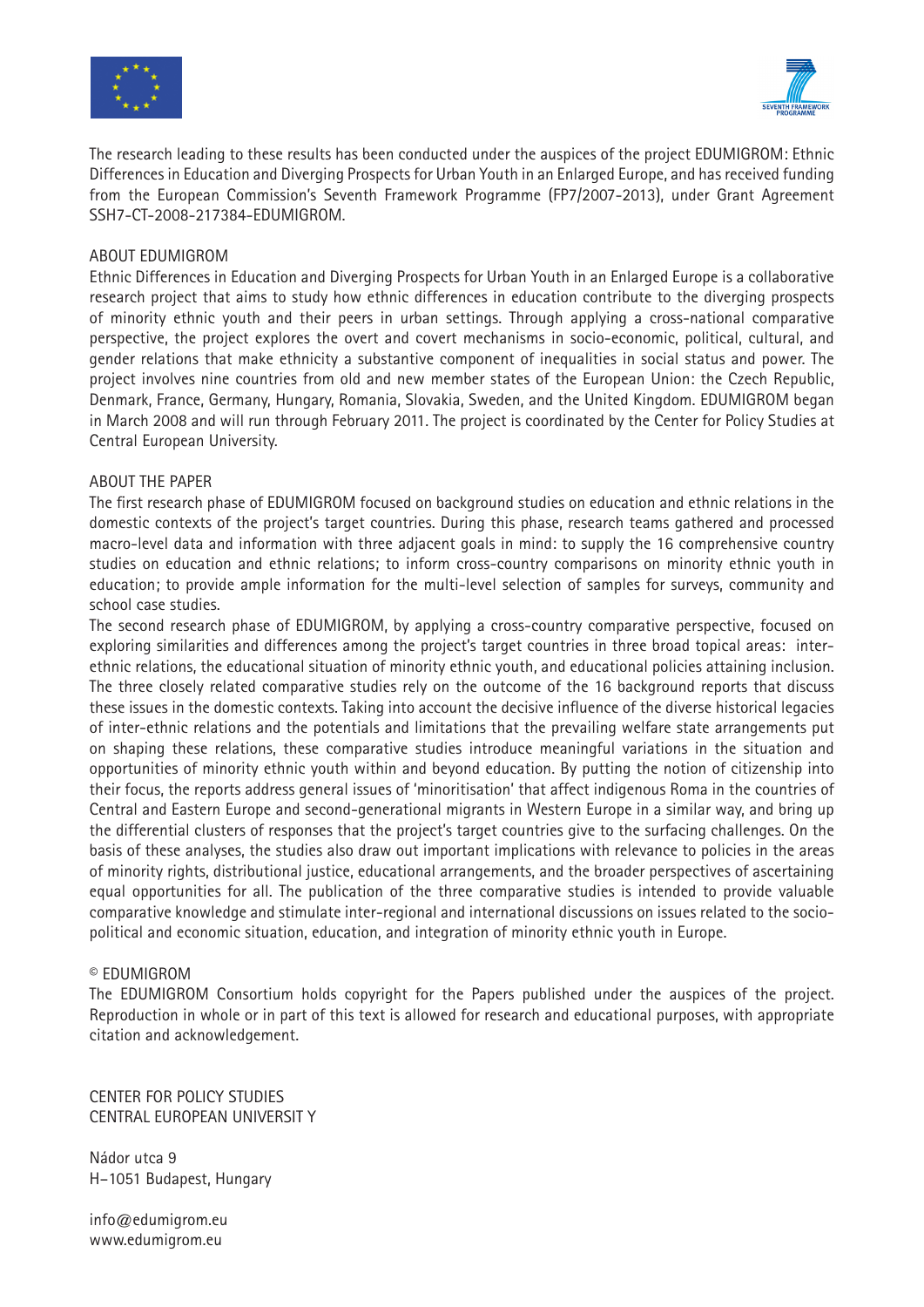# **Table of Contents**

| <b>Introduction</b><br><b>Bolette Moldenhawer</b>                                                                                                      | 3  |
|--------------------------------------------------------------------------------------------------------------------------------------------------------|----|
| <b>Chapter 1 Comparative overview of the educational systems</b><br>Vera Messing                                                                       | 6  |
| Chapter 2 Comparing the differentiation within educational systems<br>according to ethnicity and the 'selected minority ethnic groups'<br>Frauke Miera | 16 |
| Chapter 3 Comparing other dimensions of differentiation within the<br>educational systems<br>Bolette Moldenhawer and Jenny Kallstenius                 | 27 |
| Chapter 4 State of the art in research on minority ethnic youth in<br>education<br>Claire Schiff                                                       | 39 |
| Chapter 5 Establishing a comparative framework for the study of<br>minority ethnic groups in education<br><b>Bolette Moldenhawer</b>                   | 43 |
| <b>Conclusion</b><br><b>Bolette Moldenhawer</b>                                                                                                        | 48 |
| <b>References</b>                                                                                                                                      | 51 |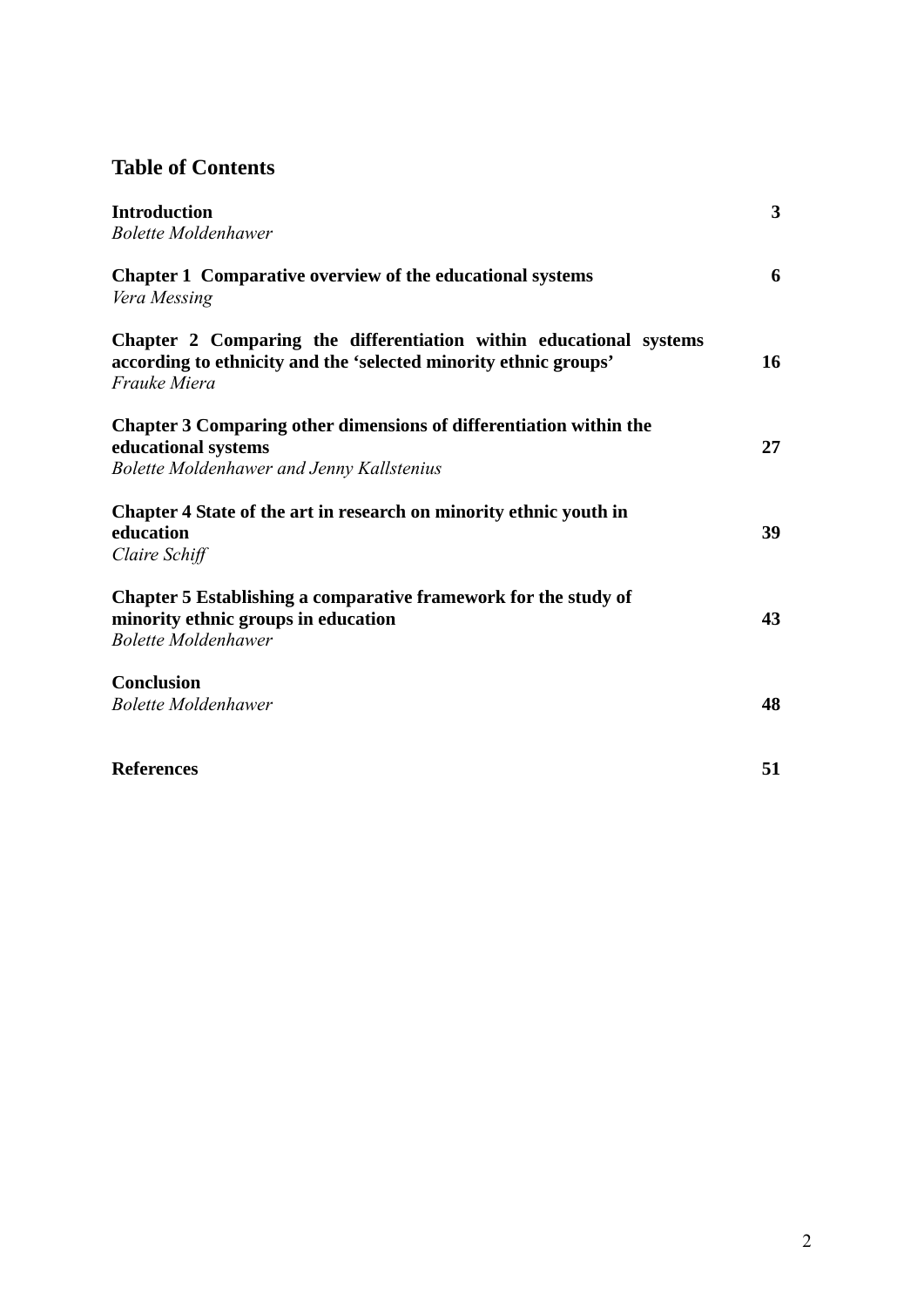## **Introduction**

## *Bolette Moldenhawer*

The purpose of this Education Report is to provide an international comparative analysis of the themes and issues examined in the eight Background Reports on Education produced by EDUMIGROM research teams in October 2008. This report is the outcome of a year-long work of the EDUMIGROM collective. As part of our research project design, each country team compiled a report on the educational system of their country. Included in these country reports was a focus on the situation and opportunities of the minority ethnic youth groups represented in each country setting. The present report relies on the information and analyses presented in these Background Reports on Education.<sup>1</sup> On the one hand, the key aim of this report is to analyze the structure of inequalities in education arising from inter-ethnic, socioeconomic and gender differences. On the other hand, it is also aimed at understanding the significance of ethnicity in producing, and reproducing, social inequalities in education. While in a global knowledge society, education is perceived to be a key element of social and employment integration, the aim of this report is also to analyze the relationship between the social mobility strategies employed by, and positioning in education of, second-generation immigrants in the western half of the European continent, and Roma in Central and Eastern Europe, respectively. This cross-comparative analysis will provide an in-depth description of the considerable similarities and differences that exist between the country specific educational systems at the levels of institutional structure and school environment. In particular, it will draw together a synthesis of the existing educational situation, and a description of the future possibilities of second-generation immigrants and Roma.

In short, the main aims of the report are to:

- provide a comparative overview of the workings of the individual educational systems, the structure of private and public school distribution and the structure of tracking across the nine country contexts;
- compare patterns of differentiation in education according to intersecting inequalities (i.e. ethnicity, socioeconomic status, gender);
- compare the mechanisms of school segregation, and the connection between school segregation, inter-ethnic communities and the practice of parental school choice;
- compare the processes of 'othering', 'racialisation', and 'minoritisation' among second-generation immigrants and Roma. Describe how these processes of identity formation are related to school attendance, school performance, and school success or failure, respectively;
- compare the institutional framework of, and issues related to, special educational

<sup>1</sup> The countries involved in EDUMIGROM research project are the following: the Czech Republic, Denmark, France, Germany, Hungary, Romania, Slovakia, Sweden, and the United Kingdom. The background reports are covered by seven country reports and a condensed comparative report on the two Nordic countries, Denmark, and Sweden. The reports are: Armagnague et al.: Country Report on Education: France; Drál et al.: Country Report on Education: Slovakia; Fry et al.: Country Report on Education: United Kingdom; Harbula et al.: Country Report on Education: Romania; Katzorová et al.: Country Report on Education: the Czech Republic; Miera: Country Report on Education: Germany; Moldenhawer and Kallehave: Country Report on Education: Denmark and Sweden; Molnár and Dupcsik: Country Report on Education: Hungary.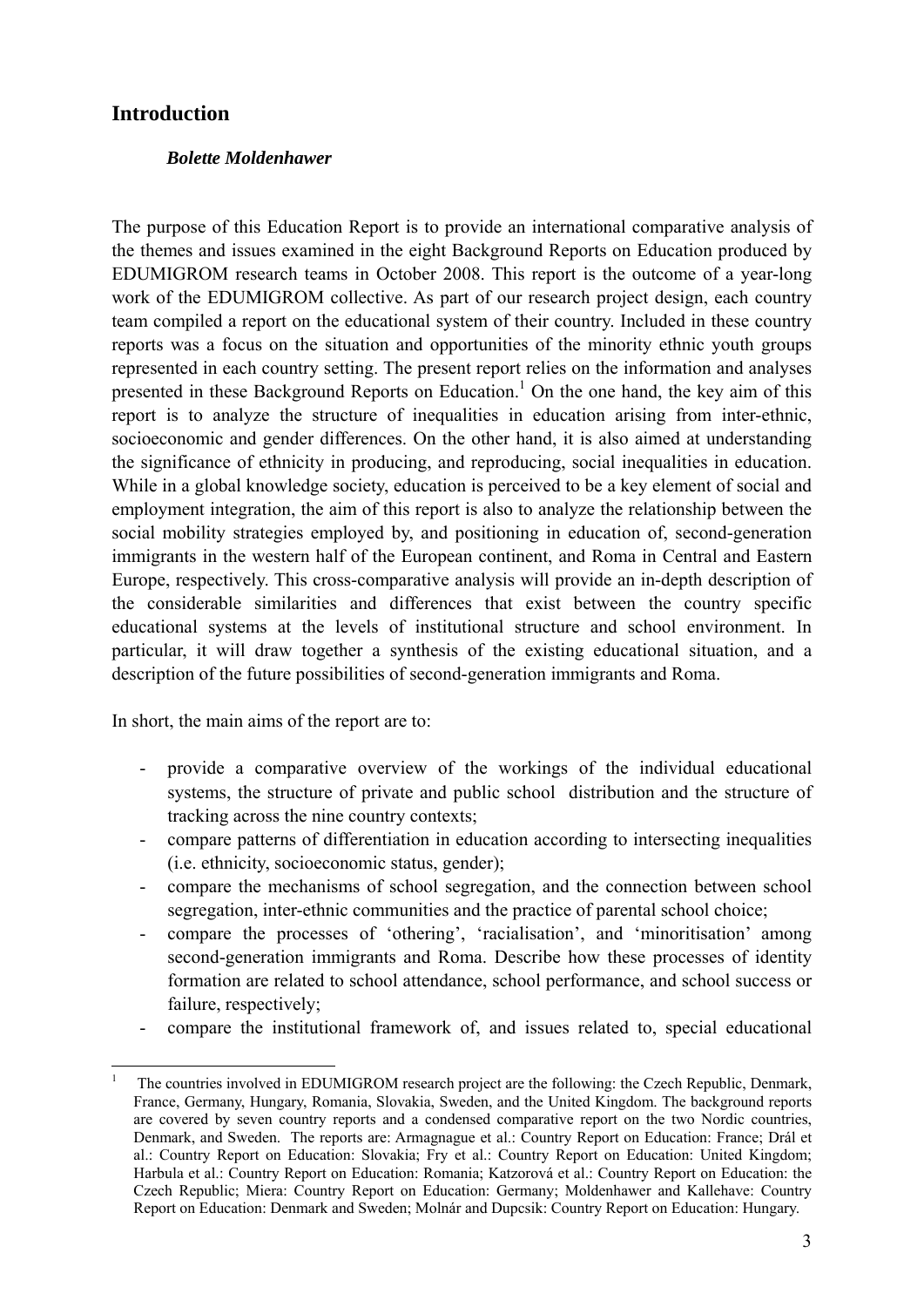programmes (e.g. multicultural curriculum, special classes for minority ethnic children, mother tongue-, bilingual- and/or second language learning programmes), and how these programmes are related to school success or failure among different groups of students; and

- provide a knowledge base for the development of a cross-national understanding and explanation of the structure of inequalities in education arising from ethnicity.

Chapter 1 provides a comparative overview of the workings of the individual educational systems, the structure of private and public school distribution, and the structure and effects of tracking across the nine country contexts. It also addresses the construction of statistical indicators pertaining to students in education, and to the state-regulations of education. Despite the vast differences evident amongst the countries involved, this chapter points to the fact that the basic structure of compulsory education within the individual countries is analogous to, and in keeping with, the vocabulary of the Organisation for Economic Cooperation and Development (OECD), in that its elements are referred to as elementary (first phase); lower secondary (second phase) and upper secondary (third phase) schools.

Chapter 2 provides a comparative analysis of processes of differentiation, evident in education, pertaining to inter-ethnic relations, and how ethnicity plays a role in education. It will also look at official statistics regarding issues like school attendance, and particularly statistics disaggregated by ethnicity. Furthermore, it compares the processes of 'othering', 'racialisation', and 'minoritisation' among second-generation immigrants and Roma. Following this, Chapter 2 addresses and compares the institutional framework of and issues related to multicultural/intercultural educational programmes, as well as how these programmes are related to school success or failure. The final part of the chapter addresses how several problems and phenomena depicted as 'ethnic' are often far more complex. In short, this is because social conditions, residential legislation, legacies of racism and discrimination, as well as, institutional or organisational structures and necessities, tend to contradict equal opportunities.

The complexity of 'ethnicity' is addressed in Chapter 3 by comparing other dimensions of differentiation present within the respective educational systems. This chapter thus provides a comparative analysis of the pattern of differentiation in education according to intersecting inequalities (i.e. ethnicity, socioeconomic background, and gender). It also compares the mechanism(s) of school segregation and the connections among school segregation, interethnic communities and patterns of parental school choice.

Chapter 4 synthesises existing knowledge on schooling and education patterns amongst minority ethnic youth and the intersecting inequalities present in education. It also identifies the leading theories and research traditions employed within the national contexts related to educational inequalities and ethnicity. Several questions comprise the focus of this chapter: What are the determining factors of differences in education between minority ethnic and majority students? To what extent are schools responsible for inequalities in education? What are the major patterns of segregation affecting the education of minority ethnic students? Is there a systematic disadvantage connected to the educational performance of minority ethnic students? The chapter concludes by looking at several under-investigated issues, concerning: the role of teachers, minority inter-ethnic relations, and the experiences of non-minority students in segregated school settings; studies of policy impact and the impact of continuities and changes in public discourse; and transnational studies of schooling strategies among minority ethnic groups.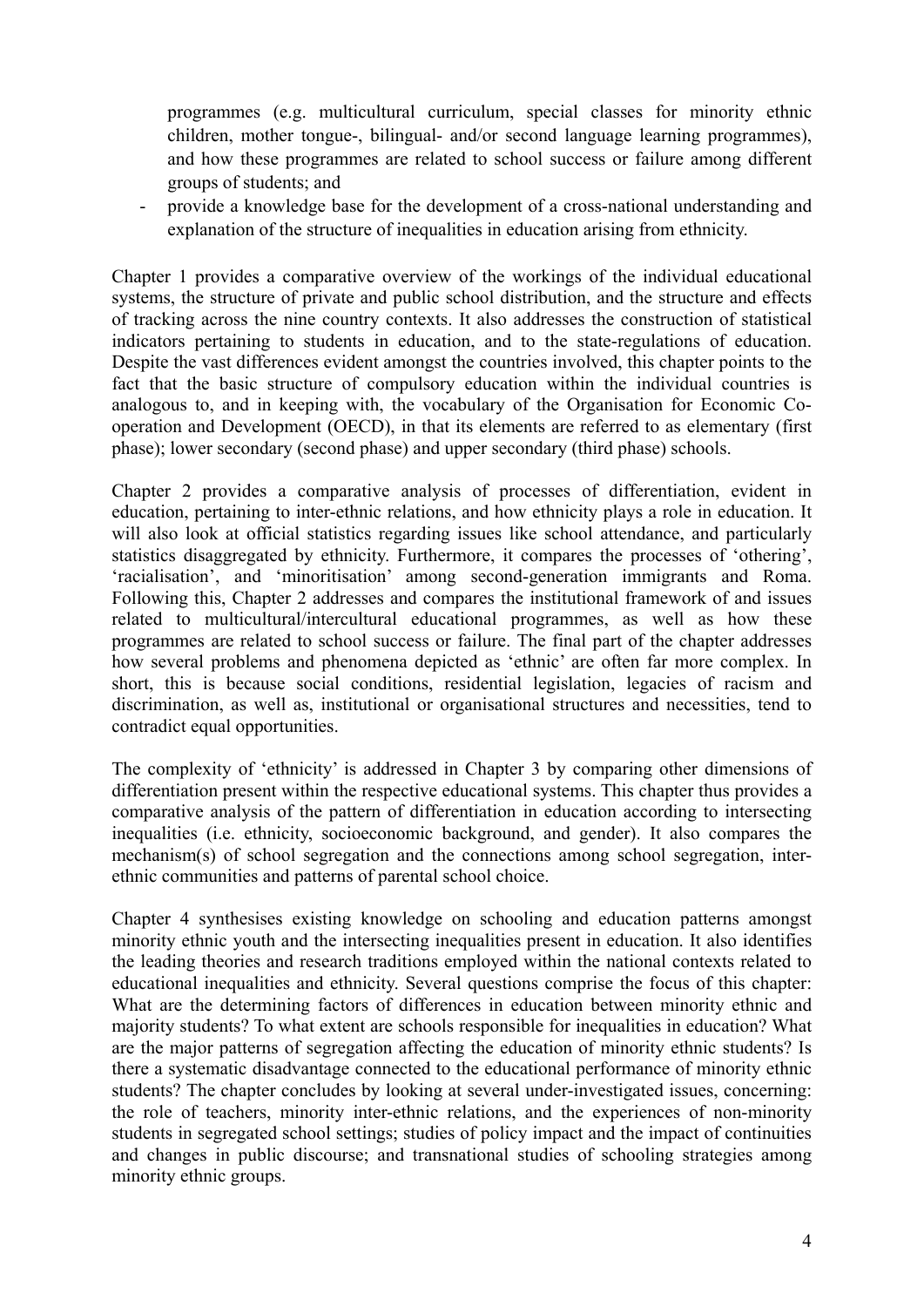Chapter 5 synthesises the implications of the comparative analysis of differentiation in education depicted in Chapters 1-4, drawing out the wider theoretical, methodological and research implications. It also provides a knowledge base for the development of a crossnational explanation of the structure of inequalities in education arising from the significance of ethnicity in education. While Chapter 4 describes *what* the differences and similarities of the applied theoretical approaches are comprised of, Chapter 5 asks *how* the previous analysis of differences and similarities between the involved countries can be applied in the search for general explanations 'across single country studies'.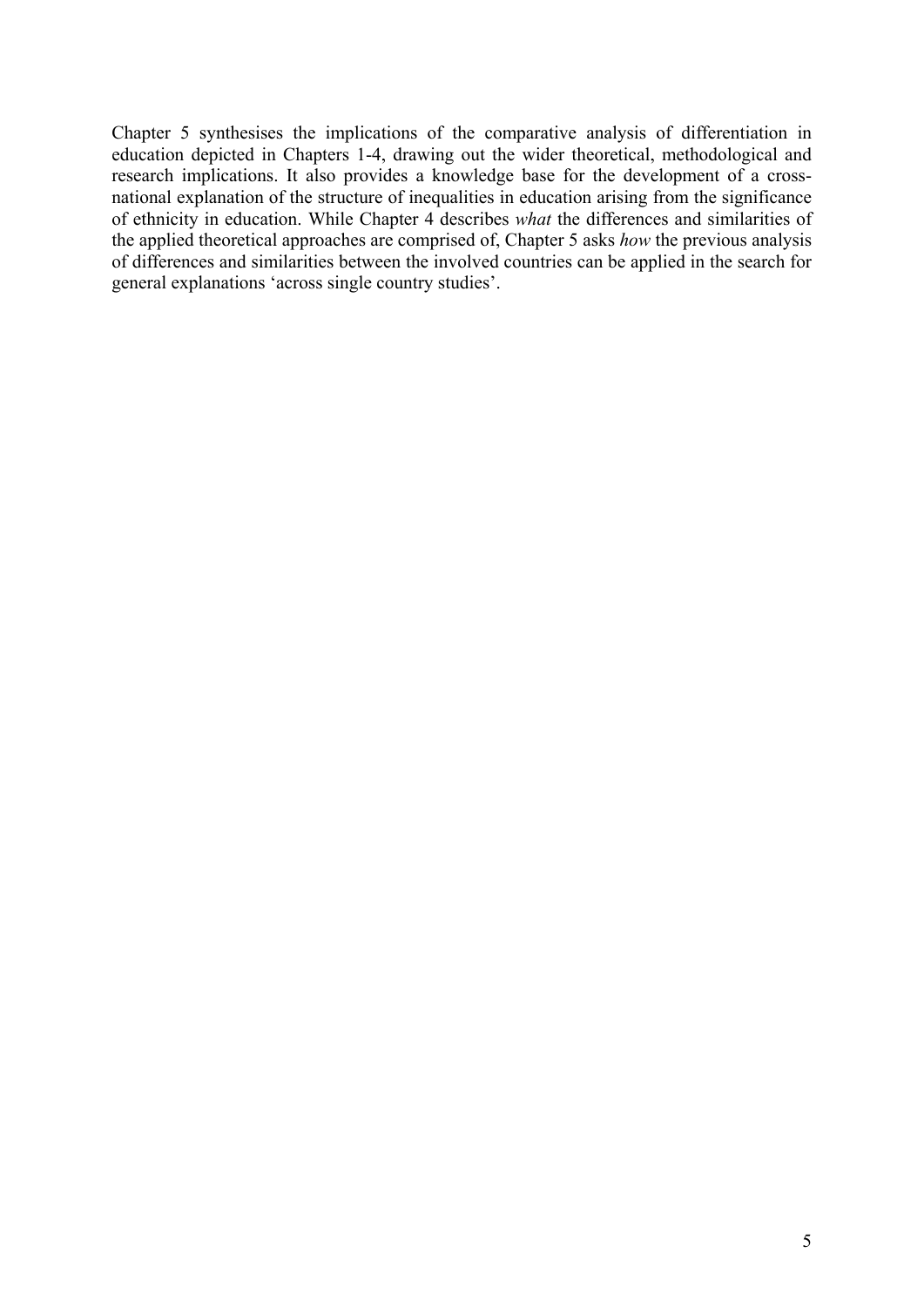# **1. Comparative overviews of the educational systems**

## *Vera Messing*

This chapter provides a comparative overview of the working of the individual educational systems and the structure of subsequent levels of schooling across the nine country contexts. It addresses some of the most pertinent matters with regard to the social consequences of structural characteristics of national educational systems, such as the role and effects of tracking, early selection and other forms of differentiation inherent to the individual educational systems. The last part of the chapter presents issues related to organisation, ownership and financing including funding mechanisms, distribution of private-public units, as well as substantive issues such as centralisation/decentralisation, human resource policies in educational institutions, and quality control in education. The chapter also addresses the construction of statistical indicators of students in education, and provides basic comparative statistical data based on various OECD databases.

## **1.1. The construction of educational systems**

Obviously, there are considerable differences across the construction of school systems of the nine countries participating in EDUMIGROM research project. Still, what makes comparative research reasonable despite these vast differences is that the basic structure of compulsory education is analogous: following (compulsory or non-compulsory) pre-school, three stages of primary/secondary schools compose compulsory education. Education for the cohort of 5- to 7-year-olds to 16- to 18-years-olds is divided into three periods, each consisting of three to five years. In some countries, only the first four to five years are 'elementary', and the next eight to nine years are 'secondary' (lower and upper); in other countries, the first eight years are 'primary' and the next four to five years are 'secondary'. All systems are based on a three-stage principle. We will refer to them – in keeping with OECD vocabulary – as elementary (first phase), lower secondary (second phase), and upper secondary (third phase) schools, even though the denominations vary across countries (OECD 1997).

## *Pre-school*

There are considerable differences in the organisation and understanding of the function of pre-schools among the nine countries. Some systems understand pre-school education as an integral part of the education system, which serves as a terrain for early childhood socialisation. In this stage, children's social and cognitive skills are developed in preparation for a smooth start to their school careers. In other countries, pre-primary education is understood as a child-care institution that serves working parents. Consequently, in some countries (Denmark, Hungary, UK, Romania), a certain number of years – in most cases, the last year – in pre-school is compulsory, while in other countries, pre-school is voluntary.

Pre-school is often regarded as an institution that reduces the effects of social inequalities through its welfare and pedagogical functions. In Hungary, for example, special attention and care is provided for socially disadvantaged children. According to a recent law, while preschool is normally obligatory only for children who have reached the age of five, in case of socially deprived children, the regulation is stricter: underprivileged children older than three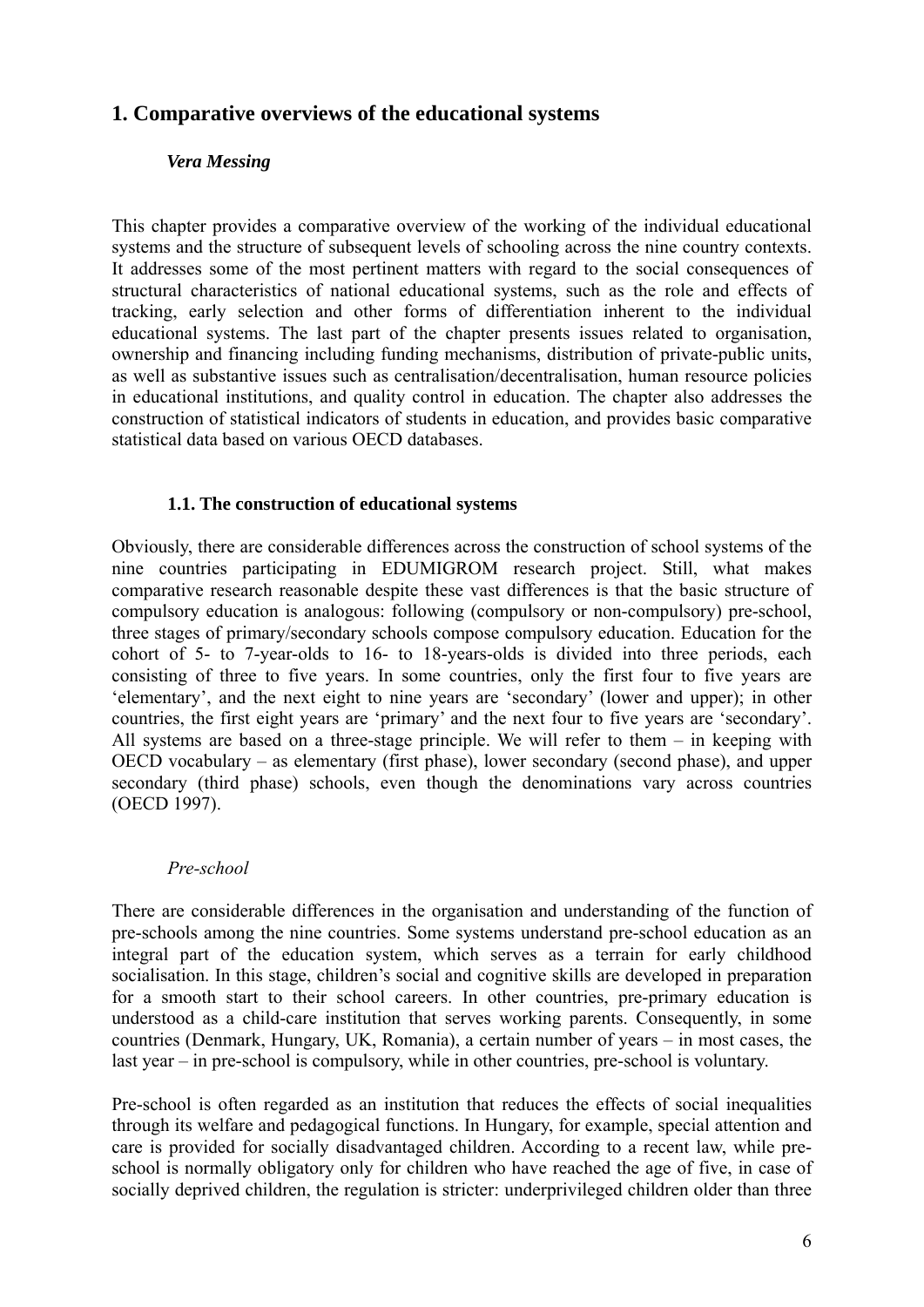years have to be accepted and cared for by nursery schools. However, this requirement has yet to be put into practice, because of insufficient nursery capacities in deprived rural areas where the most under-privileged children live.

In most of the countries (Sweden, Germany [in most *Länder*], France, the Czech Republic, and Slovakia), pre-primary education is not compulsory, though in some countries, it is widely practiced. Even so, children of socially disadvantaged families are typically not cared for by nursery schools for various reasons: children of poorer families are excluded because preschool is costly, or because there is an insufficient network of nursery schools. Often, small settlements, where economic deprivation is relatively extensive, lack access to nursery schools. Roma children, as well as children of migrant background, are usually highly affected by exclusion from pre-school facilities, despite the fact that they need and would profit most from nursery schools and early childhood socialisation.

## *First and second phases: elementary and lower secondary education*

The nine countries participating in EDUMIGROM differ with respect to whether the first two phases of schooling (the first eight or nine years) are institutionally united or separated. The first four to five years are institutionally separated in Germany, the UK, Romania and France. In some of the new Member States (Slovakia, the Czech Republic and Hungary), various types of schools exist in parallel. Although primary schools offer education for eight years (primary and lower secondary), which is followed by four years of upper secondary schooling, some – mostly elite – secondary schools offer an eight- or six-year-long program which means that children opting for such schools leave their primary school after grades four or six in these countries.

The first two phases of compulsory schooling provide general basic education in all of the countries. The only exception is Germany, where children attend elementary school until grade four. After, they are streamed into different school types of lower secondary education: *Hauptschule*, providing basic general education with a focus on practical (vocational) subjects; *Realschule*, providing a more extensive general education that prepares children for upper secondary vocational or tertiary education; and *Gymnasium*, covering both lower and upper secondary level (grades 5-13) and providing in-depth general education aimed at gaining entrance to higher education.

In some countries, typically those where lower secondary schools last for five years, lower secondary schools mark an end to compulsory education (Czech Republic, Romania, Denmark and Sweden), and in others, compulsory education reaches into upper secondary schools. Nordic countries run a comprehensive school system, where the first two levels of education are unified and last relatively long, until the age of 16. Still, the last year of lower secondary education is a determining stage of students' continued schooling. It is the moment when students (and parents) must decide into which profession or track – vocational, general – children will proceed. With exception of Germany and Sweden – it is the period when tracking of children into different streams takes place.

## *Third phase: upper secondary education*

The third phase – the upper secondary level – of schooling is usually institutionally separated from the previous stages of education, although some school types in a few countries offer comprehensive education with joining these two stages (Gymnasium in Germany, eight-year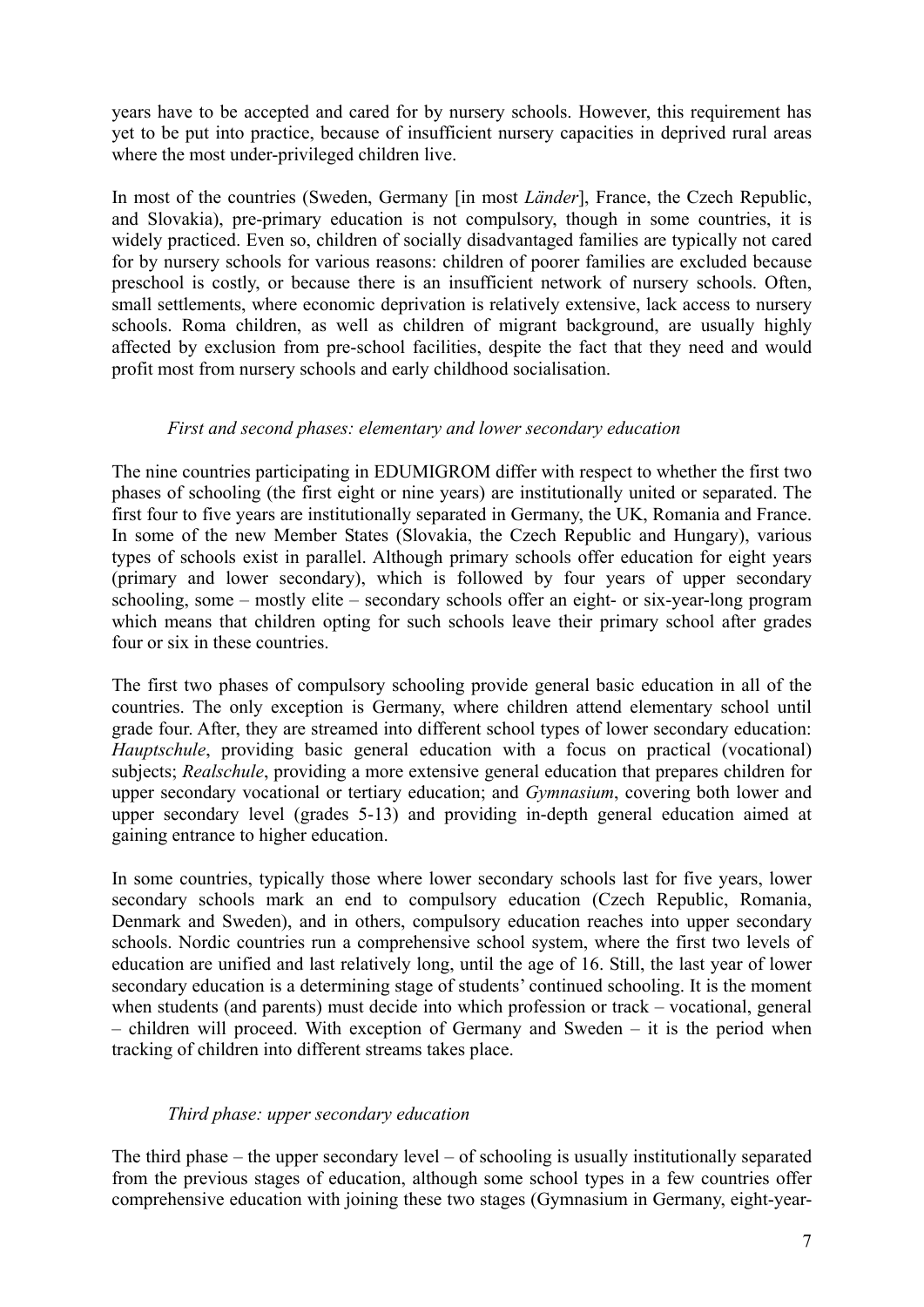long Gymnasiums in Hungary and the Czech Republic). With the exception of Sweden, which runs an integrated system for all upper secondary school students, the upper secondary phase is highly diversified, with clearly departing tracks. Within each country, there is considerable differentiation of students into various school types at this stage.

Most of the countries run a two-pillar system of upper-secondary schools, including schools for general academic development and schools that provide dominantly vocational training. In some of the countries, a third type of upper secondary education program also exists, schools which besides general education also provide vocational, occupational education (Denmark, Hungary, Germany, Czech Republic). Programs providing extensive general education offer qualification that serves as a pass for students to continue towards higher education, while vocational training schools prepare their students for direct entry to the labour market without further training into specific occupations. Upper general secondary schools last usually for three to four years (2+2 years in the UK, three in Sweden, Denmark, France, Romania, and four in Hungary, the Czech Republic and Slovakia).

|                | Upper secondary | Upper secondary |
|----------------|-----------------|-----------------|
|                | general %       | vocational %    |
| Czech Republic | 21%             | 79%             |
| Denmark        | 46%             | 54%             |
| France         | 44%             | 56%             |
| Germany        | 39%             | 61%             |
| Hungary        | 73%             | 27%             |
| Slovakia       | 26%             | 74%             |
| Sweden         | 42%             | 58%             |
| Romania        | 73%*            | 27%             |
| United Kingdom | 60%             | 40%             |

1

Table 1: **Distribution of upper secondary school students across vocational and general training streams**<sup>2</sup>

Source: OECD database. 2005. http://stats.oecd.org/wbos/Index.aspx?DatasetCode=RENRL

\*Note: OECD statistics does not include data on Romania; data come from the country report

The system of vocational training ranges widely across the nine countries. Some countries have a reasonable system of vocational training that is closely connected to industry, reflecting genuine demands of the labour market. In others, vocational training schools lack an informed connection to the labour market, and consequently provide their students with few chances of being competitive after graduation. In such countries, many of the vocational training schools<sup>3</sup> have very little prestige and typically serve as schools for students who are unmotivated to study but who need to comply with regulations on compulsory schooling that reaches beyond lower secondary school.

In most of the countries (Germany, the Czech Republic, Slovakia), 60% or more of upper secondary students are enrolled in pre-vocational or vocational training program, while it is only Hungary and Romania, where over 60% of students study in general programs of upper

<sup>&</sup>lt;sup>2</sup> Great differences are partly due to problems categorising programmes that provide general and vocational training. In some countries (i.e. Hungary's *szakközépiskola*) schools are categorised under general programmes; in others (Germany's *Realschule*), they are classified as vocational programmes by OECD statistics.<br><sup>3</sup> Such as vocational training schools in Hungary, *Hauptschule* in Germany, and Secondary Vocational

Programmes in the Czech Republic.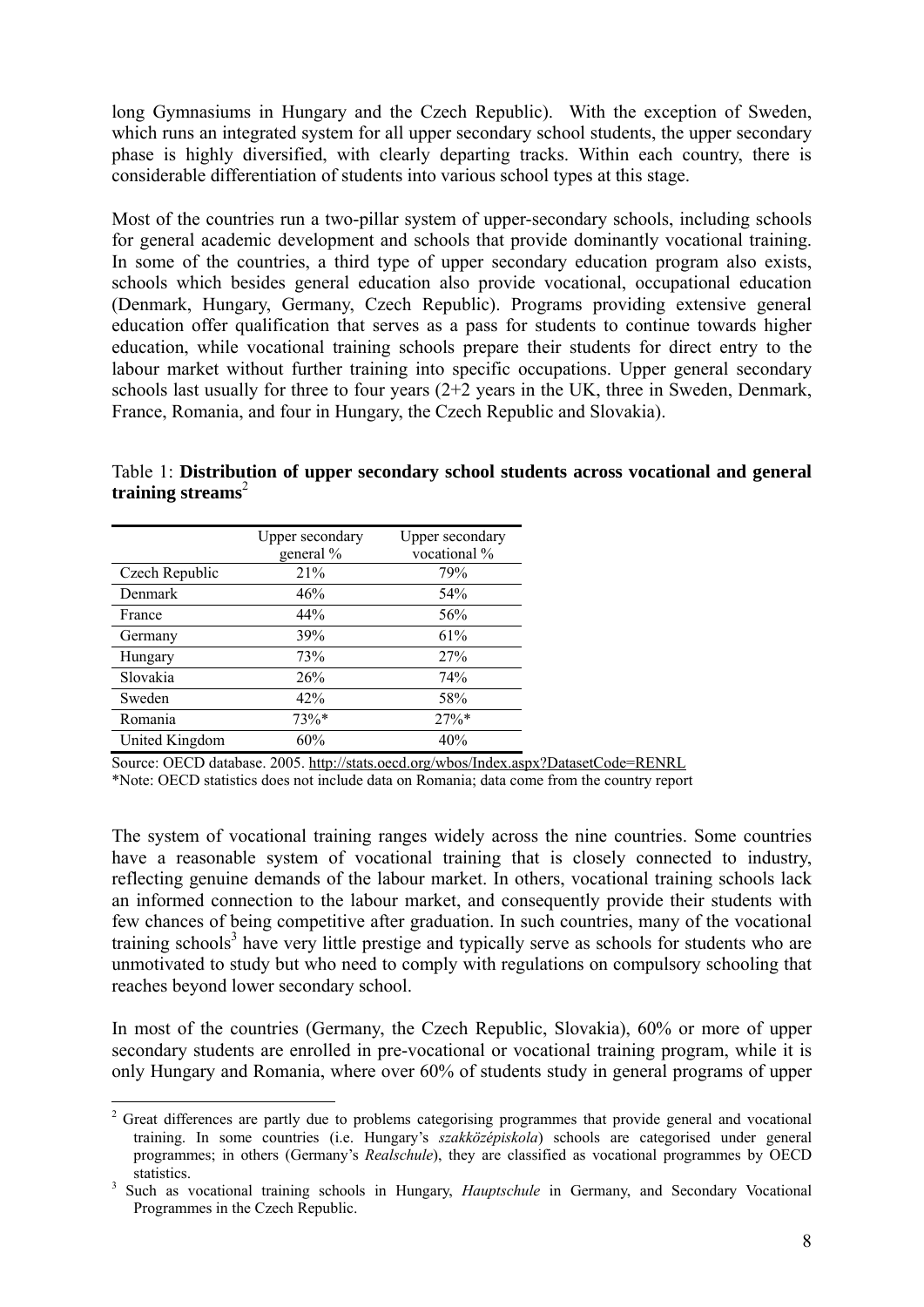secondary education.<sup>4</sup> In France, Denmark and Sweden, students are more or less equally distributed between general academic and vocational tracks (OECD 2007a).

Graduation rates – the ratio of students who successfully complete the final year of upper secondary school – at the upper secondary level vary a lot by school types. Students of uppersecondary schools providing general academic education graduate at significantly higher rate (60-70%) than their peers in vocational schools (20-50%) (OECD 2007a).

## **1.2. Educational differentiation: selection, tracking within the school system**

Broadly speaking, organisational differentiation in education can take place at three levels: system level, school level (differentiation between schools and between classes within schools), and the class level (differentiation within the class). This section deals only with mechanisms of selection inherent to the individual educational systems.

The most obvious mechanism of institutional selection is the distribution of children across private and public schools. The category of private schools can be divided into schools that receive more than half of their funding from private sources (independent private schools), and schools in which public funding sources exceed 50% (government-dependent private schools). Even though there will be a tendency in each of the two categories of private schools to host children of the most affluent parents, it is not always the case. In Hungary for example, many foundation schools are registered as 'private schools', and they provide education for deprived children. In other countries, like Denmark, government dependent private schools, which are equipped well with human resources, have lower class sizes, and better technical infrastructure, usually provide higher quality education. With the only exception of the United Kingdom, the presence of plainly private schools at the primary and lower secondary level is minor.

In many countries differentiation of children takes place already in primary and lower secondary schools. Therefore an important characteristic of the school system in terms of selectivity is whether parents have the right to choose the school and schools have the possibility to select from applicants on the primary level, at the age of six to seven years. This issue strongly relates to the system of school districts or school catchment areas, which will be further discussed in Chapter  $3<sup>5</sup>$  Other mechanisms of selectivity include early separation of children according to performance, which closely relates to parents' social background at this early age. The Slovak system induces separation through its 'zero-class system': children from socially disadvantaged families who did not achieve school maturity by the age of compulsory education may be oriented into zero grade. Children in zero grade of elementary school typically come from families with multiple disadvantages (social, language, cultural) and learn basic skills at a slower pace. After completing zero grade, pupils do not necessarily join other first graders, but may be and are often kept together in the same class during their later studies. This ensures the salient separation of disadvantaged, 'problematic' students within the school. Very similar mechanisms might work in other countries, but are attached to specialisation in various subjects (i.e. in math for children of middle class families and physical training for children of socially disadvantaged families), or the grouping of children according to language teaching.

<sup>&</sup>lt;sup>4</sup> These salient differences are partly due to somewhat artificial categories composed by OECD, which do not always comply fully with terminology and categorisation of the individual countries. 5

<sup>&</sup>lt;sup>5</sup> We will use the terms 'school district' and 'school catchment area' interchangeably in this report.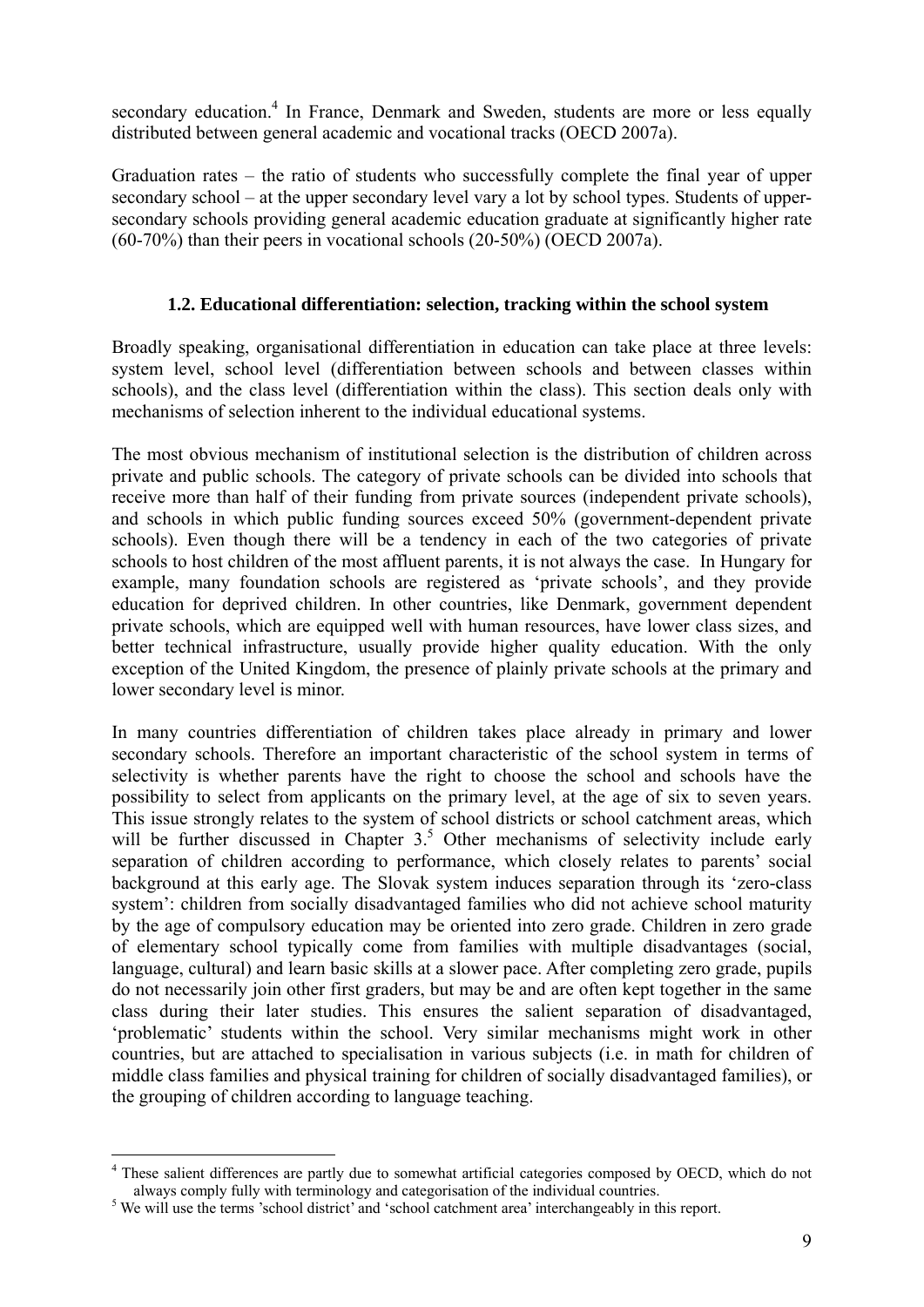Institutional selection in some countries is practised by means of directing children to remedial schools originally designed for educating developmentally challenged children with special needs. In all of the new Member States, the ethnic composition in these schools is characterized by a robust and disproportionate presence of Roma children (ERRC 2004). In light of vast and strong international criticism, $6 \text{ most of the countries started to reorganise}$ institutions of remedial schools and mechanisms of directing children into special education.

As far as the system-level differentiation of secondary school students is concerned, a very useful and widely used indicator is the age of first tracking. As discussed in the previous section, there are essential differences with respect to when tracking children into different paths takes place. In some countries, tracking happens as early as the age of 10 (Germany), while in others (Nordic countries), children are kept together until the end of comprehensive compulsory education.

German educational system not only selects and tracks children at a very early age into general academic and vocational streams, but it is also rigid: mobility between school types is minor: only three percent of students in grades seven, eight, and nine changed school types and the direction of such mobility was usually downward.

| Hungary        | 10; 12; 14/15 depending on secondary school type |  |
|----------------|--------------------------------------------------|--|
| Slovakia       | 11;15 depending in secondary school type         |  |
| Czech Republic | $11;13; 15$ depending on secondary school type   |  |
| Romania        | 14/15                                            |  |
| Germany        | 10                                               |  |
| France         | 14/15                                            |  |
| UK             | 16                                               |  |
| DK             | 16                                               |  |

## Table 2: **Age of first institutional selection**

1

The age at which children are streamed is a crucial characteristic of the school system not only in terms of chances of opportunity, but also in terms of equity and performance. According to results of the comparative analysis of Programme for International Student Assessment (PISA) data, $^7$  in countries where selection starts at an early age, children's average academic performance is lower. Also, the effect of parents' socioeconomic status on children's performance is more robust. This indicates a potential negative relationship between the age of tracking and overall quality, effectiveness and equity within the educational system (OECD 2005). It is well demonstrated by various OECD studies that there is a significant positive correlation between the age of tracking and quality within the educational system: the lower age of tracking within a school-system (Germany, Hungary,

<sup>&</sup>lt;sup>6</sup> The most well known of these was the case of Ostrava (Czech Republic), which was taken to the European Court of Human Rights. The Czech government was sued by the European Roma Rights Centre for discriminating Roma children by segregating them in the special school for mentally retarded children. The documentation revealed that more than half of Roma children in the Czech Republic were schooled in remedial schools in 2000 and a Roma child was 27 times more likely to be placed in such a school than similarly situated non-Roma child. Their application, which was approved by the Court in 2007, contended that their assignment to special schools constitutes 'degrading treatment' in violation of Article 3 of the European Convention of Human Rights. See Ostrava Case: D.H. and others v. The Czech Republic, at http://www.errc.org/cikk.php?cikk=2945 (accessed March 18, 2009).

<sup>&</sup>lt;sup>7</sup> PISA is conducted by OECD and implemented in a growing number of countries (43 in 2000 and 57 in 2006). It is an internationally standardised assessment of students' performance that was jointly developed by participating countries and administered to 15-year-olds in schools.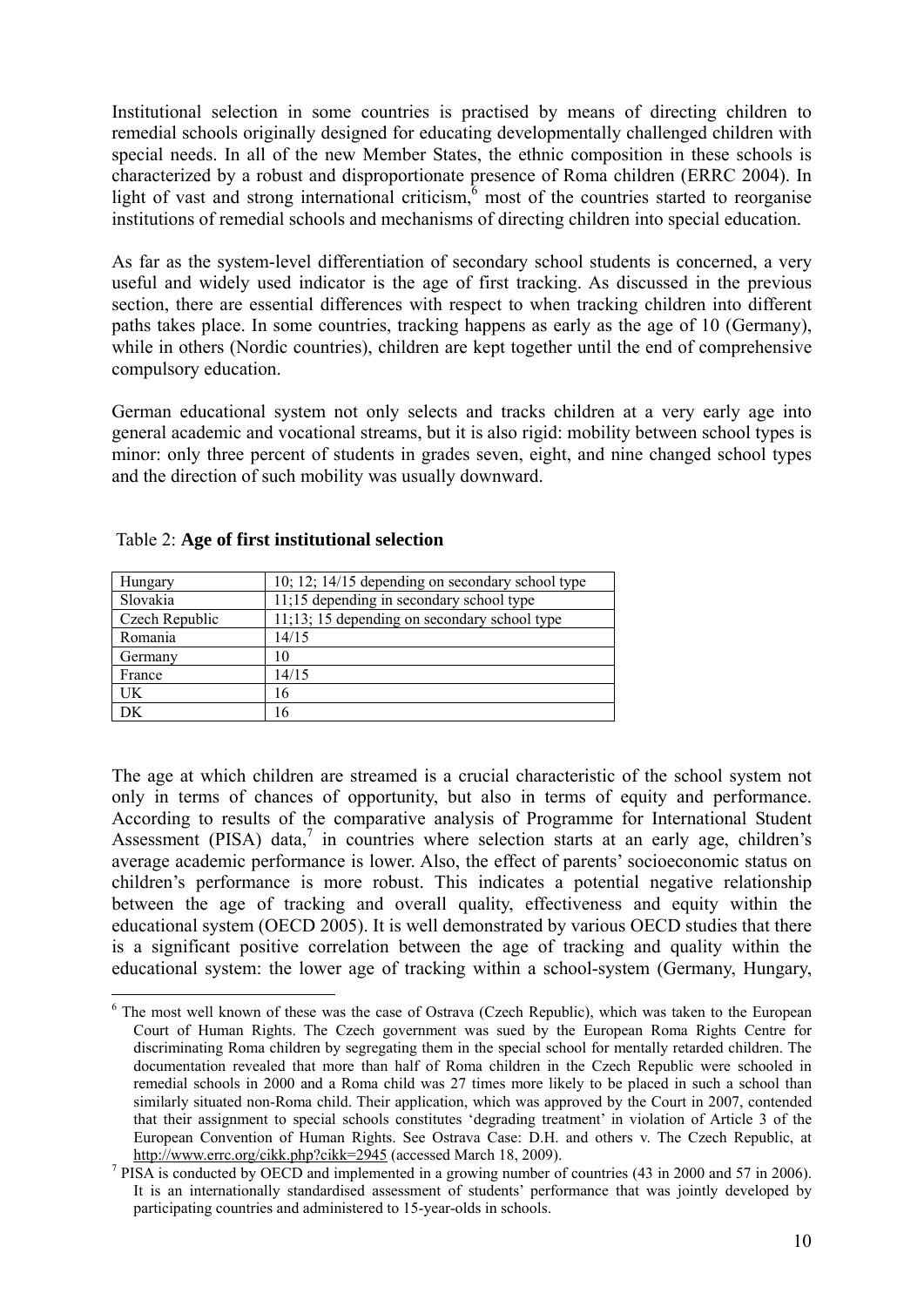and the Czech Republic) relates to low average performance of students and overall quality of education. On the contrary, a higher age of tracking within the school system (Nordic countries) corresponds to a higher general performance of students. There are, of course, exceptions from this rule: one is France, where the impact of family background on performance is relatively high (though much lower than in Germany or Hungary) and student performance remains at the OECD average. The reason for this might be that although students are kept together for relatively long (until 14-15 years of age), the school system is characterised by complex and often implicit forms of internal differentiation and hierarchies. These manifest as intra-school or even within class differentiation, which more socially advantaged parents are best equipped to negotiate to their children's benefit. In effect, the French school system, even with a later tracking system, cannot be regarded as one that increases equity.

## **1.3. Organisation, ownership, financing**

## *Ownership and financing*

There are great variations with regard to organising and financing primary and secondary schools in the nine countries. Generally speaking, on average, 80-90% of funding of primary and secondary education comes from public sources. Still, ownership and maintenance of schools is not a direct function of financing: in most of the countries, private or non-public schools are financed - partly or entirely - from public funds. Therefore, OECD classifies private schools into two further categories with regard to their financing: private schools which receive more than half of their funding from private sources (fees, donations) are named as 'independent private schools' while those in which's funding public sources exceed is 50% are named 'government-dependent private schools'. This arbitrary cut of public/private funding, however, has lead to somewhat contradictory outcomes of national statistics and the comparative statistics of OECD: according to the latter, some countries seem not to have private schools, while others seem to have a considerable private segment within education only because the proportion of state funding hovers around 50%. The distinction of private/public school is not only important because of differences of principles of funding, but also because this division bears important consequences with regard to limitations and strategies of recruiting student. Thus, the proportion of public-private schools might impinge on equal access to quality education and consequently on the differentiation within the schools system.

In EDUMIGROM member countries, the vast majority of the schools are public schools financed and managed by the state or municipalities. With the exception of the UK, the only country in which independent private schools form a considerable stake within compulsory education (approximately  $10\%$ ),<sup>8</sup> private schools are government-dependent schools. Denmark and France<sup>9</sup> have the largest rate of publicly financed private schools (15-20%), while in the Czech Republic, Sweden and Germany,<sup>10</sup> public schools comprise over 90% of schools. In Romania and Slovakia, the ratio of such schools is negligible. 'Independent schools' in the UK – in OECD terms, 'independent private schools' – are secondary schools that are funded by private sources, predominantly fees generally paid by the parents of their pupils. Independent schools are free to select their pupils, and the few parents who cannot

<sup>1</sup> <sup>8</sup> The ratio of independent schools within secondary education in the UK is nearly double:  $19\%$ .

<sup>&</sup>lt;sup>9</sup> In 2004-2005, 20% of all upper and lower secondary school pupils were enrolled in a private school. Of these, 97.4% were in a school under contract with the state.<br><sup>10</sup> Seven percent of students in Germany, approximately 8% in Hungary, and 2% of primary and 25% of

secondary school students in the Czech Republic attend private schools.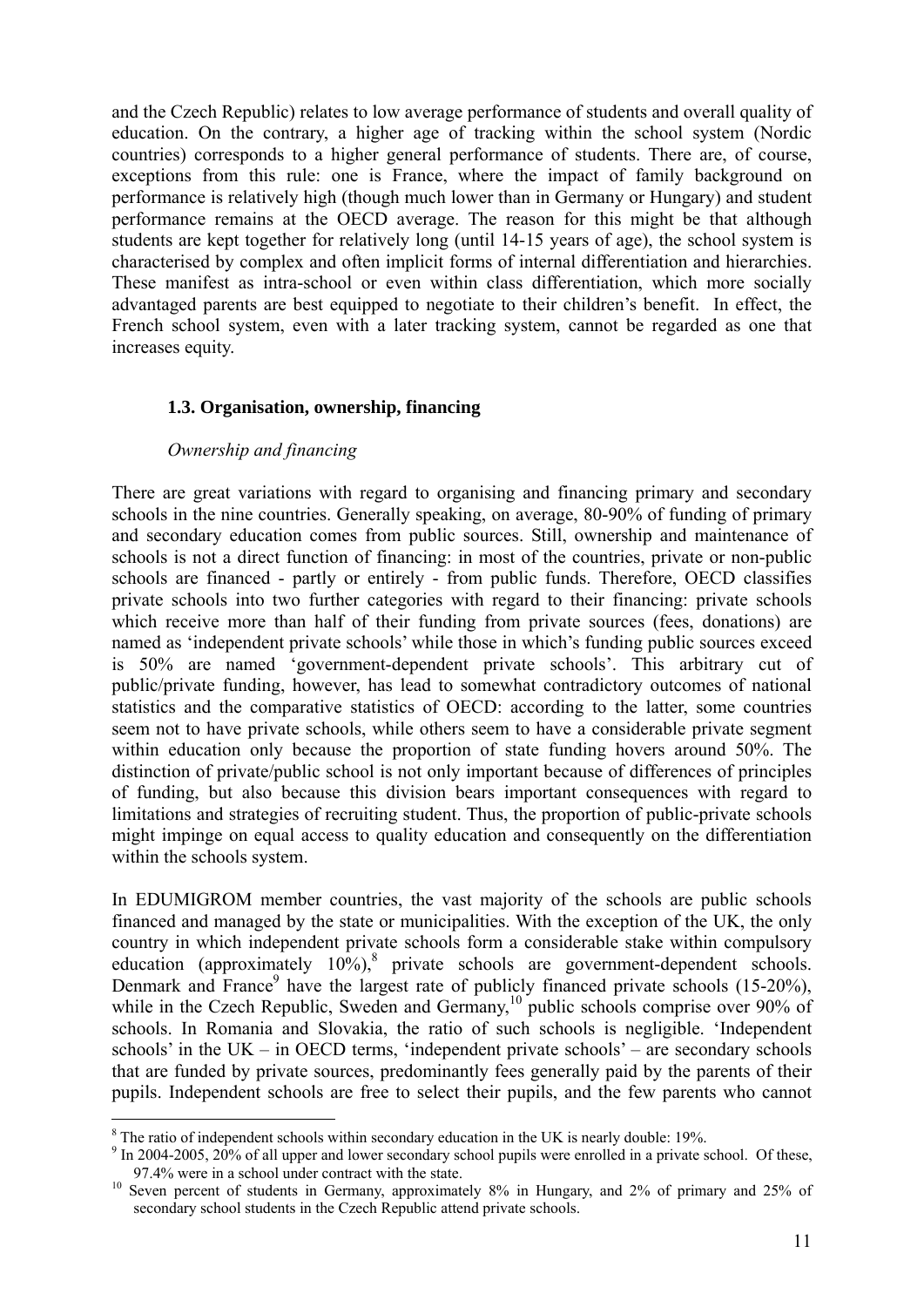afford the annual fees are offered means-tested bursaries. Independent schools have a better teacher-to-pupil ratio than mainstream schools and academic achievement is significantly higher.

The extent of public subsidies available to private schools differs by country: in Germany, in most *Länder* private schools receive state funding of about 60 to 70% if the school has proved to be successful after about two or three years. In the Czech Republic, 40% of private schools' funding come from public sources. In France, the state covers salaries and functioning of those private schools that have entered into contract with it. In Denmark, private schools are funded by a combination of fees (parents' contribution) and government grants, corresponding to approximately 80% of the total expenditure of the schools.

Nordic countries in general have a school system with a considerable component of independent schools (government-dependent private school, in OECD terms) open to everyone. While Denmark – in comparison with Sweden – has a long tradition with independent schools, the number of independent schools has considerably increased in Sweden in the past years: the number of students has quadrupled since the  $1990s$ .<sup>11</sup> Now, independent schools provide education for nine percent of students in Sweden and almost one-fourth of compulsory schools in Denmark. In Sweden, it is the municipality in which the student resides that pays the tuition of children studying in independent schools. Education provided by independent schools in Sweden and Denmark might have the same basic objectives as municipal schools, but a profile that distinguishes it from municipal schools (such as a particular pedagogical framework, as with Waldorf, Montessori, minority schools).

A considerable proportion of non-public schools are run by churches.<sup>12</sup> Confessional schools constitute an increasing segment of the school system in Germany and in the new Member States. This is especially the case in Romania and Hungary, where confessional schools that reclaimed their pre-World War II properties receive the same or even higher funds (per student quota funding) as do public schools. Faith schools in the UK are schools that are partly funded by the state and draw the remainder of their finances from either religious organizations or fees paid by parents of pupils, though some faith schools are now wholly maintained by the state.

Students from different socioeconomic backgrounds are distributed unevenly across school types: generally speaking, students of higher socioeconomic backgrounds are overrepresented in private schools, while public schools host middle class and socially disadvantaged students (OECD 2005: 75). There is no significant difference in the distribution of students across various school types by their family background in Denmark and in Sweden. Private schools host mainly students from elite in the UK and in the Czech Republic.

## *Centralisation-decentralisation*

<u>.</u>

The level of centralisation of the school system varies widely across countries. It differs not only with regard to the level where decisions are made, but also in terms of the school types about which we speak. There are highly centralised systems, in which decisions made on national or regional levels, and the autonomy of individual schools is rather restricted (France, Romania and Germany13). In mixed systems, various decisions are assigned to

<sup>&</sup>lt;sup>11</sup> The number has grown from 238 (20,247 pupils) in 1995 to 635 (86,205 pupils) in 2007.

<sup>&</sup>lt;sup>12</sup>About 80% of all private schools are run by the Protestant or Catholic churches in Germany. In Hungary and the Czech Republic, 6% and 1% (respectively) are confessional schools. 13 In Germany, centralisation is at the level of the *Länder*. On national level, the system seems to be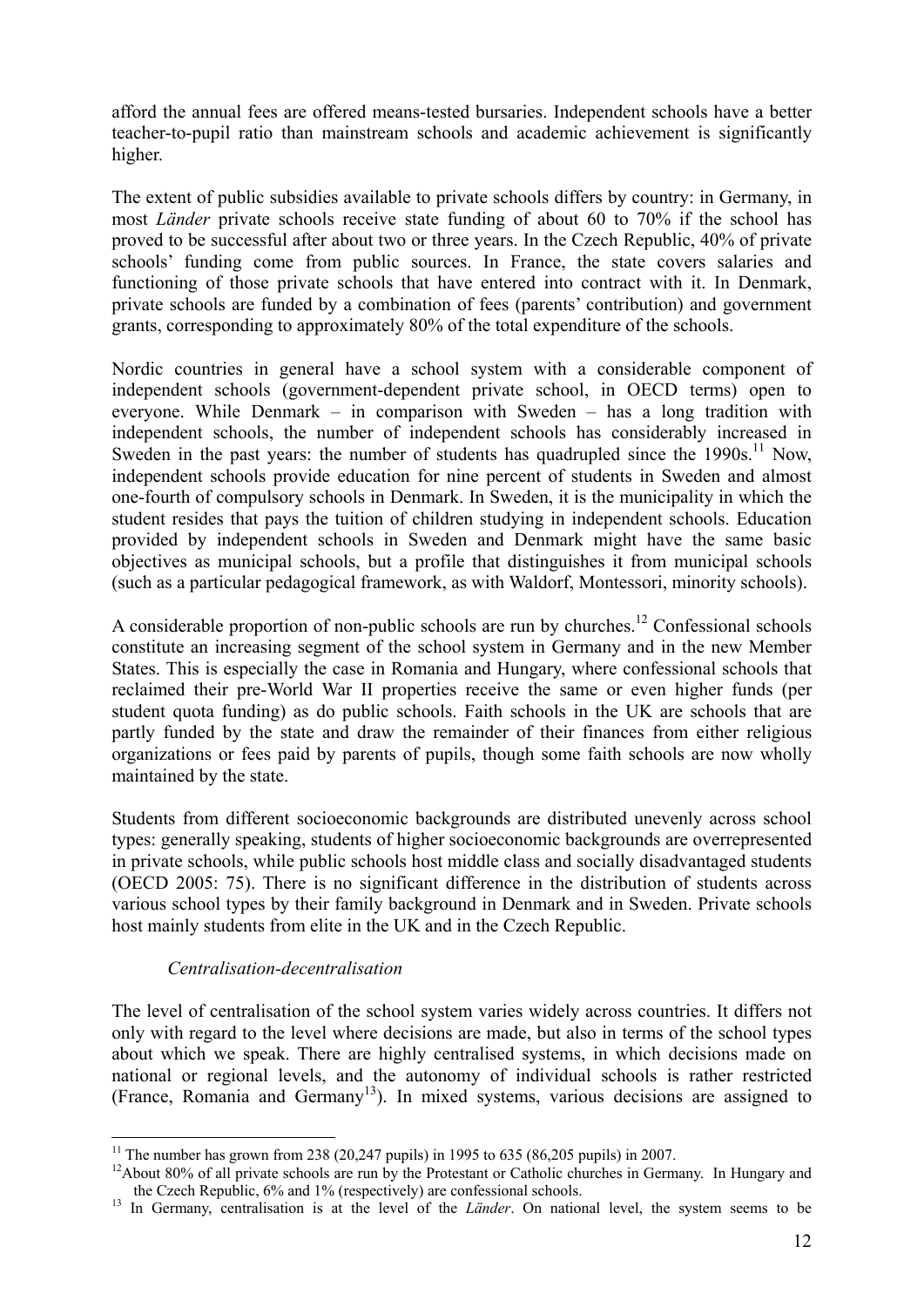different levels of the state: ministry, region, municipality, and school board. Finally, in highly decentralised systems, decisions are made by the municipality and the school, and the state identifies only the main framework of education (Hungary, Nordic countries). One of the most important terrains of de/centralisation is human resource management.

## *Teachers' appointment, human resource management in education*

Teacher's appointment is a result of a centralised selection procedure in some countries (Germany, France), but in most of the countries (UK, the Czech Republic, Hungary, Slovakia), it is the right and responsibility of the school principal. The most important argument for the centralised selection procedure is that it prevents quality segregation of teachers, a mechanism which results in the most prestigious schools selecting the most qualified teachers and leaving lower quality or geographically isolated schools with under- or unqualified teachers. The argument for the autonomous human resource management of schools is rather obvious: it is a flexible system, in which demand and supply might meet and schools may find the best fitting teachers to fill vacant positions.

In some countries, the decentralised system of teachers' selection results in huge differences of quality of education among public schools. In Hungary, for example, where a decentralised system goes together with a complete lack of independent institutions for quality control, many under- or unqualified teachers teach in village schools in economically depressed regions, where a critical mass of socially disadvantaged students would need highly qualified teachers. Slovakia faces similar problems: during the transition period, pedagogical professions lost much of their previous symbolic prestige and the relatively decent remuneration for teaching steadily decreased. Due to the chronic lack of financial resources, most highly qualified teachers sought employment outside the state school system. In the least developed regions of Slovakia, the proportion of unqualified staff often reaches 50%. Contrarily, in other countries (UK, Nordic countries), where specific schools and their governing bodies are responsible for recruiting and retaining their staff, decentralisation does not lead to greatly diverging quality. In the UK, a support mechanism functions: if asked for, local authorities provide support with any staffing difficulties (e.g. staff shortage).

Two countries have a totally centralised system of teachers' appointment: Germany and France. In both countries (in most German *Länder*), the actual appointment procedure and contract is the responsibility of regional governments, where regional authorities (*Länder* educational offices in Germany and regional academies in France) evaluate teachers and compile lists according to which teachers are allocated to schools. This procedure is attacked in Germany for taking only the applicant's formal qualifications into account and ignoring other expectations of schools and applicants. In an alternative selection procedure that is used increasingly, especially in North Rhine-Westphalia, schools themselves select applicants. The benefits and disadvantages of the centralised system is also debated in France, where within the bureaucratic system of teacher appointment, those teachers who have accumulated the most points (through seniority, higher certification and favourable inspection results) are most likely to obtain their preferred choice of neighbourhoods, while newly certified teachers are often obliged to begin their careers among the most unfavourable conditions. The result of this mechanism – quality selection of teachers into the most favourable schools – is just the opposite of its imagined advantage. With regard to the different regimes of teachers' selection in the nine countries, it seems that neither centralised nor decentralised selection procedures alone guarantee equal distribution of quality and expertise across the country's schools.

decentralised, but if we consider the level of individual *Länder*s, the system is centralised indeed.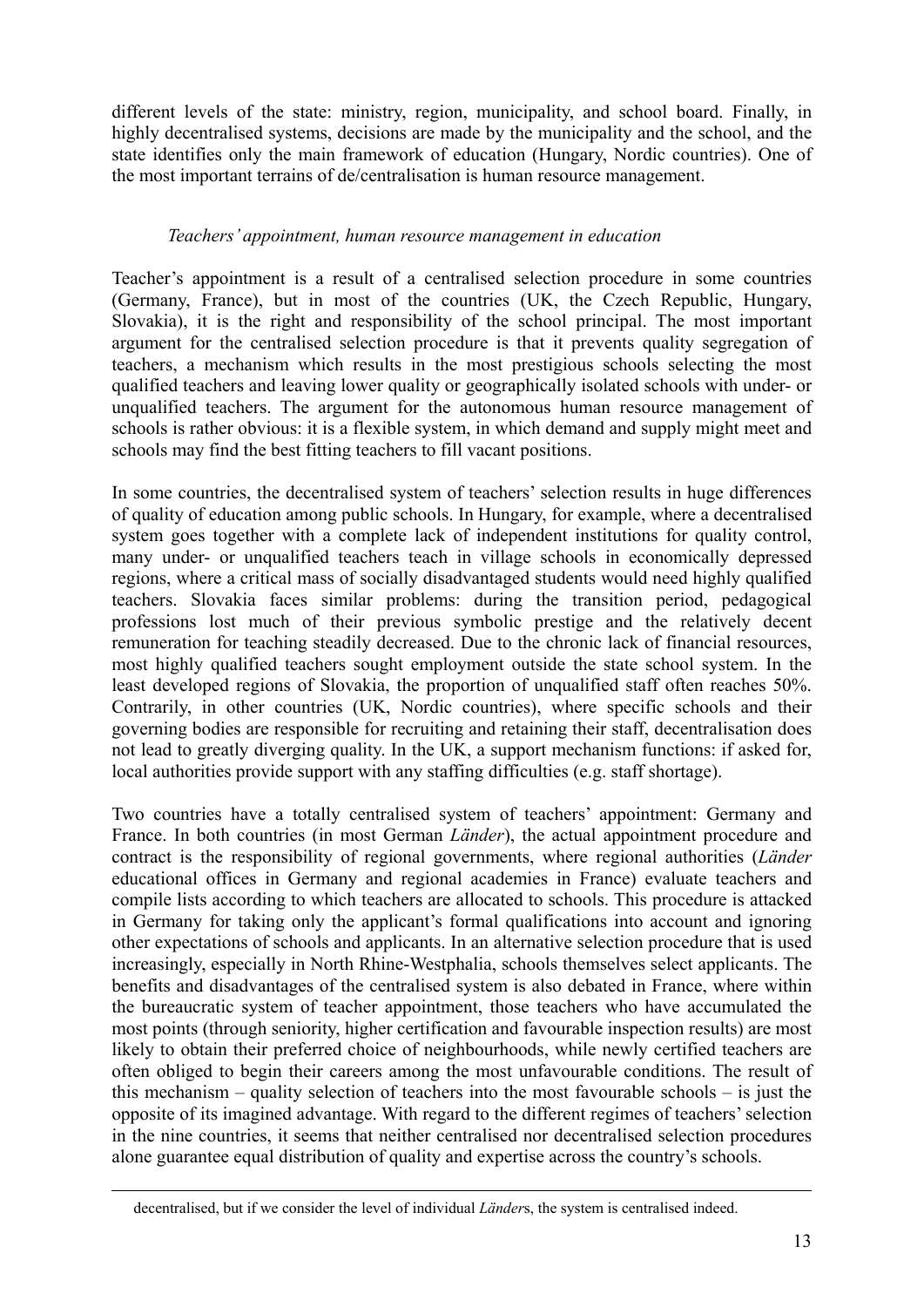## *Quality control*

Quality control of schools and teachers varies tremendously across the nine countries. With one exception (Hungary), all countries have a system of quality control. The reason for the lack of such institution in Hungary goes back to the early 1990s when, during the massive project to decentralise the former 'state socialist' educational system, the network of school inspectorates that had previously controlled teachers' work was abolished. Consequently, there is now no external institution that inspects what is going on in schools and provides schools and teachers professional help related to the various aspects of school life. In some countries, quality control in education is the responsibility of a separate institution - school inspectorates (UK, the Czech Republic, Slovakia); in others, it is delegated to centralised multifunctional institutions or to a subdivision of the ministry of education (France, Romania, Germany). Inspectorates schedule regular inspections at individual schools and/or carry out inspection on the basis of complaints. They elaborate their evaluations of each school regularly. Great differences can be detected with regard to consequences of problems discovered by inspections. In some countries, consequences are minor. In Germany, for example, schools in certain *Länder* are not obliged to publish evaluation assessments. Consequently, their impact remains restricted. In the Czech Republic, similar to Slovakia, for findings of quality control to have any results involves a long procedure: first, a school's principal is approached and required to solve the problem. If this is futile, the founder of the school is contacted and asked for intervention, and next the Ministry is asked to intervene. The final step is suing at court. In France, teachers are evaluated during school inspection and are awarded points as a result of their performance during school inspection. These evaluations primarily affect teachers' careers and their possibility to find better positions. The most effective system seems to be the British, which incorporates automatisms in case of quality problems in schools. Quality control in British schools is the responsibility of a separate, non-ministerial government department called the Office for Standards in Education, Children's Services and Skills (Ofsted), which inspects all schools every three years. Ofsted assigns a category to a school after inspection: poorly performing schools are described as 'special measures' or 'notice to improve'. These categories contribute to a school's reputation. Schools labelled 'special measures' receive support from local authorities, additional funding, and reappraisal from Ofsted until the school is no longer deemed to be failing. Additionally, senior managers and teaching staff can be dismissed and the school governors may be replaced by an executive committee. Schools which are failing but, according to inspectors, possess the capacity to improve are given a 'notice to improve'.

## **1.4. Concluding remarks**

This first chapter discussed different issues regarding the structural characteristics of national educational systems such as the role and effects of tracking, early selection and other forms of differentiation, organisation, financing and quality control. Despite vast differences between the involved countries, the conclusion is that the basic structures of compulsory education are analogous. In concord with OECD vocabulary, these structures are referred to as elementary (first phase), lower secondary (second phase), and upper secondary (third phase) schools. Dealing specifically with mechanisms of selection inherent to the individual educational systems, this chapter finds that the issue of institutional selectivity strongly relates to the variety of school types available to parents, the system of school districts and countries' respective 'traditions' (i.e. grouping of children between classes, directing 'problematic' children to special remedial schools). Further important mechanisms of selectivity include early selection of children according to performance. As far as the system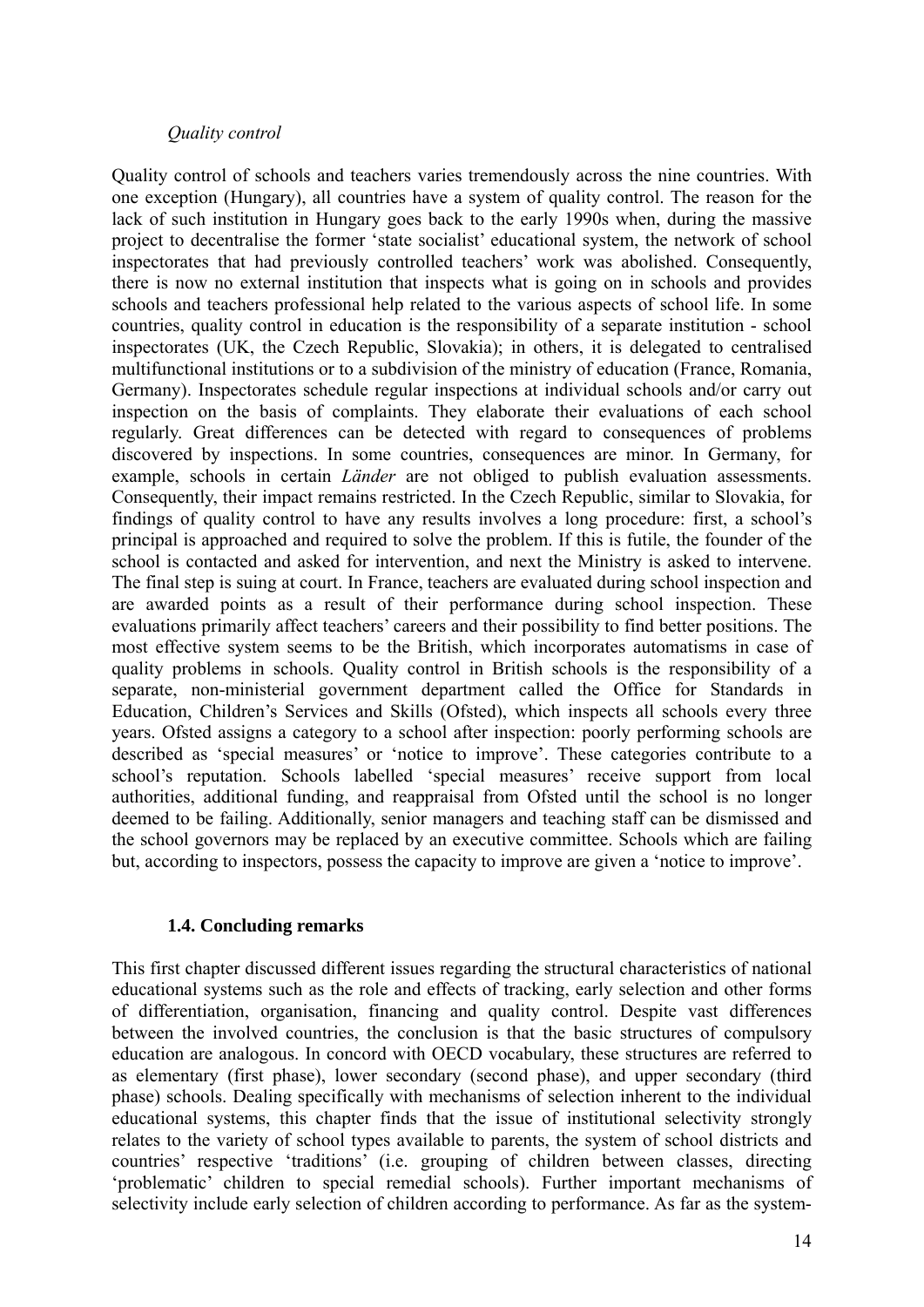level differentiation of school students is concerned, a very useful and widely used indicator is the age of first tracking. It is concluded that there are essential differences with respect to when the tracking of children into different paths takes place and that the age at which children are streamed is a crucial characteristic of the school system not only in terms of chances of opportunity, but also in terms of equity and performance.

It is hard to conclude how the presented issues of organisation, ownership and financing, distribution of private-public units as well as substantive issues such as the centralisation/decentralisation in education affect the educational opportunities of different groups of students. The character of funding and the division of public and private schools can affect socially depressed groups of students negatively, such as in situations where they intersect with social exclusion and marginalisation of communities in economically depressed areas. It seems obvious, though, that the lack of genuine quality control within the educational system leads to diverging quality and varying opportunities for students with different socioeconomic background. While the focus in this chapter has been to compare the structure of inequality inherent to the educational systems in general, the focus in next chapter will be an analysis of the differentiation in education according to ethnicity, in particular.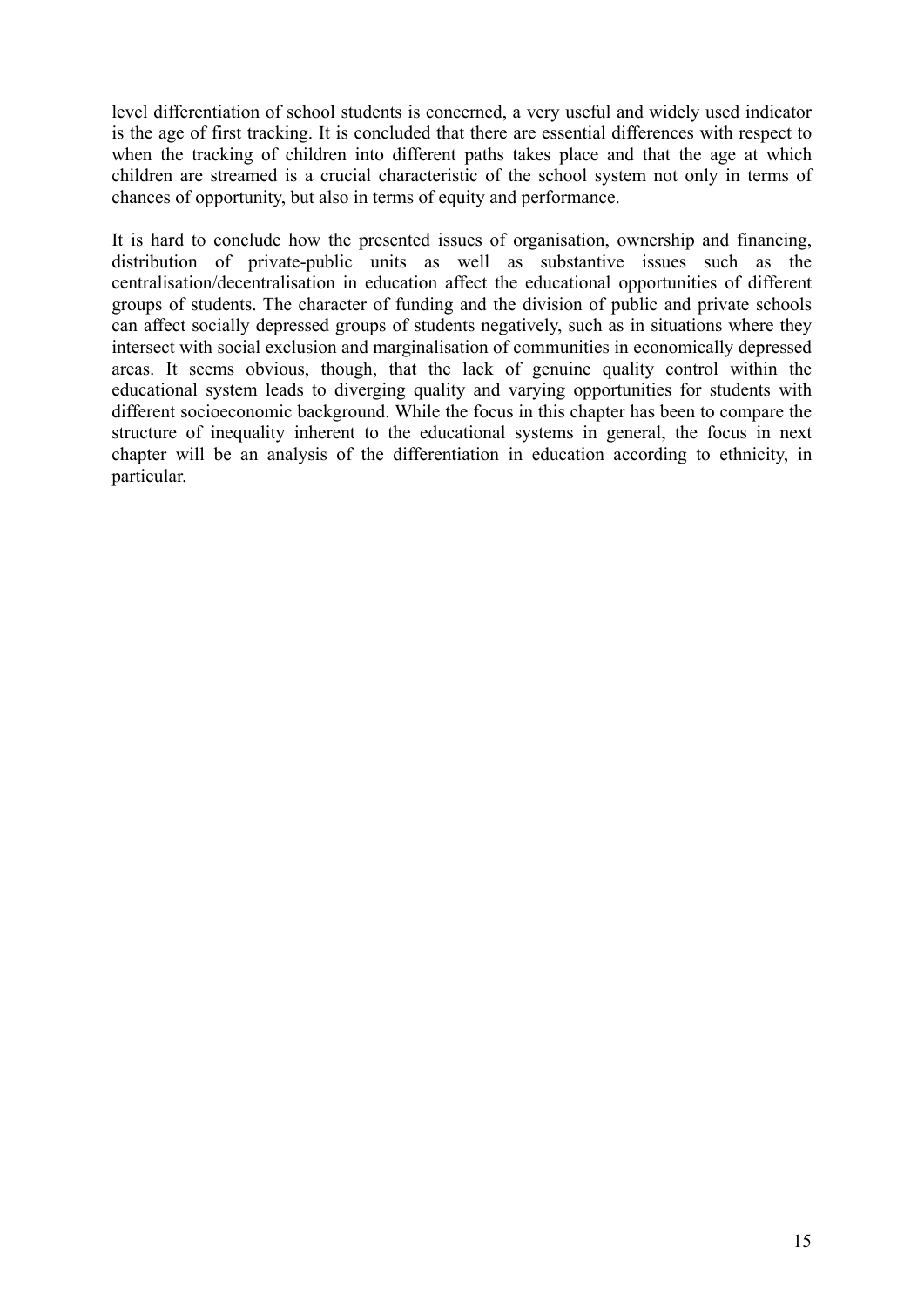# **2. Comparing the differentiation within educational systems according to ethnicity and the 'selected minority ethnic groups'**

## *Frauke Miera*

This chapter aims at comparing the nine countries under study with respect to the question of if and how 'ethnicity' plays a role in schooling and education. Across Europe, policy-makers, research, and school environments have repeatedly pointed to the growing importance of ethnicity in forging young people's career paths and life chances in general. In spite of considerable investments in education by European welfare states, and political and legal efforts to promote equal opportunities in education, ethnic differentiation in schooling still result in significant inequalities in opportunities for meaningful participation and recognition in economic, social and political life. Differentiation in education contributes to socially determining minority positions on the basis of ethnicity. Hence, the ways in which educational institutions address ethnic differences is crucial in developing social inclusion based on equal citizenship rights and recognition. Despite great variations in economic development, integration regimes, and welfare state arrangements, recent developments seem to lead to similar consequences for certain groups of *second-generation immigrants* in the western half of the continent and *Roma* in Central and Eastern Europe. Regardless of whether they are citizens of old or new Member States of the European Union, people affiliated to these groups tend to experience new and intensive forms of involuntary separation from the majority or social exclusion. In this chapter, the aim is to provide a comparative analysis of how second-generation immigrants and Roma are affected by the overt and covert mechanisms in socioeconomic, cultural, and gender relations that make ethnicity a substantive component of inequalities in education. As minority ethnic groups are liable to experience social exclusion, the aim is also to analyse variations of 'minoritisation' on ethnic grounds and how these variations affect their education and therefore their life chances.

We begin by briefly describing the selected minority ethnic groups with particular reference to school attendance figures for selected groups. Next, we analyse how various education systems contribute to processes of 'othering', racialisation, or minorisation. The comparison of different cases refers to two levels. First, we ask which normative concepts the different national educational systems follow. On the basis of school regulations, programmes and educational policies we try to identify the range of intended goals in the different national educational systems from the poles of acknowledging cultural diversity and imposing 'majority culture' onto ethnic minorities – and how they aim to reach these goals. Second, on the basis of the available data and evaluations provided in background reports, we discuss the practical impact of educational policies. Do they contribute to equal opportunities, to the recognition of cultural diversity, or rather to the exclusion or separation of certain minority ethnic groups? Emphasis is given to recent changes in programmes and legal provisions and their respective impact.

Normative concepts and questions of policy implementation now stand at the centre of the theoretical and political multicultural debate in terms of their actual or empirical impact – that is, how to balance the recognition of cultural diversity and group rights on the one hand, and the provision of equal opportunities and individual rights on the other (Kymlicka 1997, Modood 2007, Phillips 2007). This chapter will illustrate how national integration models of multiculturalism versus assimilation (Brubaker 1992, Castles 1995) are not as clear-cut as the concepts may suggest (or as they might have been around two decades ago), but are in themselves more complex and change over time (Koopmans et al. 2005). Different factors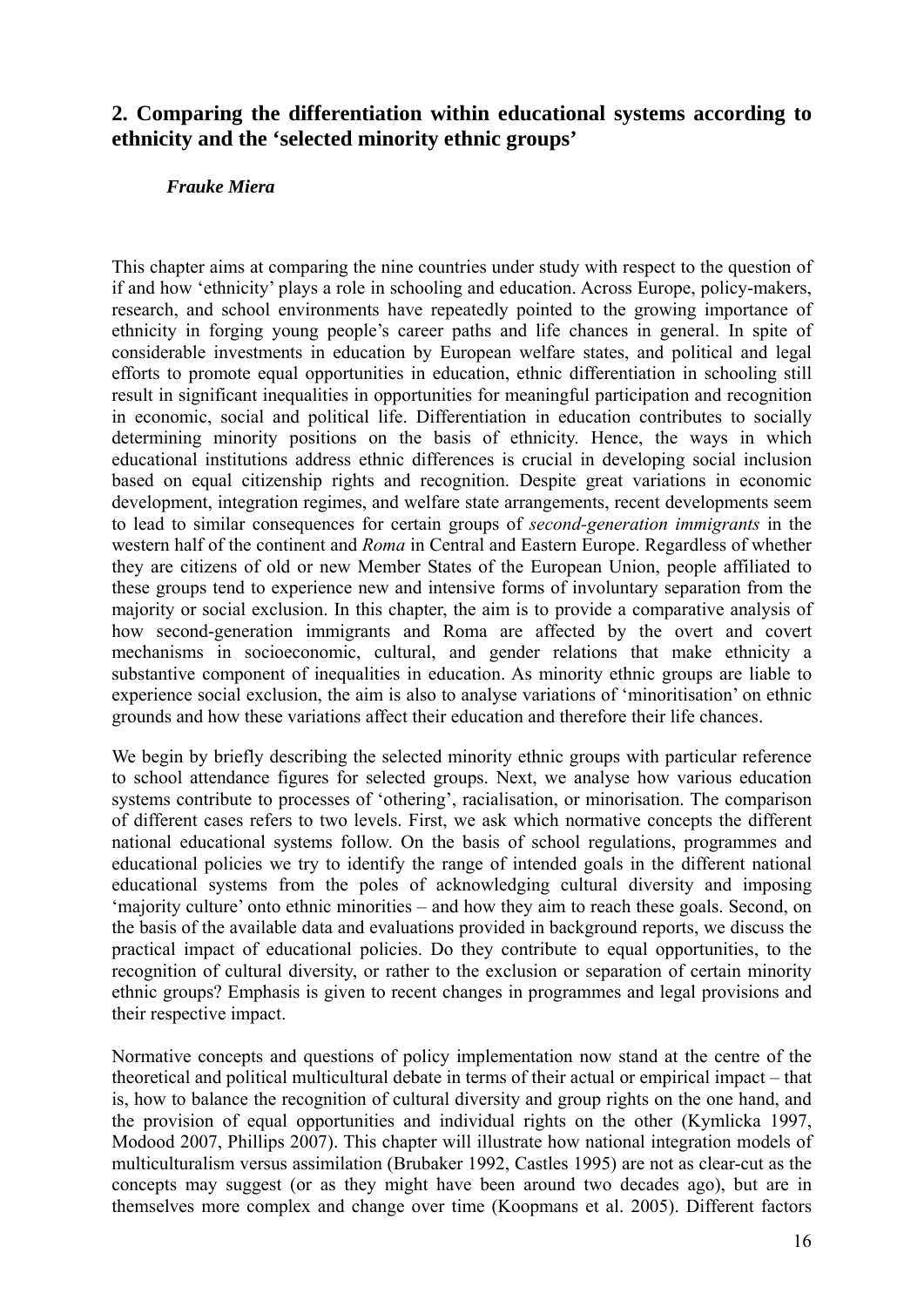and discourses crosscut and modify national integration principles: in particular discussions about social cohesion and national citizenship; international competition for highly skilled personnel and tendencies to 'liberalise' or 'marketise' the educational system; and processes of democratisation and anti-discrimination strategies in the course Europeanisation.<sup>14</sup> Despite decisive national characteristics and developments, some parallel processes are particularly apparent when comparing old and new EU Member States. There are, however, also significant similarities cross-cutting the East-West dichotomy.

## **2.1. Criteria for the selection of minority ethnic groups**

A central aim of the EDUMIGROM project is to analyse the specific situation of secondgeneration immigrants and Roma and their descendants in education with regard to the impact of educational structure and policies. The guiding criteria for the selection of minority ethnic groups studied were, in most countries, threefold: first, low school attendance rates, high drop-out rates and a relatively poor level of academic achievement in comparison to peers from the ethnic majority; second, tendencially being targets of discrimination and racism; and third, a public perception of these groups as being 'problematic' and 'difficult to integrate'. The idea behind these criteria is to analyse prevalent inter-ethnic conflicts and tensions. These cases may illuminate national discourses and educational structures. As a matter of fact, the selection of these vulnerable minority ethnic groups does not mean that there were no minority ethnic groups who were performing well in school, seldom subject to discrimination, and barely focused on in public discourse. In addition, the experiences of individuals among the selected groups also differ decisively.

Looking at the nine countries under study, one difference in the selection of minority ethnic groups particularly stands out: in the Central and Eastern European (CEE) states – the Czech Republic, Hungary, Romania, and Slovakia – the focus on Roma youth, who are members of ethnic or national minorities or groups who have already been living in the country or on the territory for centuries.<sup>15</sup> In contrast, the old EU Member States under study – Denmark, Sweden, France, Germany, and the United Kingdom (UK) – have to come to terms with a significant population of immigrants and their descendants. Countries of origin and the status of the immigrants in the receiving countries vary, which primarily reflects the specific immigration and integration policies as well as the colonial past of (some of) these countries. The main groups are youth who have immigrated themselves or were born in the country as children or grandchildren of immigrants (second or third generation youth). These are, in particular: in France, students of North African or Turkish background; in Denmark those of Pakistani and Somali origin; in Germany students of Turkish or Lebanese background; and in the UK students from Bangladeshi or Black Caribbean origin, as well as Gypsies, Roma and travellers.16 Regarding Western European countries, it is striking that the majority of the selected minority ethnic groups are either Muslim or are increasingly perceived as being Muslim within public debate.

<sup>&</sup>lt;sup>14</sup> We do not refer to the 'harmonisation' of immigration policies or policies to reduce immigration from Third World countries.<br><sup>15</sup> With respect to the Czech Republic Vietnamese immigrants have also been chosen as a group for comparison,

as an example of the recently increasing numbers of immigrants who mainly come from Spain, Italy and

Vietnam. 16 Although there is also a significant population of Roma or other traditional ethnic minorities in other old EUcountries, these rarely appear within debates on education or social inclusion. This may be due to their lower numbers but also to the lack of awareness concerning their existence and social situation.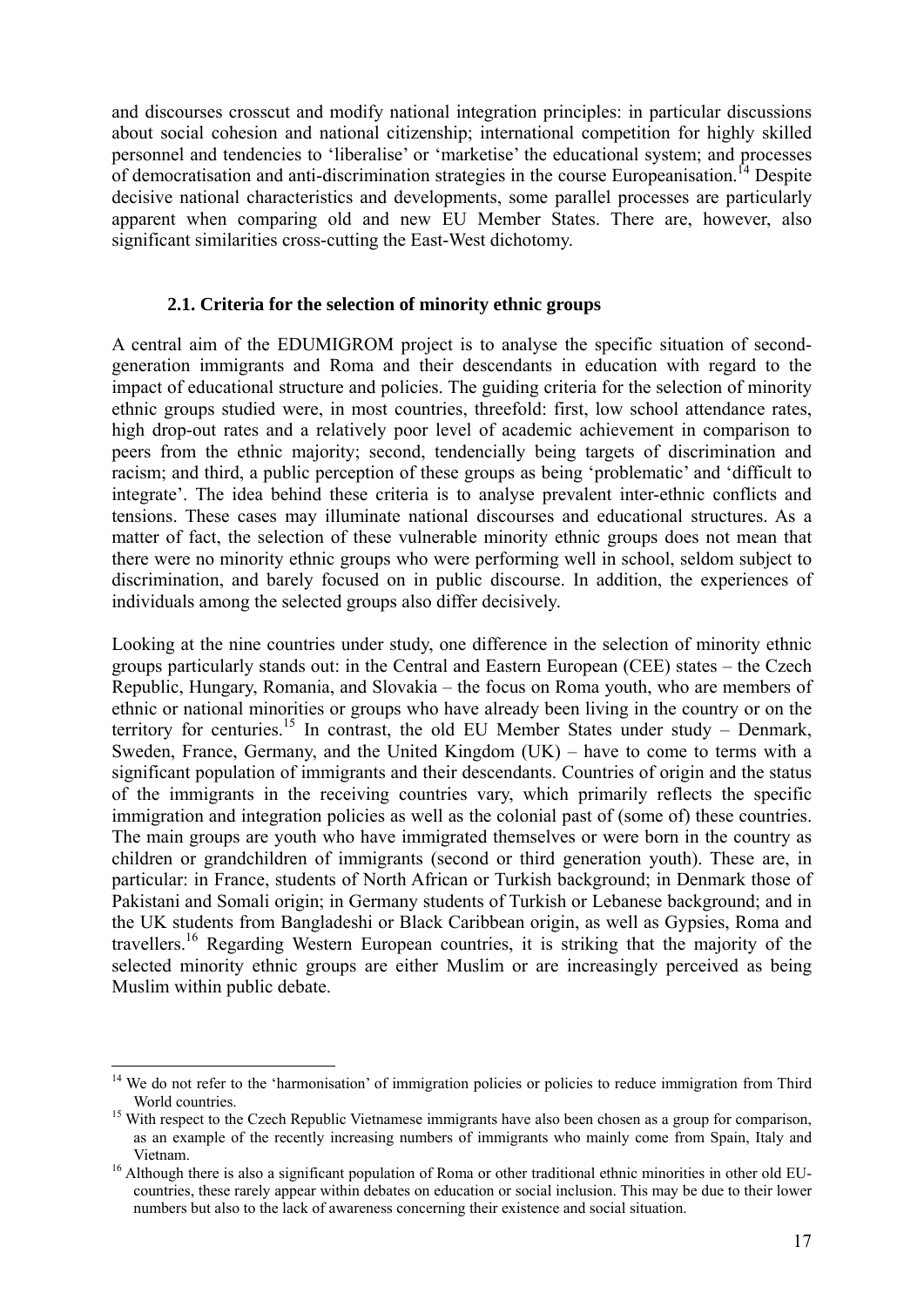Keeping in mind the problematic significance of school statistics and the variations of definition within the category 'ethnicity',<sup>17</sup> as well as the disparities in available data, we now take a closer look at school attendance and drop-out rates among the selected minority ethnic groups. In Romania, Slovakia and Hungary, school attendance reports only register differences between the national majority population and the Roma population. In the Czech Republic, differences in school attendance are only reported with reference to two categories of minority ethnic groups with different migrant and settlement histories in the country. In France, UK, Denmark and Germany, reports differentiate between students from the national majority, majority ethnic students as well as inter-ethnic differences when looking at school attendance and performance.

In Romania, 69% of the majority population and only 17% of the Roma population in the age of 16-19 are enrolled in school. Drop-out rates in 1998 among Roma accounted for 1.9% (age 7-10) and 8.6% (age 11-14), while in the same year, 15-16% of the youth in the age of 7-14 had never enrolled in school. An estimated 34% of the Roma population have not graduated from any school in 2002.

In Slovakia, the relative part of Roma population in education has increased to 13.6% in 2002 (Vano 2002). The educational level of Roma was significantly lower than that of the ethnic Slovak population. In 2001, only 1.2% of Roma had completed upper secondary education, compared to 26.6% among ethnic Slovaks. The MPC Presov survey (2007) revealed an uneven distribution of excused and unexcused absences among pupils from 'socially disadvantaged environments' (SDE), among which the proportion of Roma is quite high. The percentage of pupils from SDE of the total number of absences is 23.5%, whereas unexcused absences account for 70%. The proportion of early drop-outs or pupils repeating a grade is much higher among children from SDE.

In Hungary, Roma children made up about 15% of the school-aged population in 1997. Approximately 10% did not continue their education on secondary level; 36% dropped out of vocational training school at grade nine, and 35% in grade 10. Very few Roma attended secondary vocational or general school. In 1993, the percentage of those who completed the secondary education with a final exam was only three percent in the corresponding Roma age-group. In comparison, in 1990 the rate of those who completed secondary education with a final exam in the whole 25-29 year-old population was 41%.

In the Czech Republic, it was estimated that in 2006 7.3% of Roma youth are enrolled in secondary education, while only 1.2% successfully complete secondary school. While the average drop-out rate at secondary school ranges between 10-20%, this rate accounts for about 85% among Roma students. As far as the basic level of education is concerned, besides Slovak pupils, there are two large immigrant groups who attend Czech basic schools: Vietnamese, and Ukrainians. This reflects the fact that these nationalities represent traditional immigrant groups, who, in the case of Vietnamese immigrants, started migrating as guest workers in the 1970s, many of whom stayed. A new wave of Vietnamese immigration started after 1990. While the proportion of Ukrainians with higher levels of education is growing, the proportion of the Vietnamese in this category is decreasing.

In the UK in 2007, 17.7% of the student population came from a minority ethnic group. Absence rates were highest for Travellers of Irish Heritage (26% overall absence);

<sup>&</sup>lt;sup>17</sup> In some countries data is collected according to citizenship, in other countries it is mother tongue; and in others it is still the self-declaration of ethnicity. Moreover, some figures refer to school statistics, others to national census or empirical research data.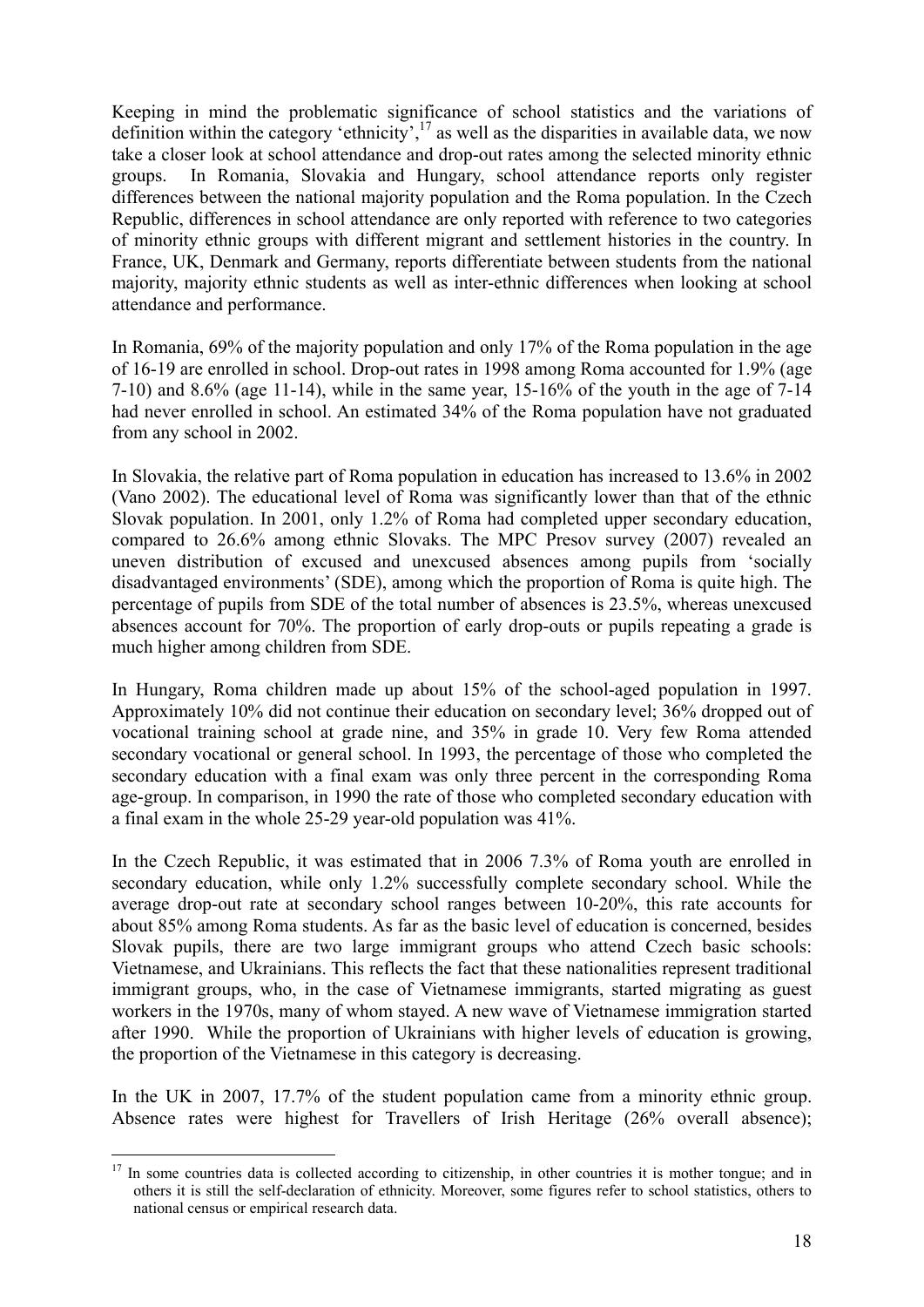Gypsy/Roma (23%); Mixed (White and Black Caribbean) (almost 10%) and Irish (just over nine percent). The overall absence rate for all pupils was around eight percent. Drop-out rates of pupils over 16 has been notoriously high in the UK. There is a clear disparity between social groups, with pupils from lower socioeconomic backgrounds more likely to leave school earlier. Gypsy/Roma and Traveller groups experience the most severe educational exclusion of any minority ethnic group in the UK with levels of attainment being roughly a quarter of the national average. Additionally, patterns of attainment at this level are declining, which is markedly different from other minority ethnic groups where there is evidence of some improvement. The consequences of missing out on an education include an inability to find employment and exclusion from society at large (Bhopal 2004). This is particularly a problem for Gypsy/Roma and Traveller girls (Children's Society 2007). The Black Caribbean population of the UK has for many decades had significantly lower levels of educational attainment than the national average, and despite some indication of improving levels of attainment, this educational inequality persists. Black Caribbean boys are particularly struggling to perform well in schools, and the abnormally high level of school exclusions for this group also persists. The Bangladeshi population in the UK is experiencing improving levels of educational attainment much closer to the national average than the other two groups of selected ethnic minorities. There is an internal polarisation among Bangladeshi pupils in terms of educational performance.

In France, pupils with a foreign passport made up seven percent of all pupils enrolled in the primary level in 1998-99, while accounting for approximately 22% of students from schools in deprived neighbourhoods and five percent of students in non-deprived primary schools. The percentage of second-generation immigrants at age 15 among the total population of 15 year-old pupils is 12%. The overall educational attainment of minority ethnic students appears much less favourable that the average. In a study based on data from a cohort of 55,000 young people who left school in 1998, it shows that while only 17% of males and 11% of females born of non-immigrant French parents leave school without having obtained a secondary school diploma, this is the case for much higher percentages of secondgeneration immigrants. Among Maghrebin youth, this is the case for 44.6% of males and 13.5% of females. Almost 55% of males and 56% of females born of Turkish parents leave school without a diploma, while 51.2% of males and 23.1% of females born of parents from Sub-Saharan Africa have left school before having obtained a diploma (Silberman, Alba and Fournier 2007).

In Germany, students with foreign citizenship are twice as likely to leave school without graduating than their peers with a German passport. Three times as many 'German' males and females receive their Abitur graduation than 'foreigners. In the selected German city of Berlin, in 2007/08 nearly 20,000 students holding Turkish passports attended generaleducation schools (Ohliger 2008). From these students, 49% attended primary education, 8.5% Hauptschule, 4% special needs schools, 10.5% a Realschule, 14% Gesamtschule, and only 13.5% attended Gymnasium.<sup>18</sup> Students with a Turkish background not only are the largest minority ethnic group, but also appear to be disproportionately affected by the exclusionary school system and they belong to the category of students whose performances are significantly low. The comparison groups of (grand) children of Portuguese guest-workers constitute a minority ethnic group who also show quite weak school performances, but are

<sup>&</sup>lt;sup>18</sup> *Hauptschule* (grades 5-9/10) is a type of school at lower secondary level providing a basic general education; *Realschule* (grades 5-10) is also a type of school at lower secondary level providing pupils with a more extensive general education and the opportunity to go on to upper secondary level courses that lead to vocational or higher education entrance qualifications. *Gymnasium* (grades 5-13) covers both lower and upper secondary level and provides an in-depth general education aimed at gaining general higher education entrance.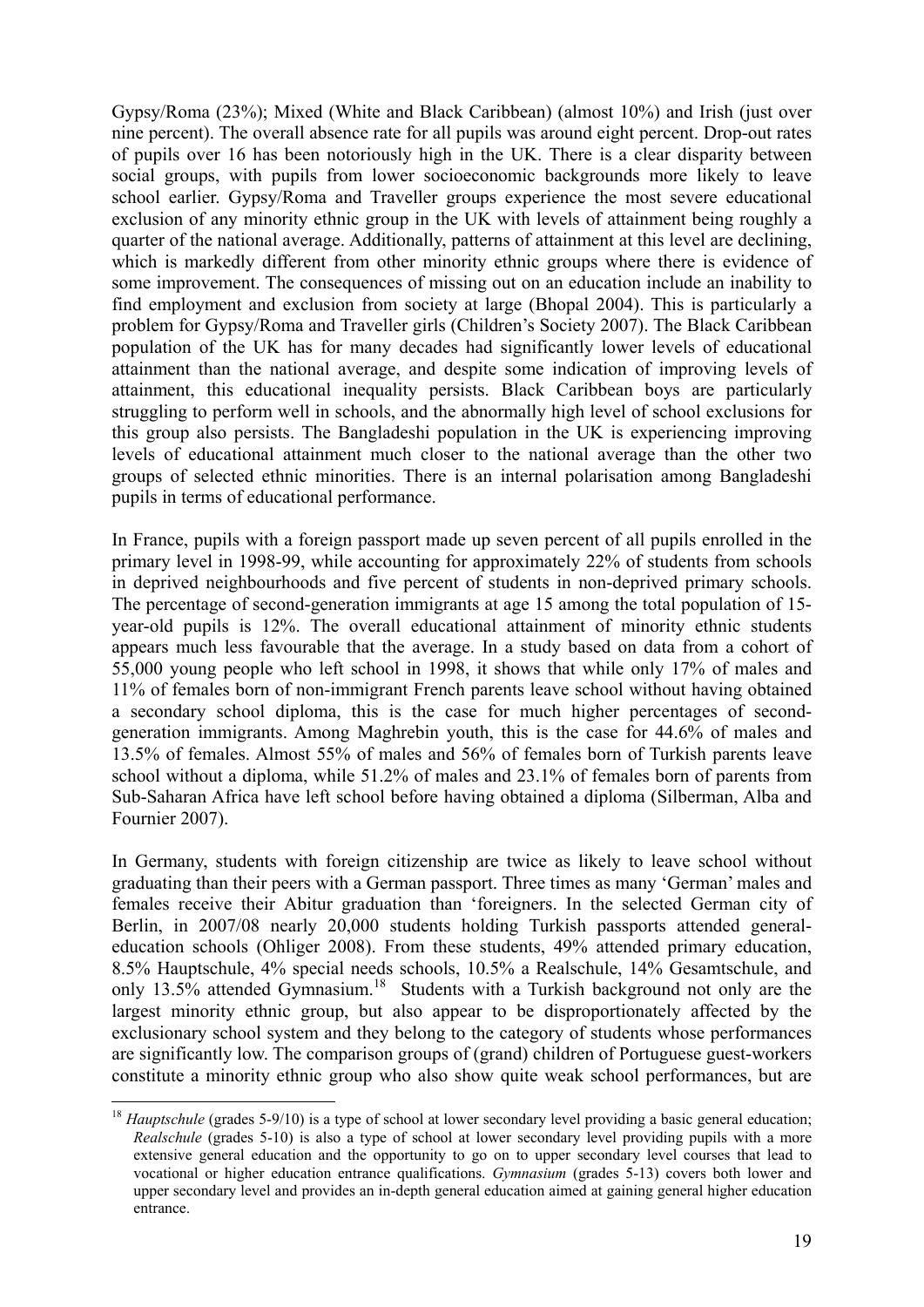barely mentioned and recognised by the public as a target group in way that are Turks.

In Denmark the percentage of bilingual students of all students accounted for 10.1% in 2000, the largest group being from Turkey. The selected minority ethnic groups with a Pakistani and Somali background accounted for 3.9% and 3.3% of all immigrants and descendents in 2008 (Ministry of Refugees, Immigrants and Integration 2008). In 2005, six percent of all males, but 16% of 'minority ethnic boys', did *not* continue in secondary schooling. Pakistani youths are generally performing well in schooling and education, in comparison to both the minority groups of Turks and Somali. The Turkish minority ethnic community is internally heterogeneous, with large groups of well performing and failing students. In Sweden, about 15% of all students in compulsory school come from foreign background. In 2004, about 90% of the majority Swedish students qualified for admission to an upper secondary programme, compared to about 76% of minority ethnic students.

Due to country specific statistics, the reports on France, Germany and the Nordic countries do not provide detailed data on attendances and drop-out rates according to ethnicity or citizenship.

## **2.2. Comparing how 'ethnicity' plays a role in schooling and education**

Generally, education is a social right across the nine countries. In Germany and, until recently, the Czech Republic, children of refugees, or those without legal documents, have been exempted from this right or are hardly able to use it. Despite the different normative conceptions of how to deal with cultural diversity in schools, the perception of central minority ethnic needs differs as a result of the distance or closeness of these groups to the dominant cultural, linguistic and religious habits and practices; be it the right to first-language instruction, the provision of cultural specific meals, the right to wear religious insignias, the possibility to practice one's religion, or the support in the acquisition of the majority language.

## *Minority ethnic protection and inclusion*

Romania, the Czech Republic, Slovakia and Hungary basically share several similarities, but also follow some diverging educational strategies. Normative concepts of how to deal with Roma minorities are not easily identifiable. On the one hand, there is a tradition of ethnic/national minority rights protection. Some countries have acknowledged Roma as a national minority (the Czech Republic, Slovakia, Romania), while in Hungary, Roma were defined as 'ethnic minority'. On the other hand, there are striking inadequacies in the application of minority rights for Roma Students. Second, it seems that the reference to minority rights is often used to legitimise exclusion and discrimination. Furthermore, there has been very low awareness about exclusion through discriminatory practices.

In the last few years, some changes of educational strategies towards Roma are observable. One important change in educational strategy is the right to receive instruction in mother tongue, understood to be the pivotal point in ethnic or national minority protection. Nevertheless, apart from the case of Romania, this right does not refer to the group of Roma because of reasons pointing to legacies of discrimination and subordination. For example, citizens with a minority ethnic-national background in the Czech Republic are entitled to an education in their first language when they account of 10% of the local population and a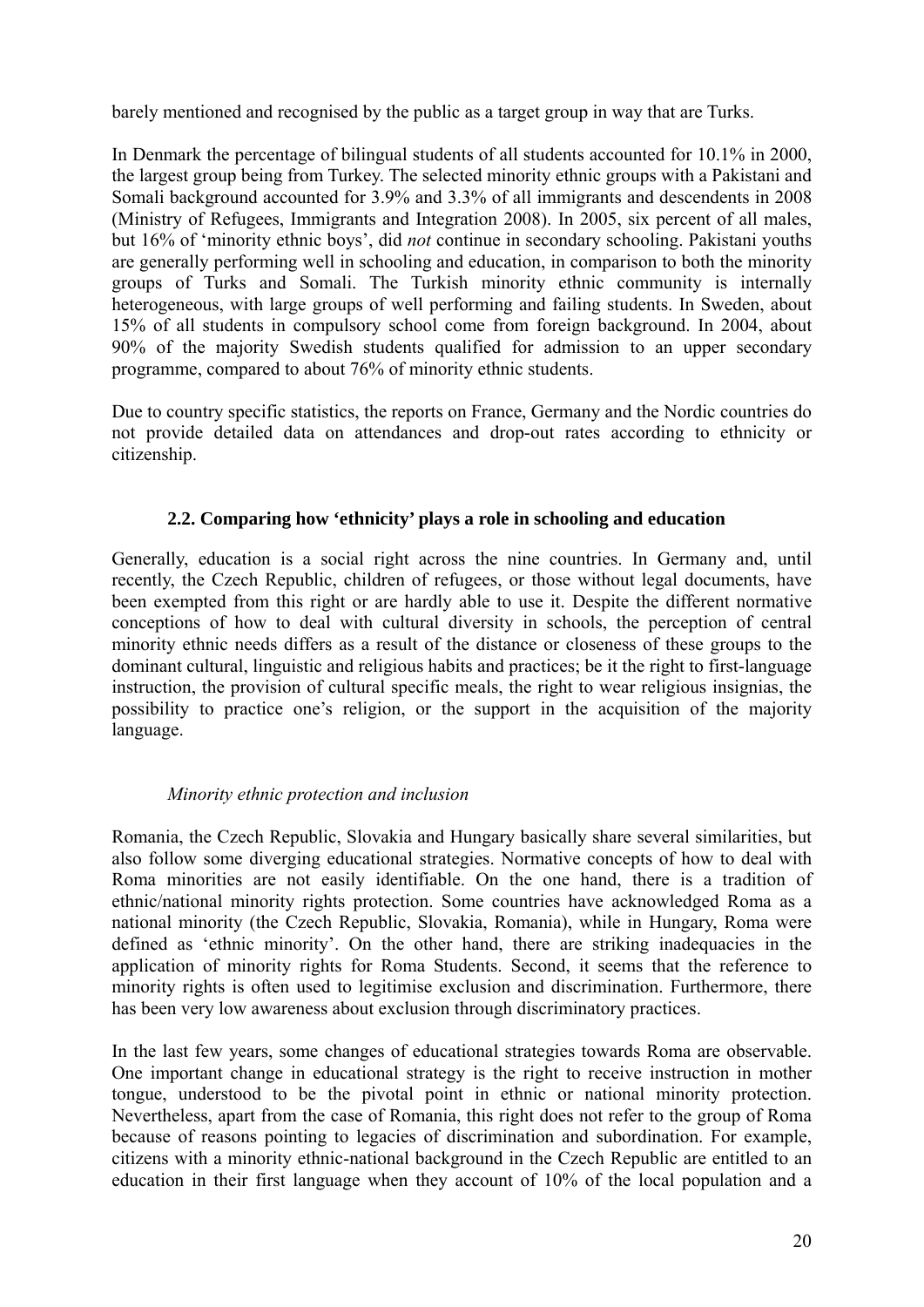Council of National Minorities has been established on a municipal level.<sup>19</sup> With respect to Roma, this is largely irrelevant even in those areas in which their population accounts of more than 10% of the local population. One reason for this lies in the reluctance among Roma population to identify and register themselves as Roma for fear of being subject to discrimination. The lack of skilled Roma speaking staff and the inability to mobilise support for Roma schools also impede the establishing of Roma schools. In Hungary, although Roma have the right to language instruction in their mother tongue by law, it is not practiced, because many do not speak Roma, but partly due to the lack of required resources. The vast majority of Roma (88%), in Hungary speak Hungarian as their mother tongue, and 70% (all the Romungro) do not speak Roma at all. Therefore, this right, which has been primarily designed for other ethnic minorities (e.g. Romanians, Germans, Slovaks, Ruthens, Ukrainians, Slovenians), is an 'empty' right in the case of Roma. In Slovakia in 1991, Roma have been recognised as an ethnic minority by the government giving them the right to minority language schooling. Despite this acknowledgment, in the various subsequent amendments of the school law, the list of minorities eligible for instruction in their first language has not been extended (on changes since 2008, see below). In Romania, the right to education in their mother tongue also applies to Roma. Here, the dominant Hungarian minority with its strong political representation and the legacy of mother tongue teaching in the socialist past serves as a role model. Until recently, segregated classes were perceived as a positive form of minority protection. However, apparently the attitudes towards the Romani language have deteriorated in comparison to the attitude towards Hungarian, as has the quality of schooling for Romani. Moreover, Romani turned out to be not a very valuable skill in the job market. Only recently have policymakers begun to acknowledge the segregating and discriminating effect of this form of 'minority protection' and started to implement more inclusive forms of schooling (see below). In the past, the normative goal of minority ethnic protection in these countries has been either ignored, as in the case of Roma, or hurdles preventing Roma from making use of their rights have not considered by policy makers. In addition, the widespread subordination/devaluation of Roma culture affected the provision or the quality of mother tongue education.

Denmark, France, Germany, Sweden and UK, all represent different and contrary models of integration, assimilation, multiculturalism and the nation: France representing the republican model, UK standing for the multiculturalism and anti-racism concept, and Germany as the typical example of the exclusionary (or non-acting) and ethno-national concept (e.g. Castles 1995, Brubaker 1992). The 'Nordic' case does not really fit into this scheme. In Denmark, and even more so in Sweden, where there are significant populations of long-term, settled ethnic minorities, the protection of ethnic minority rights has been crucial. In the meantime, the Danish integration concept now correlates more with the German one in many respects. Despite these different national legacies, educational practices as well as social phenomena in educational institutions share more and more similarities. This refers to changes in the concept of citizenship, social cohesion, the significance of language teaching, social and ethnic segregation, and institutional discrimination, and to tendencies towards the liberalisation of the educational system.

According to the republican model, the French education system officially does not differentiate according to ethnicity or ethnic origin. There are no explicit regulations or laws; general educational legislation applies to all students irrespective of their ethnic or national origin and even of their legal or illegal status. There are only very few provisions for linguistic, cultural and religious practice of minority ethnic youth, for instance, based on bilateral agreements courses in Arabic a few hours per week. Special meals according to

<u>.</u>

 $19$  Generally, this entitlement is fairly seldom realised because the barrier of 10% is quite high.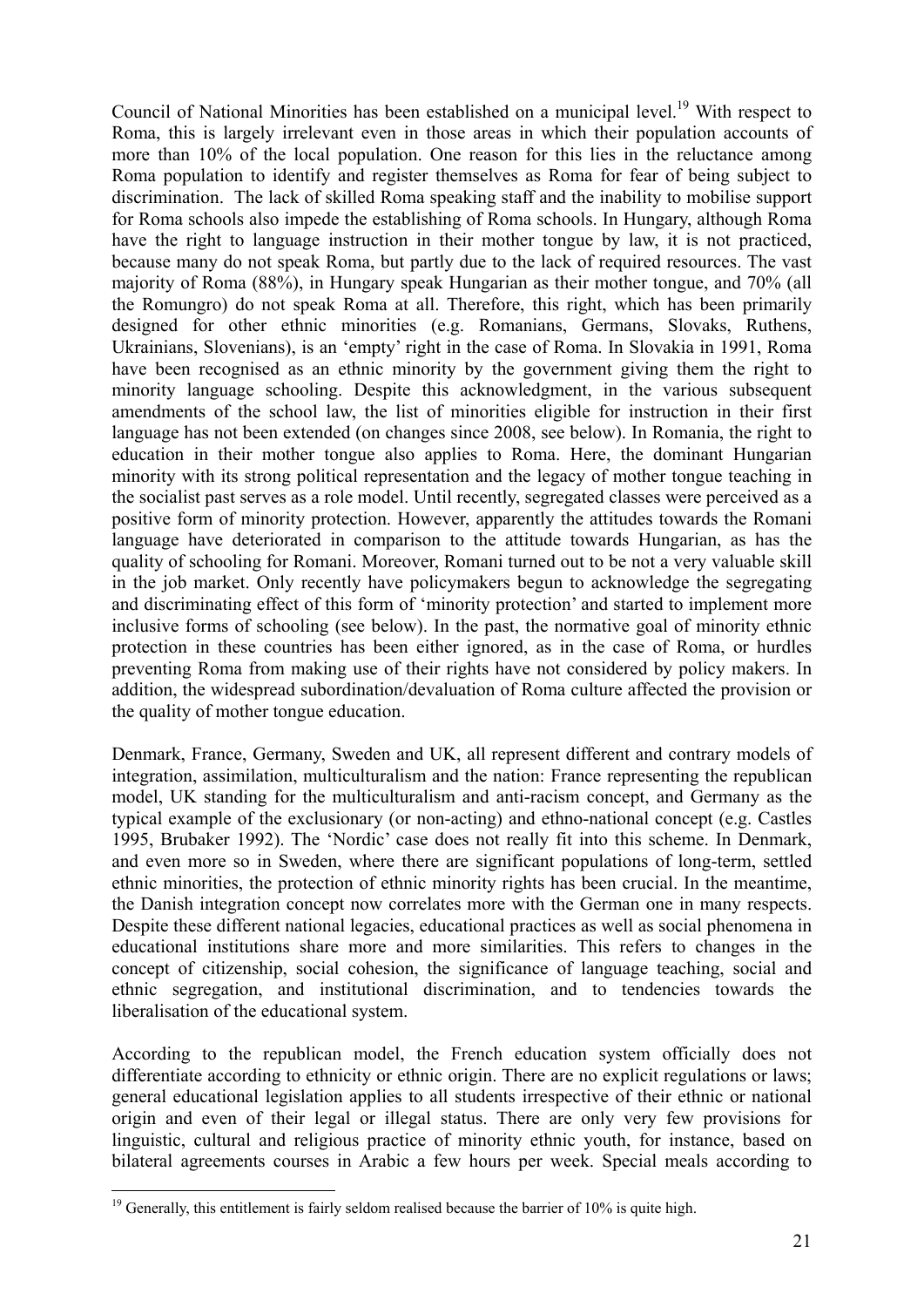religious habits are provided in schools; but wearing religious insignias is restricted according to the principle of secularism. Differentiation of immigrants and non-immigrants is officially only legitimate temporarily and for the purpose of preparing the new immigrants for regular schooling (see below). In France, a heated debate on the recognition and teaching the history of colonization, the slave trade and the role of France in the Holocaust has begun, but has apparently not yet been transposed into state curricula.

In contrast to the French case, the guiding normative principle in the UK is the recognition of cultural diversity and equal opportunity. Legislation and monitoring mechanisms to combat racism and implement equal opportunities has been elaborated on since the Race Relations Act (RRA) came into effect in 1976. In 1997, New Labour pledged a commitment to social justice and education as a means of creating a just society. The RRA amendment (2000) required local authorities to proactively eliminate discrimination and promote equal opportunities. Schools are obliged to agree on a written policy statement for promoting race equality, and to monitoring the admission and progress of students with reference to ethnic groups. The Independent Office for Standards in Education monitors the progress of schools and local education authorities. There are several specific funding and promotion programmes, and strategies generated as a consequence of the RRAA, targeting either socially disadvantaged groups or ethnic minorities – or both, as these groups often overlap. Further, New Labour focuses on encouraging the role of Faith schools in education.

Until recently, German policies towards immigrants and cultural diversity was characterised by the reality-contradicting notion that Germany was not an immigration country and migrants would eventually return to their home countries. On the other hand, some social workers and pedagogues confronted with increasing numbers of migrants and their children developed a certain attitude towards this clientele that was characterised by good-will and at the same time patronising and stereotyping. There are some explicitly segregating practices, such as the categorising of immigrants or children of immigrants according to their citizenship or their non-German mother tongue and concentrating these students in extra classes or in remedial classes, a legal administrational practice in some federal states until the late 1990s. Transfer to regular schooling from these classes was difficult.

The approach found in core curricula and textbooks is dominated by a division between native Germans and immigrants and their descendants. In October 1996, the Standing Conference of the Ministers of Education and Cultural Affairs of the *Länder* agreed on a resolution, regarded as the most elaborate agreement on intercultural education of its kind in Germany. Most of the *Länder* have now designed general integration concepts and started to revise their educational programmes and curricula, but this new approach is far from being widely implemented. The issue of accommodating culture-specific needs is quite contentious and often intertwined with the ideologically hardened debate about the compatibility of 'Western values' and 'Islam'. Although several federal Ministries acknowledge the importance of supporting the first languages of immigrant children and despite immigrant parents' organisations demanding respect and support of their native languages in schools, only some pilot schemes and projects have been developed, mainly in primary schools. Instead, German language acquisition is increasingly perceived as a remedy of current educational difficulties.

The Danish school system does principally not aim to keep minority ethnic groups apart or acknowledge their differences, but rather tends towards an assimilative approach. The issue of language skills is at the centre of the educational debate. Up until early 2000s Danish municipalities were obliged to offer mother-tongue teaching to minority ethnic children. This obligation was abolished in 2002 indicating a strong assimilative turn including the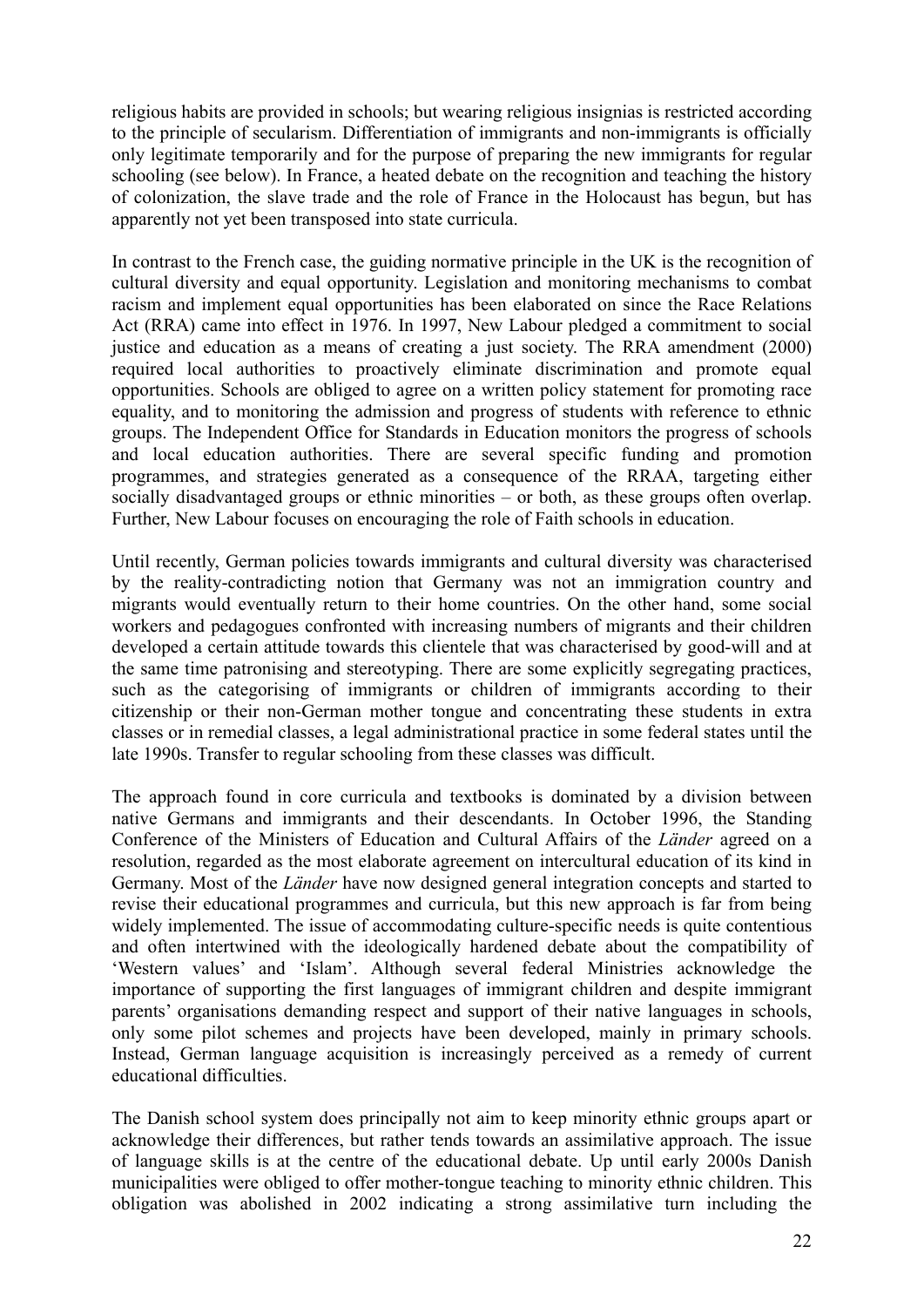implementation of monolingualism and a reference to the 'essence of common Danish characteristics'. Only some municipalities (e.g. Copenhagen) have stood by the principle of mother tongue teaching as an option. Although mother tongue teaching is still provided in certain languages, it is primarily offered as an extra curricular activity and therefore not included as an element of subject teaching and learning in school. The acquisition of Danish language among minority ethnic students is still the target of their mother tongue lessons, which is possibly the reason why bilingualism is seen as a barrier to be overcome rather than a competence to be developed. In contrast the Swedish curriculum stresses the right of multilingual children to develop their languages; students are entitled to first language instruction in compulsory schools for the purpose of building up self-esteem and dual identities. A central aim is to create homogenous and integrated schools in which pupils with different ethnic and social background may meet and create mutual tolerance.

## *Institutional discrimination or measures towards inclusion*

The administrative practices of the schools, the selection to certain school types or the settlement segregation of minority ethnic students, as well as schools remaining ignorant about their low school attendance, all point to the role of institutional discrimination. On the other hand, there are also some measures being established to prevent social disadvantages, which often disproportionately affect ethnic minorities. Institutional discrimination is often uncovered by the structures of inter-ethnic relations and by the patterns of 'minoritisation' and 'othering' on ethnic grounds. The structures of inter-ethnic relations constructed by institutional discrimination will be the comparative theme of the discussion below.

Segregation in certain classes and schools among the selected minority ethnic groups is a matter of fact in all nine countries of study. Roma are often disproportionately allocated to special schools for students with mental disabilities irrespective their actual mental condition. In Slovakia, this takes place in the mechanisms of the excessive placement of Roma children into special schools, often by directly violating legal provisions (for instance, incomplete documentation of the selection process, lack of special examinations and absence of an expert commission). In Hungary, the Czech Republic and Romania, the vast exclusion of Roma students from majority education and their segregation in special schools or certain classes within regular schools is common place. Furthermore, ethnic segregation between schools is described as a consequence of settlement segregation (see chapter three) and the increasing competition among schools for 'non-problematic' children, conceptualised in a way that correlates with being Roma. Subsidies are allocated to schools according to the number of pupils, and schools try to avoid close downs. The less Roma students are enrolled in a school the more attractive it is. One key factor is the delineation of school districts. Non-Roma elite and middle class parents exert their influence on school administration and local decisionmakers to keep certain schools 'Roma-free'. By choosing such schools or schools outside of the districts with a high percentage of Roma they are part of the 'white flight' and further segregation. At the same time, some of the background reports describe that parents of Roma pupils are often not aware of the possibility of opting for a school outside the district, or that they are content with schools with a high proportion of other Roma students as they expect better marks for their children, standards being lower and curricula reduced, or they expect less discrimination from the peers in these schools.

In some towns (e.g. in Hungary), we observe a sort of 'division of labour' between individual schools mostly attended by Roma while the remainder are dedicated to non-Roma. In other cases, schools allow the enrolment of Roma students thereby preventing the closing down of their school due to lack of students. Roma students are allocated to separate classes or to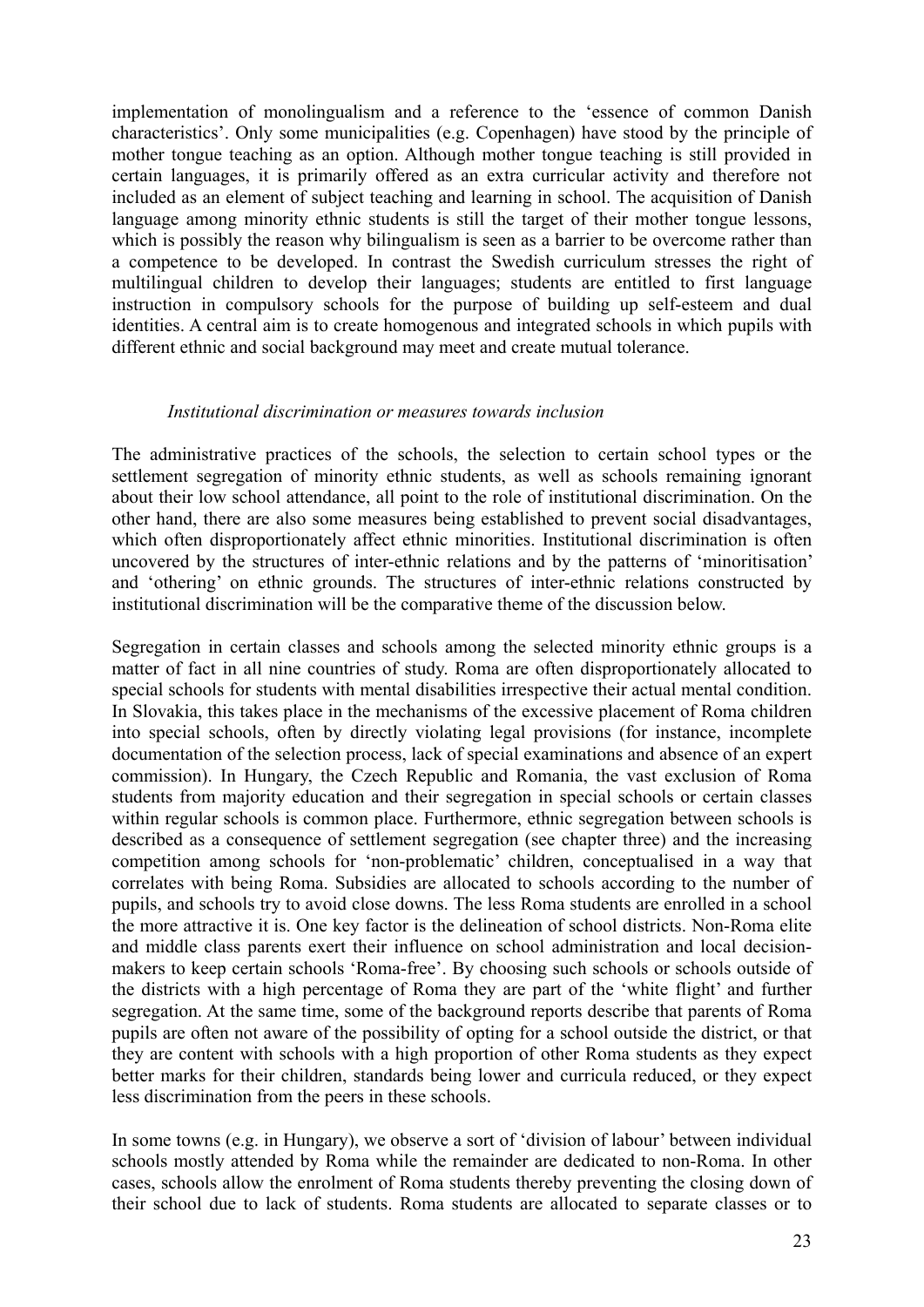remedial classes, which are typically of lower quality, poorly equipped, badly maintained; teachers are not specially educated and have lower expectations of the pupils' achievements. In turn, extra money some schools can receive for the improvement of schooling facilities for Roma pupils does not always have the intended effect of being spent on the Roma. In Hungary, for example, about one-third of Roma children are taught within extremely segregated conditions, and facing low quality in terms of services and equipment. Another quite recent form of exclusion observed in Hungary (and UK, see below) is the exemption of 'troublesome students' from school attendance, converting them to 'home schooling pupils'. The majority of affected students are Roma, 14-16 years of age, and often pregnant girls. Parents or the school may request the exemption; it is then the responsibility of the applicant to prepare the child for exams. In practice, directors and teachers often convince or even put pressure on parents to request the exemption.

In some countries (Denmark, France, Germany, UK), the issue of acquisition of the language of the host country and the adaptation to its 'common value' becomes increasingly important as a means of inclusion and social cohesion in educational policies. In some countries (Sweden), the issue of acquisition of the language of the host country is also important, but followed by the concept of multicultural-based 'common value'. Several measures tackle social disadvantages, which often disproportionately affect ethnic minorities. Nevertheless, irrespective of normative principles in all countries discriminatory practices and routines inherent to the educational institutions are at work.

In France, there are special 'welcoming and integration classes' for newcomers in primary and lower secondary level schooling; non-francophone pupils receive intensive study of French language for about one or two years. Officials stress the necessity of rapid immersion into regular classes. However, despite the official announcement of equity, integration into regular education turns out to be difficult/rare for those who arrive in France after the beginning of lower-secondary schooling. They experience high drop-out rates and are concentrated into the least prestigious vocational streams or into 'special needs' classes. The risk of being tracked into 'special classes' is significantly high for those who have arrived in France in the course of their primary schooling. A special provision indirectly referring to migrant youth is a support programme for schools in deprived neighbourhoods. Schools within the ZEP (*Zones d'education prioitaire*) receive funding to reduce class sizes, finance more teachers, and fund bonus payments. As the percentage of pupils with a non-French citizenship is quite high in these neighbourhoods these provisions indirectly affect them disproportionately. Qualitative studies reveal rather implicit practices of ethnic distinction and discrimination. For instance, there is the prevalent association made between North African students, poor school performance and behaving in an undisciplined way; violence and racial tension is perceived as being linked to ethnicity.

In UK, the aims of anti-discrimination and social justice conflict with organisational structures and practices in schools of social relations are contributing to ethnic division and significant ethnic segregation. Ethnic minority students are disproportionately placed in lower sets with a negative reputation; stratification according to ethnicity seems to be mutually accepted. Teachers are often unprepared to teach a culturally diverse group or they reify stereotypes; generally, there is a lack of minority ethnic teachers. We observe a 'White bias' in terms of the curriculum. The low performance of certain ethnic groups turns out to be part of a self-fulfilling prophecy. Similar to other countries (the Czech Republic, Hungary, Romania and Slovakia), the programmes and projects highlight, that race is still a signifier of relational identity policies. Cultural issues stemming from racial identities may impinge on school practices, such as the provision of a prayer room. Critics contend that the binding of a school's organisation to cultural diversity contradicts the open nature of multiculturalism.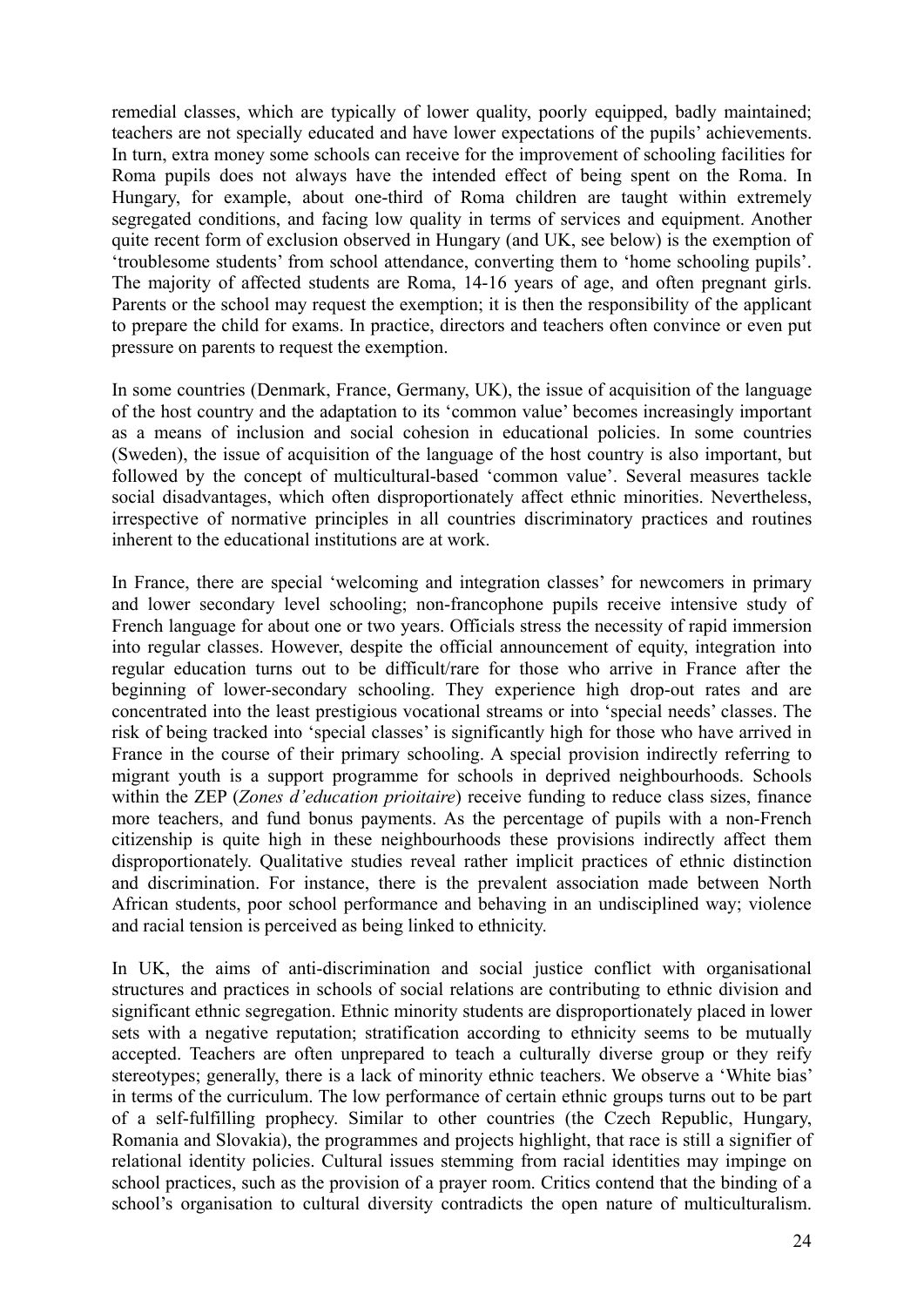More recently, some measures have been launched to tackle some of these barriers, such as a general programmes for improving education, with a component dedicated to minority ethnic schooling, the improvement of teacher training, and teacher recruitment or the encouragement of first languages other than English as well as English language training.

Further developments in public discourse and integration and the education policies promoted by New Labour challenge the ideas of equal opportunity and the recognition of cultural difference. First, the notion of citizenship has been reframed. Citizenship education, which has been compulsory in schools since 2002, promotes universal values without any understanding of difference or including issues like ethnic equality; racism is no longer perceived as an institutional phenomenon, but reduced to individual ignorance and prejudice. Secondly, the marketisation of the school system and the parental free choice of school challenge the principle of social justice.

In Germany, the results of the PISA-surveys have intensified the perception that German language skills and good school performances were the main criteria for successful integration of immigrants and their descendants (OECD 2006). Integration measures have therefore been focused on language acquisition, while bi- or multilingual teaching and multicultural or intercultural education is subordinated and often entirely dependent on the commitment of individual schools or teachers. As mentioned above, a powerful exclusionary force in discriminatory differentiation is the multi-track school system, which indirectly and negatively particularly affects immigrant students and children from a socially disadvantaged background. Institutional – or covert – discrimination results from routines, habits and established practices in internal school organisation. Educators and administrations often inadvertently act in a discriminatory way, simply by following the organisational logic of the system. Streaming students appears to have particularly negative effect on children from minority ethnic groups (UNHRC 2007). The system of classifying students in the last year of primary education includes an individual assessment of the student by teachers who have not been properly trained for that task (ibid). Often teachers reify ethnic stereotypes or latently feel less responsible for their immigrant students. The student's future career depends on these recommendations although parents are not obliged to follow the recommendation. The national report suggests that primary schools do discriminate against immigrant students in terms of their assessment and secondary school recommendation (Konsortium Bildungsberichterstattung 2006). Apparently, authorities attach disproportionate weight to the linguistic competence of students, since one of the key elements in the classification assessment is their proficiency in German language.

In Denmark, as mentioned above, emphasis is mainly put on the acquisition of the Danish language. Students of a non-Danish mother tongue – so called bilingual students – learn 'Danish as a second language' in pre-schools and in compulsory schools. Since 1993 'Danish as a second language' has been acknowledged as a subject; nevertheless, research has highlighted several problems with the subject relating to lack of resources and unqualified teachers. Further single initiatives and projects are aimed at an even distribution of minority ethnic students among the schools and the support of their performances. In Copenhagen, bilingual pupils are distributed among public schools in order to counteract segregation, to promote students and to generate encounters between students of different ethnic background. The effects of this model have not been evaluated, but it one criticism has been that minority ethnic youth are differentiated and distributed and not the 'non-ethnic' children. Other initiatives refer to the employment of bilingual staff members, the allocation of extra resources to schools with many minority ethnic children, free transport and after school activities and supplementary training of Danish majority staff members. But in Denmark too, hidden mechanisms of the school institution contribute to the discrimination of minority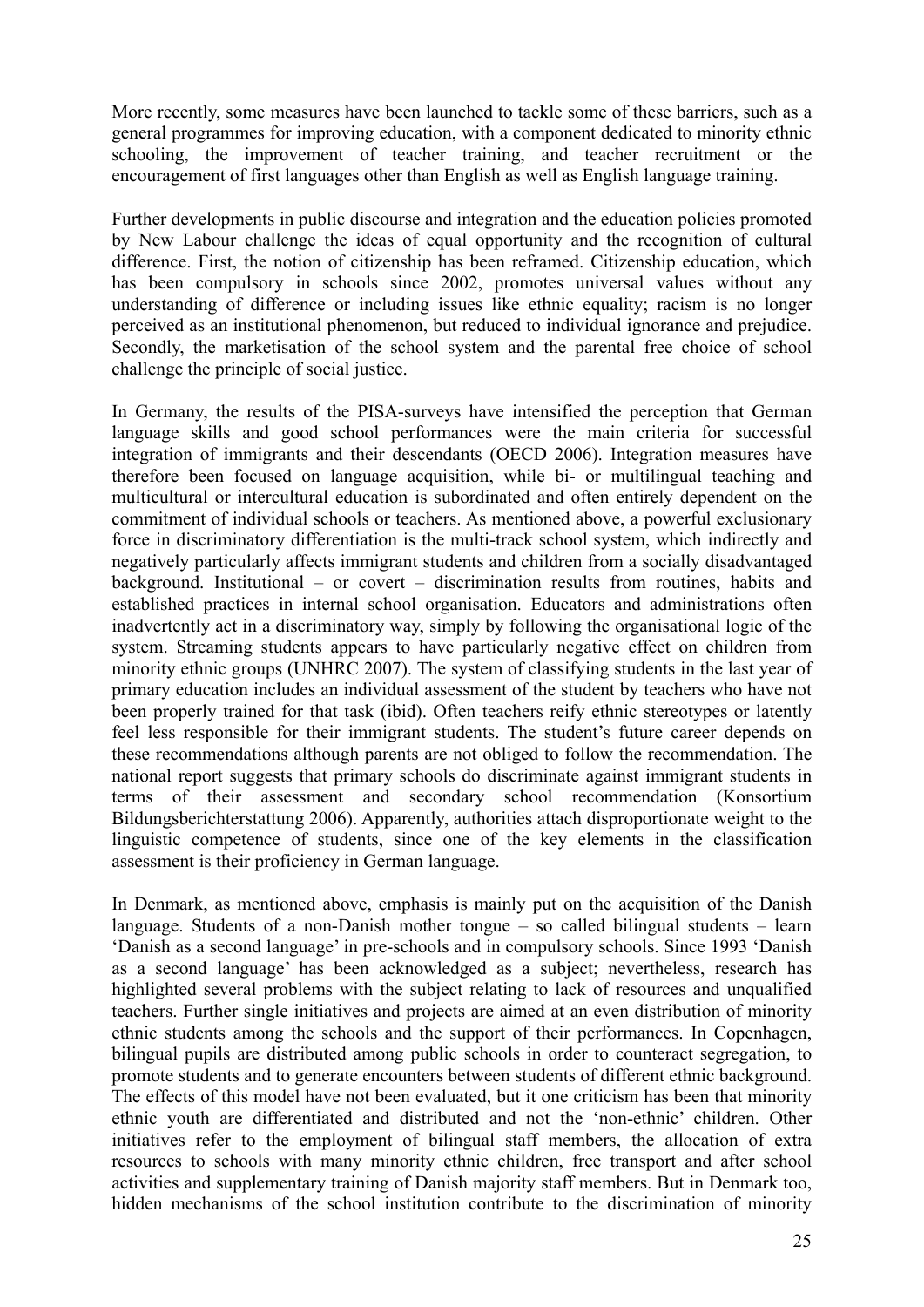ethnic youth. The official notion of culture as 'obsolete' or 'old-fashioned' results neglects culturally specific sentiments. By taking norms and values that are closer to the Danish majority experience as standard the school system creates unequal conditions and discriminates minorities. The example of Muslim boys in the Danish schools system and how they are assessed according to a perception of 'standard Danish behaviour' illustrates the effects of these hidden mechanisms. Similar developments can be observed in Swedish schools – Swedish norms are not made explicit, but being regarded as 'natural'. Similar to other countries (France, Germany, Hungary, Romania), Nordic countries also experience lower academic expectations of minority ethnic pupils among teachers leading to the educational self-fulfilling prophecy of lower performances or failure. In Sweden, although the idea is to have similar academic performance criteria in all schools, differences between schools and socioeconomic, ethnic and performance level segregation are increasing. This development is also influenced by the increased competition between schools and a corresponding increased marketisation of the educational system beyond national boundaries.

## **2.3. Concluding remarks**

These cases illuminate the reality that irrespective of the explicit aims of educational policies in practice, the fine line between the recognition of cultural diversity and exclusion is often difficult to draw. As a result – instead of identifying single policies – an advantageous approach to avoid exclusion as well as non-recognition of difference would be fostered by continuously reflecting the processes of normalisation and 'othering' – and by implementing resources and methods to develop this reflection among teachers, parents and students. What has also become clear that several issues often depicted as being 'ethnic' are often far more complex – social conditions, residence legislation, legacies of racism and discrimination as well as institutional or organisational structures counteract equal opportunities measures among minority ethnic students and majority students.

Ultimately, holding schools solely accountably for disparities among students and ensuing social conflicts in terms of schooling appears to be insufficient. Issues in, for example, urban policy, administration and general implementation of anti-discrimination policies and intercultural opening are also of an extreme importance.

On the whole, in nine country contexts, the expectation for educational institutions to compensate for deeper, structural problems and social exclusion in society is quite high. Schools are regarded as accountable and blameworthy for a lack of social cohesion. As described in this chapter, some measures have been developed to support schools in realising these tasks, but a comprehensive strategy of implementation is still lacking. As well, the situation among schools suggests that schools are more and more exposed to competition, which will be analysed in next chapter.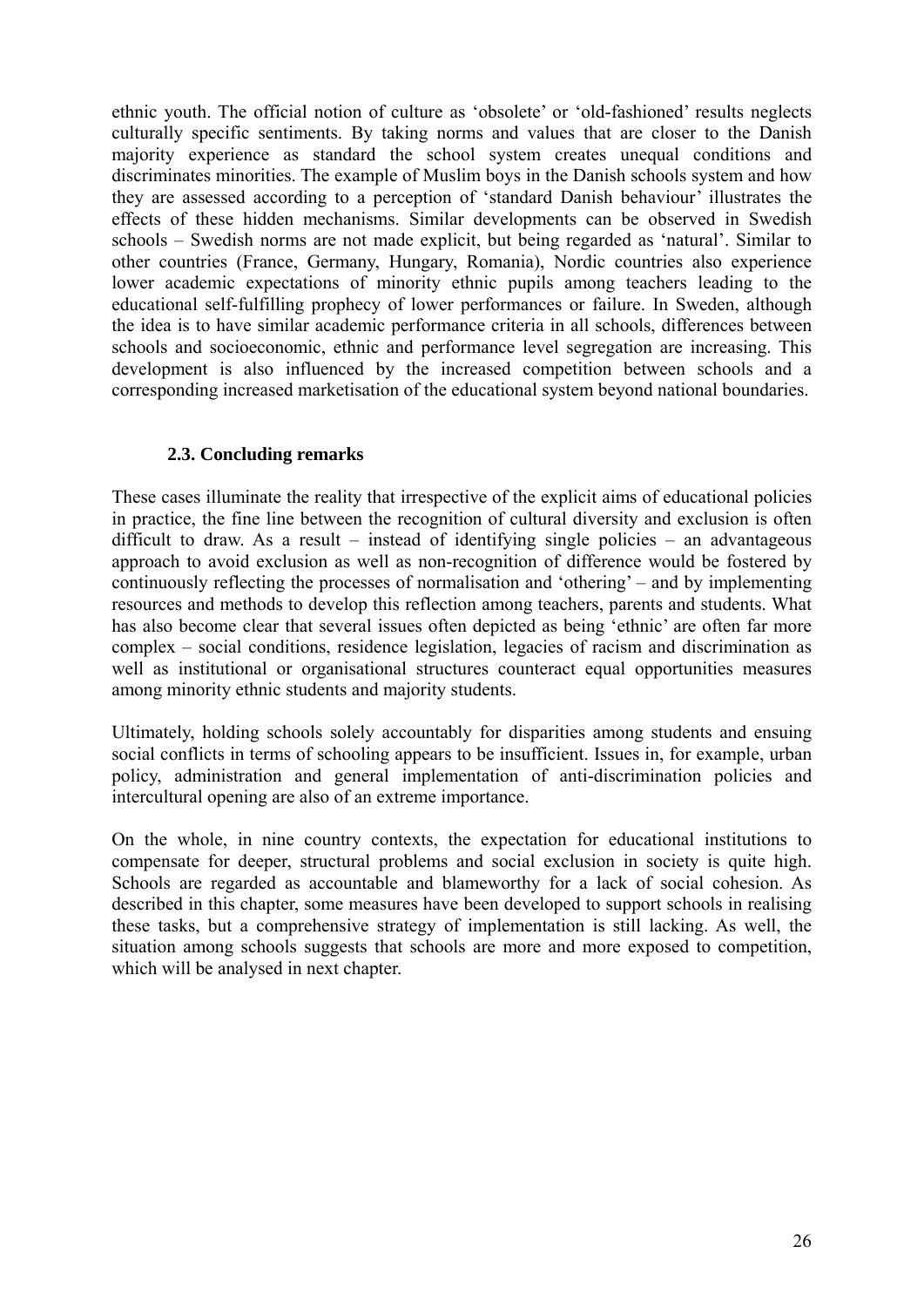# **3. Comparing other dimensions of differentiation within the educational systems**

## *Bolette Moldenhawer and Jenny Kallstenius*

This chapter compares the patterns of differentiation in education arising from the intersecting inequalities of socioeconomic and gender relations. It also situates the role of ethnicity among these parameters across the nine country contexts. Given the disadvantaged position of minority ethnic students within the educational systems, it compares the way in which the interplay, and influence, of multiple social categories results in differences in school performance and school careers evident among minority ethnic students. Another crucial mechanism of differentiation is linked to the regional and local distribution of schools, which relates not only to the educational system as such, but also to systems of school segregation. Finally, the chapter compares the mechanisms of school segregation, the relations between school careers and/or school segregation, and patterns of parental choice of school.

## **3.1. Intersecting inequalities in education**

This section contains a twofold focus on the intersecting inequalities in education. Firstly, it addresses the unifying features and major differences in the tracks within the respective educational systems according to social categories such as socioeconomic background, gender, ethnicity and locality. Secondly, it addresses the rules, and schemes, for assessing school achievement and how they work. Furthermore, it describes the structure of inequalities present in education, and analyse how this structure affects the role of education as a social mobility strategy employed by different groups of ethnic minority students.

## *Differences in school careers*

The educational system is an institution which has increased in significance, both politically and economically speaking, in all nine countries. In a global knowledge society, where investment in human capital is an important element of economic growth, the development of educational systems is extremely important for states within the context of a competitive state-system. A common pattern throughout the nine countries is that investment in education is based on a mixture of ideas and habituated teaching and learning strategies. In this case, it is primarily based on the idea of democratisation of the educational system so that the educational level of all pupils and students may be raised considerably. The whole issue of raising the educational level of all pupils and students is also based on a meritocratic idea of 'equal opportunities' in education. Even though the educational systems of the nine countries have each their own national history, structure and local practices, they are all influenced by the pressure to increase the educational level of all pupils and students. This means that they also have to treat the problem, of how to overcome existing, well-documented inequalities in education, seriously. Bearing in mind the considerable differences between, and similarities among, the democratisation processes undergone by the educational systems in question, the aim of our analysis is to compare the structure of inequalities in education. That is, what are the major manifestations of multiple differentiation within education and on entering the labour market, respectively?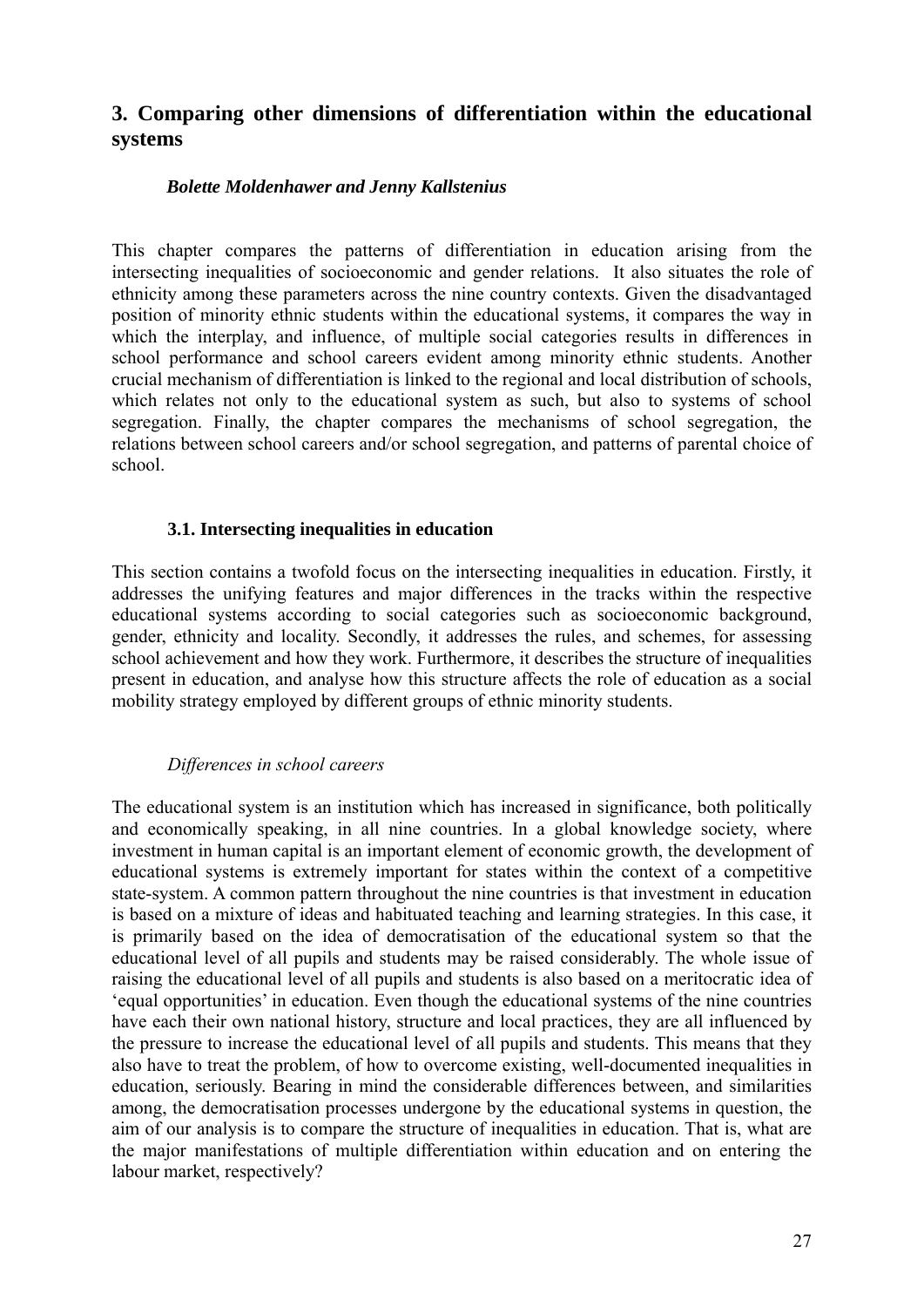To date, four broad dimensions have been the overriding foci of research conducted within the nine countries, into the school careers of students from different backgrounds. These issues are as follows: socioeconomic background – in this context assessed on the basis of parental educational and occupational standing, ethnicity, gender and residential locality. A common pattern in all countries is that socioeconomic background is significant, not only for the educational choice made by students, but also for their academic achievements at primary-, secondary- and further-education levels. Yet another common pattern is linked to this issue, namely, that the higher the educational level of their parents, the better pupils and students manage in school and in their subsequent educational career (PISA studies in all countries confirm this pattern). Obviously, there are also considerable differences between the systems of inequality present in the respective national educational systems. In some systems, primarily those of Slovakia, Romania, the Czech Republic and Hungary, the inequalities of the educational system are characterized by significant regional differentiation amongst schools and social differentiation between students with varying levels of education.

While the strong impact of socioeconomic background on school performance in Slovakia implies its inherently unequal nature, the inequality of the educational system is also characterized by a higher inter-school variance than intra-school variance. Furthermore, while the educational system in the eastern part of the country is characterised by a proportionately higher percentage of Roma children, their segregation in separate classes or schools is rather common. This, coupled with lower expectations of, and towards, these pupils and students, the inferior qualification of their teachers and their own generally lower school performance, seems to indicate that the detected inequality is also a systemic one. As described in Chapter 2 above, this can be understood as an element of institutional discrimination.

Research into regional differentiation in terms of all-over development indicates, in Romania, that particularly women with a university degree tend to do better in terms of employment within the capital region, composed of the capital city and its surroundings. In addition to ethnicity, gender is a system that continues to create inequalities within Romanian society, in terms of access to education for example. Several studies point to the fact, that the possession of identical educational levels amongst women and men is not the only factor that guarantees them equal opportunities in terms of access to sought-after positions on the labour market. In short, in addition to being influenced by gendered stereotypes and discrimination, their opportunities are still being determined by the traditional patterns of the division of labour. Data on educational level observed at the crossroads of ethnicity and gender indicates that Roma girls are relatively overrepresented amongst pupils and students who fail to complete compulsory education (39 percent) in comparison to Roma boys (29 percent). While this is clearly the case, the overall percentage of Roma who are fail to complete compulsory education is much higher (34 percent) than the percentage of non-Roma in the same situation (five percent). In short, the Roma are overrepresented amongst citizens living in poverty and unemployed, not to mention among citizens working in low-paid occupational sectors. Their socioeconomic background and employment positions comprise the structural factors responsible for the maintenance of, not to mention increase in the social inequalities between Roma and non-Roma (see UNDP 2003).

In Hungary, the mechanisms of spontaneous segregation worked very efficiently in the seemingly homogeneous and egalitarian system. Research also shows that class hierarchy in Hungarian schools correlates with the hierarchy of parental socioeconomic background. Here, family background continues to play a significant role in relation to individual differences in the school performance of pupils and consequently in relation to their school careers. The latest PISA survey points to the fact that parental education and profession have a greater impact on the educational achievements of pupils and students in Hungary compared to those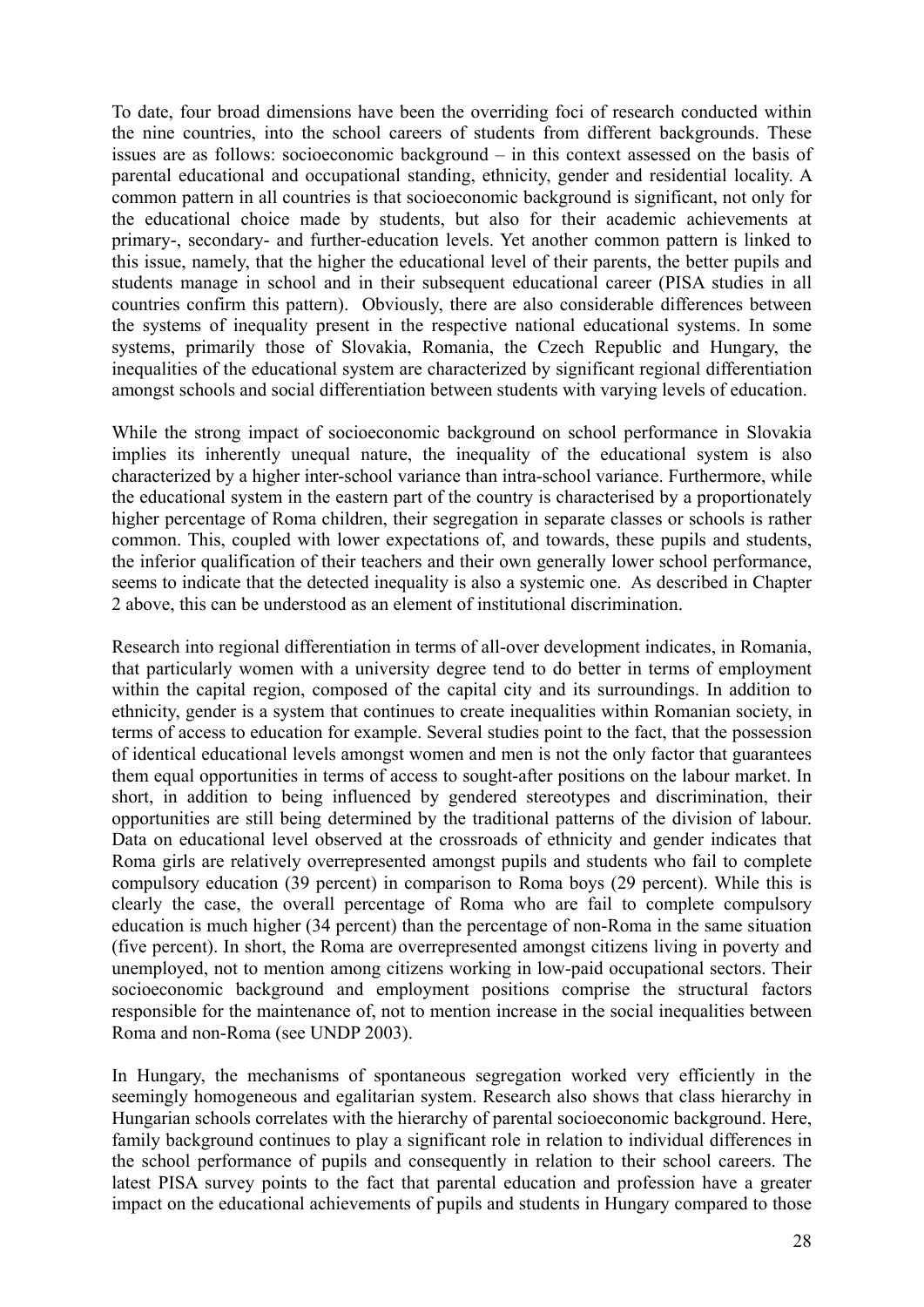in other OECD countries. Public education reflects certain dimensions of regional and local inequalities as well. In poor urban areas, schools are unable to provide additional educational services to those outlined in the core curriculum, such as extra curricular education and extra language courses. That this is the case may, in turn, explain why regional inequalities are visible in surveys of school performance. In short, there is a vast gap between the socioeconomic position of students attending vocational education and those attending other types of secondary education, with the result that their subsequent integration into the labour market, not to mention into mainstream society is obstructed (Molnár and Dupcsik 2008).

Studies of the Programme for International Student Assessment have stressed that the Czech Republic belongs among countries where academic results are strongly dependent on the socioeconomic and cultural status of a student's family (OECD 2005). Similarly, differences in students' achievements are also ascribed to differences between schools. That this is the case is mainly due to the fact that they are attended by students from similar cultural and socioeconomic backgrounds. The PISA studies also claim, that although there has been a decrease in the direct family influence on a child's aspirations in keeping with a general rise in educational level, family and socioeconomic background continue to influence the academic performance of pupils and students indirectly. Regional differentiation between schools corresponds with the social differentiation of schools, such that a relatively low socioeconomic recruitment profile corresponds with limited curricula and less qualified teachers. In general, this leads to the inferior grades and unequal schooling of Roma children, and hence to their relatively frequent failure to advance to a higher grade. In some of the other countries, such as Sweden and Denmark, which are dominated by a welfare state policy of equal opportunities and structured by the key notion of education as a fundamental social right (Marshall 1965), the structure of inequalities is primarily transformed into a transition gap between junior secondary and upper secondary education, as well as, between upper secondary education's vocational and general education tracks (see also Chapter 1). Unlike the egalitarian based educational system in Denmark and Sweden, the French educational system has a long tradition of being structured by a well-established division of elite and nonelite educational institutions (Bourdieu 1998). In recent years, the French system has been under pressure to democratise itself. Despite these fundamental differences, there are considerable similarities between France, Denmark and Sweden – for example, in how upper secondary school systems, as well as their universities, have experienced a massive influx of students from working class backgrounds whose parents and grandparents terminated their studies at the end of primary school or during lower secondary school.

Through the creation of the college unique and the variety of technological and vocational Baccalaureates available in France, this quantitative democratisation has been responsible for the relatively high levels of schooling amongst students from lower socioeconomic strata of French society, in comparison to those of their peers in other European countries. This democratisation has not, however, eliminated social inequalities in school performance and career paths. In other words, the mechanisms of social selection have become more internal to the school system, and the hierarchies that differentiate the prestigious and selective tracks from those that are seen as pathways to unemployment have become increasingly complex. The variety of extra academic options (e.g. fine arts, language learning, special needs assistance, international sections) which has multiplied within lower and upper secondary schools has created a diversified educational market and range of options, streams and types. While this market is both highly regulated through a centralised public-school system and the constraints of predetermined catchments areas, it is also the object of parental strategies and of inter-school competition. As mentioned above, the fundamental social inequalities still remain, despite the general increase in the educational level of students from lower socioeconomic backgrounds. While the educational level of working-class students has risen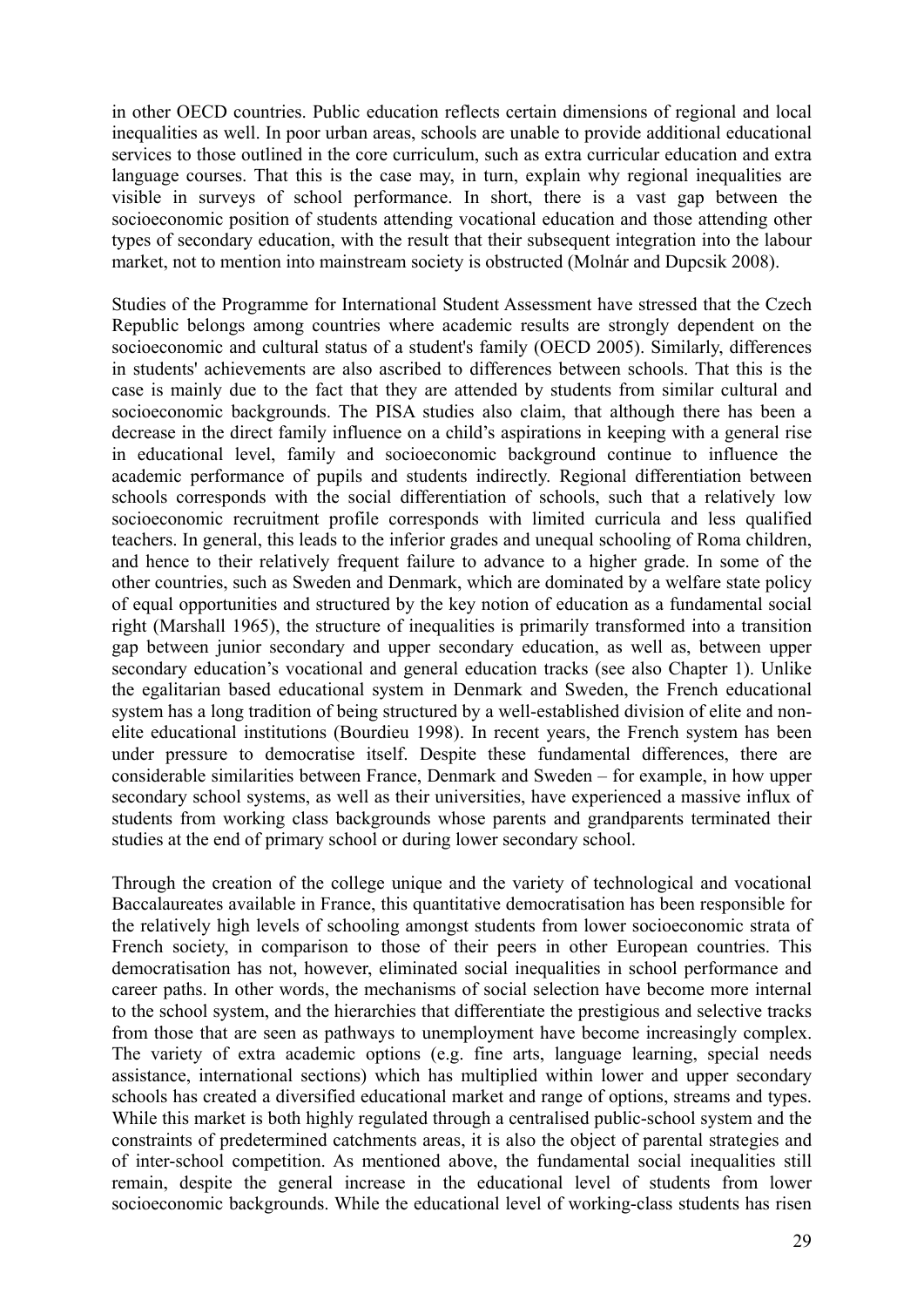considerably (close to 50% of them obtain the Baccalaureate degree at present), these students still do not follow the same career paths as their middle and upper-middle class counterparts. Instead, they still experience higher drop-out rates and a greater tendency to leave school without any documented qualifications in comparison to their peers from more privileged backgrounds.

Research conducted into the school careers of students from different backgrounds in Denmark has predominantly been focused on four broad issues: namely, socioeconomic background, social heritage (in this context assessed on the basis of parental educational, and occupational, standing), ethnicity and gender. Social heritage is clearly significant, not only for the educational choice made by students, but also, for their academic achievements throughout primary and secondary school education. The prevailing pattern is, that the higher the educational level of parents, the better students manage, both in school and in their subsequent educational careers. It is also clear that on average, the parents of minority ethnic students within primary and lower secondary school education tend to have a lower education, and occupy lower positions within the workforce, than do the parents of ethnic Danish students. Furthermore, minority ethnic students tend to choose shorter educational careers than do their Danish counterparts. In addition, there is an apparent connection between the expectations of pupils in relation to their educational careers and social heritage. In terms of gender, it is concluded that female minority ethnic students have greater chances of improving their performance within the educational system than do their male counterparts. Being a woman, for example, increases one's chances of commencing an upper secondary education, while at the same time reducing one's risk of dropping out of vocational training programmes (Integrationsministeriet 2004). An evaluation of the pupils' educational achievements in terms of socioeconomic and ethnic background seem best described in the PISA survey (Ragnvid 2005), including Ethnic PISA (Egelund and Tranæs 2007). Here, it is concluded that regardless of whether students are categorised on the basis of the language spoken in their homes or their ethnic background, minority ethnic students perform poorly in lower secondary school compared to Danish students. The greatest gap between the achievements of minority ethnic students and majority students is seen within the natural sciences while the smallest gap between them is in terms of their reflective abilities when reading.<sup>20</sup> It is also concluded, that differences in the school performance of minority ethnic students and majority students, respectively, remain present when data is controlled for social background and the educational level of the students' parents. The French case also shows that despite initial difficulties in primary school, probably due to second language acquisition, and despite higher rates of class retention, the main cause of minority ethnic students' relative success seems to lie in the fact that minority ethnic parents have much higher aspirations for their children than do their French-born counterparts. Compared to families with similar socioeconomic characteristics and whose children performed similarly upon entering the final year of primary school, minority ethnic parents have a greater tendency to wish that their children will continue their studies until the age of 20 or more, regardless of gender. High aspirations are frequent among North African and African parents, relatively frequent among Southeast Asians, less frequent among Turks and least frequent among Portuguese parents. Yet even the latter have higher aspirations for their children than do French born parents from a similar socioeconomic background. While this is also a well-known pattern in the Danish case, high aspirations are also to be found among parents with a Turkish background in Denmark. The pattern underlying the wishes of minority ethnic parents for their children is more or less identical in the Danish and French contexts. In both cases, they have a greater tendency to wish that their children will enter more prestigious academic (e.g. medicine and

 $20$  Reading is divided up into 3 sub sections in PISA ethnic: information, interpretation and reflection (Egelund and Tranæs 2007, p.53).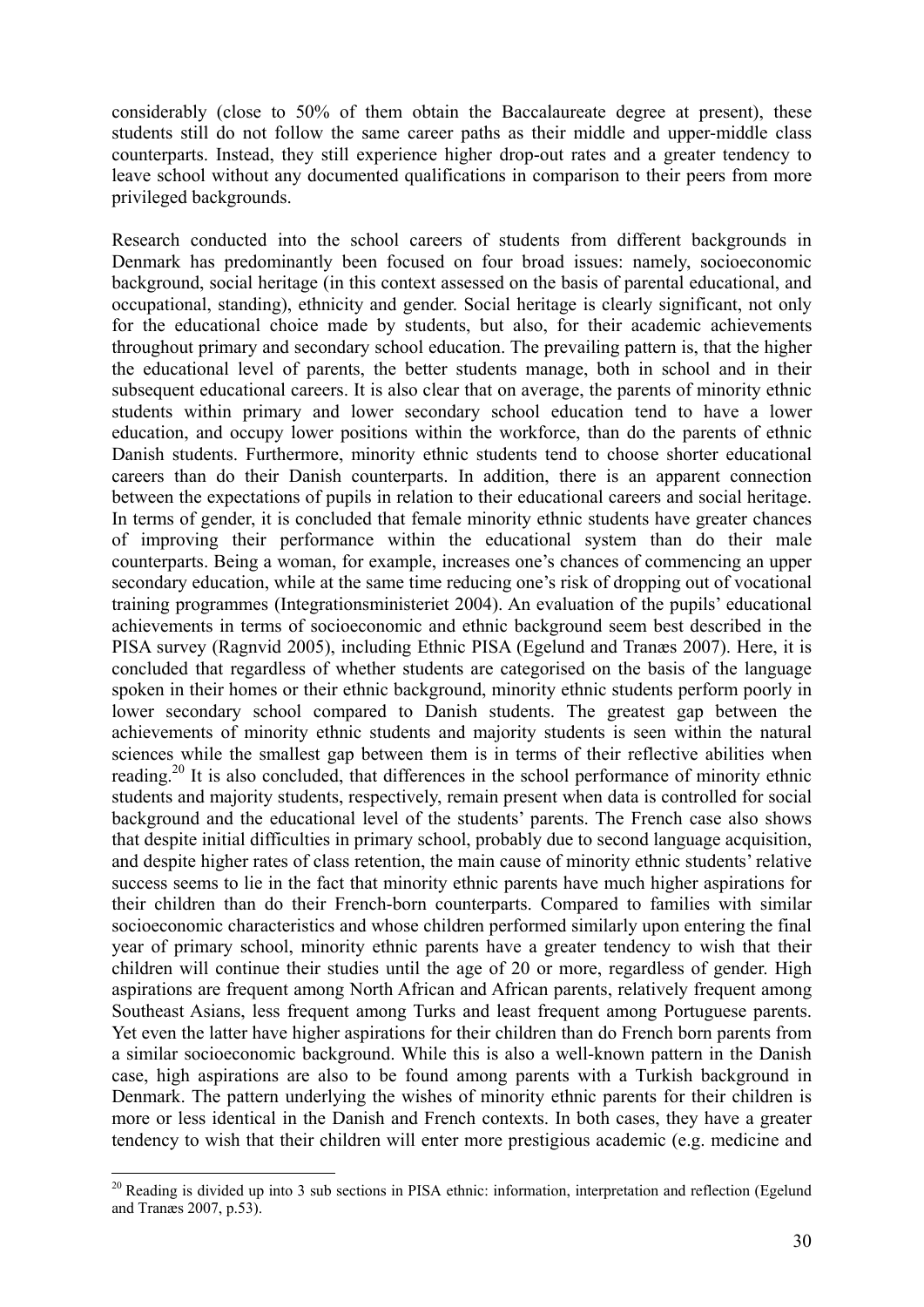law) and technological streams compared to their non immigrant counterparts.

In Sweden, research results indicate patterns identical to those above. Here, the social, economic and cultural conditions of families are crucial for the way in which children and youngsters experience school and for what they acquire from their schooling. The research indicates, without exception, that both academic success and upper secondary school education varies in direct relation to parental educational level and occupation, not to mention in relation to the length of residency in the case of migrants. While length of residency has a positive effect on academic achievement, the status ascribed to education, by the migrant community and its local networks, is an important motivational factor in relation to the educational hopes expressed by youngsters. Finally, the research indicates that ethnic discrimination has a negative effect on their educational prospects.

Alongside these identical patterns, there are also considerable differences between the Swedish and Danish systems. One such difference is that upper secondary education in Sweden is an integrated and compulsory system that has allowed for internal differentiation, similar to that present within the French system, where the mechanisms of social selection have become more internal and the mechanisms of differentiation increasingly complex. In Denmark, on the other hand, upper secondary education is divided between a vocational and a general education track, resulting in a more obvious and less complex pattern of differentiation. While it is obvious that students in Denmark must choose between a qualifying vocational or a general, preparatory education, students in Sweden have no option but to choose a three year general, preparatory educational programme. Even though formally speaking, all programmes qualify for higher education, there are certain programmes with a natural science profile, which are more frequently qualifying for higher education at university level than are other programmes with a social, health, or trade profile.

Bearing the corresponding relations between regional and school differentiation patterns mentioned above in mind, it is clear that an almost identical pattern exists in Germany. Here, there is a clear correlation between special needs schools for minority ethnic students and the social status of these schools in the majority of German *Länder*. It is not the amount of special treatment in itself that defines the social status of schools, but rather the social reputation that is connected to a school when the number of minority ethnic students represents more than two thirds of the entire student body. Furthermore, there is a clear tendency that also the Hauptschule are described as being 'problematic', in the sense that these schools are characterised by a high concentration of 'immigrant students and students from low socioeconomic backgrounds. According to the PISA studies (OECD 2007b), Germany has, in comparison to other industrialised countries, the most pronounced correlation between a student's social and immigrant background and their educational achievement. This remains the case, despite the fact that the correlation fell slightly between 2000 and 2006 (ibid). An analysis of different criteria clearly demonstrates the massive influence of the educational level of parents. Without going into details, the reasons for this seem quite obvious. Not only can well-educated parents with a good income support their children, intellectually and financially, they can also afford to provide them with extra tuition if necessary. Not only, can they teach their children competencies such as self discipline and optimal learning practices, they can also teach them a certain bourgeois or 'educated' habitus that matches their teachers' expectations. When it comes to the transition between school and vocational training, the category of migrant background is significantly relevant. While it took 50% of migrant students up to a period of 17 months after they finished school to find an apprenticeship position, non-migrant students found a position after a mere three months. That these differences remain stable, even when educational and economic backgrounds are taken into account, points to the discriminatory selection practices of employers in their role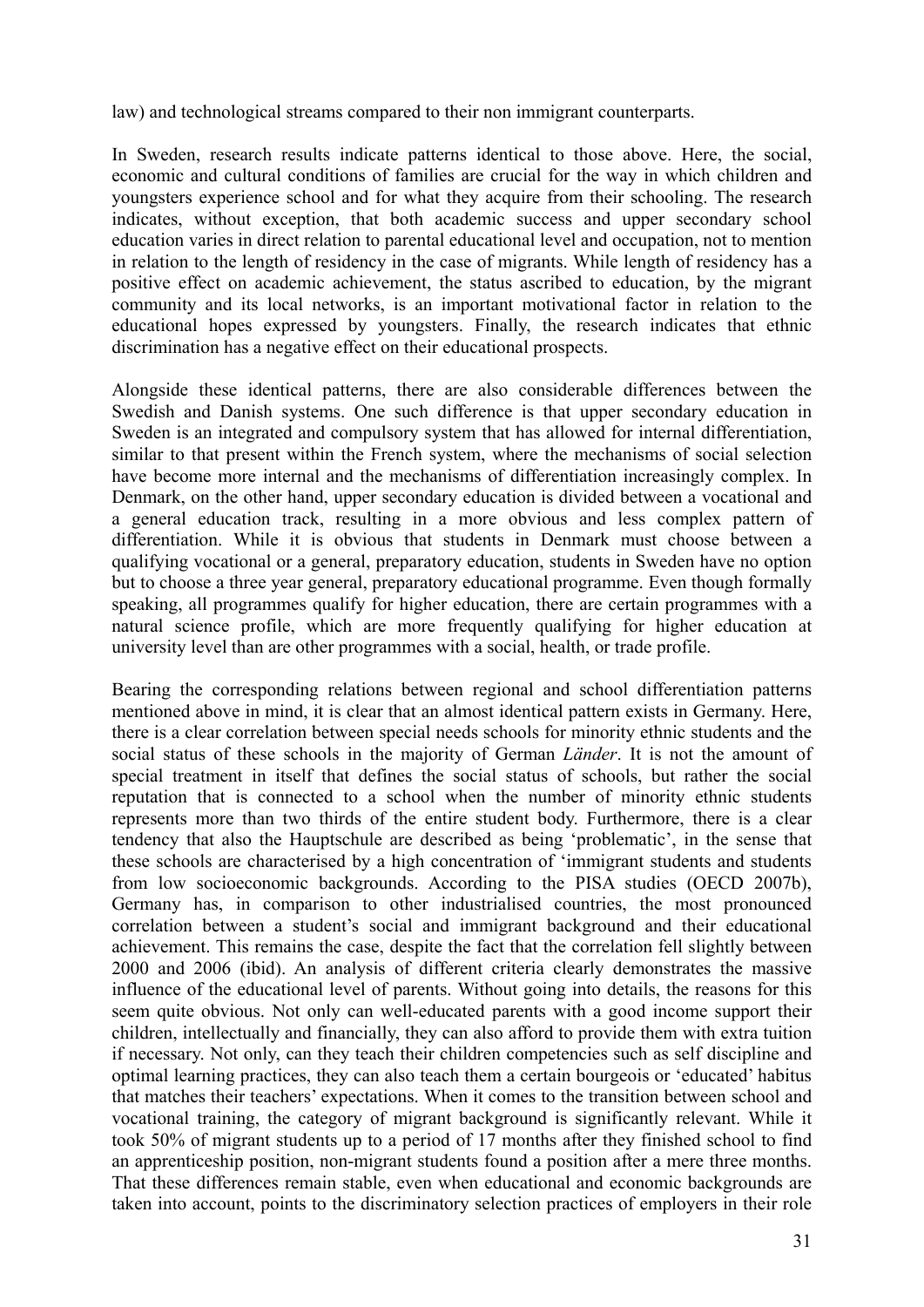as trainers. Thus, we can conclude, that migrant students are disproportionately affected by discrimination, since the categories of their migrant background and socioeconomic position often coincide.

### *Differences in school achievement*

As already mentioned in chapter one, there are obvious differences in the construction of the school system across the nine countries under study. There are differences related to whether or not a particular school system is a multi-track system, such as that in Germany where tracking happens as early as at the age of 10, and where mobility between school types is minimal, or an integrated education system such as that of the Nordic countries, characterised by the absence of tracking throughout compulsory schooling. Following on from this, it is evident that the kinds of differences that appear at the educational system level are transformed into corresponding differences in the way in which testing and evaluation systems are developed. Thus, as a result of the dominant idea of equality in education, Denmark and Sweden do not have a tradition of extensive testing of students. This is still the case, although governance in Denmark has been replaced by a more goal- and result-oriented system, in which central government outlines the overall goals for syllabi, subject learning, evaluation and quality control. In short, student performance in schools is assessed in a variety of different ways throughout the nine countries. In the United Kingdom, student performance is assessed in terms of the academic progress made between four Key Stages: class banding in terms of ability, achievement on the General Certificate of Secondary Education (GCSE) exams and A-levels, as well as by attendance and exclusion rates. Research conducted into the achievement of different groups of students has focused predominantly on three broad issues: gender, socioeconomic position and ethnicity. It is a well documented fact, that girls outperform boys in schools. It has been suggested that the reasons for this difference in educational achievement include: an 'anti-achievement culture' among some boys; male peers disrupting schoolwork; the low expectations of boys; teaching practices that prioritise the learning styles of girls; not to mention a loss of motivation among boys engendered by the decline of traditional masculine jobs, and finally the way in which pupils are grouped during class. Research conducted into the effects of social class reveals, quite predictably, that social class is the primary determinant of variations in educational achievement, followed by ethnicity and gender, in that order. Similarly, research on the performance of minority ethnic groups has revealed a complex picture in terms of educational achievement. Pupils and students from the Caribbean, and from Pakistani and Bangladeshi minority populations, achieve lower average levels of attainment than do their peers with a white majority background. Contrary to this, pupils and students from an Indian, African Asian, Chinese or African background, are more likely to achieve higher academic qualifications. These trends can be found at both lower and higher educational levels. Yet again, research indicates that some ethnic groups, such as Pakistanis and Bangladeshis, are extremely polarized internally, comprising both highly qualified and unqualified students. Finally, the research at hand points to the fact that all ethnic groups, with the possible exception of Black Caribbeans, have increased their share of admission to higher education since 1990.

In terms of the correlation between gender ratios, minority ethnic background and school achievements in Germany, identical gender differences are to be found amongst minority ethnic students and majority students. However, it is also clear that both male and female migrant students perform poorly in comparison to their non-migrant peers. Generally speaking, while boys are more likely to repeat a class than are girls, both boys and girls with a migrant background tend to repeat a class more frequently than do their non-migrant peers.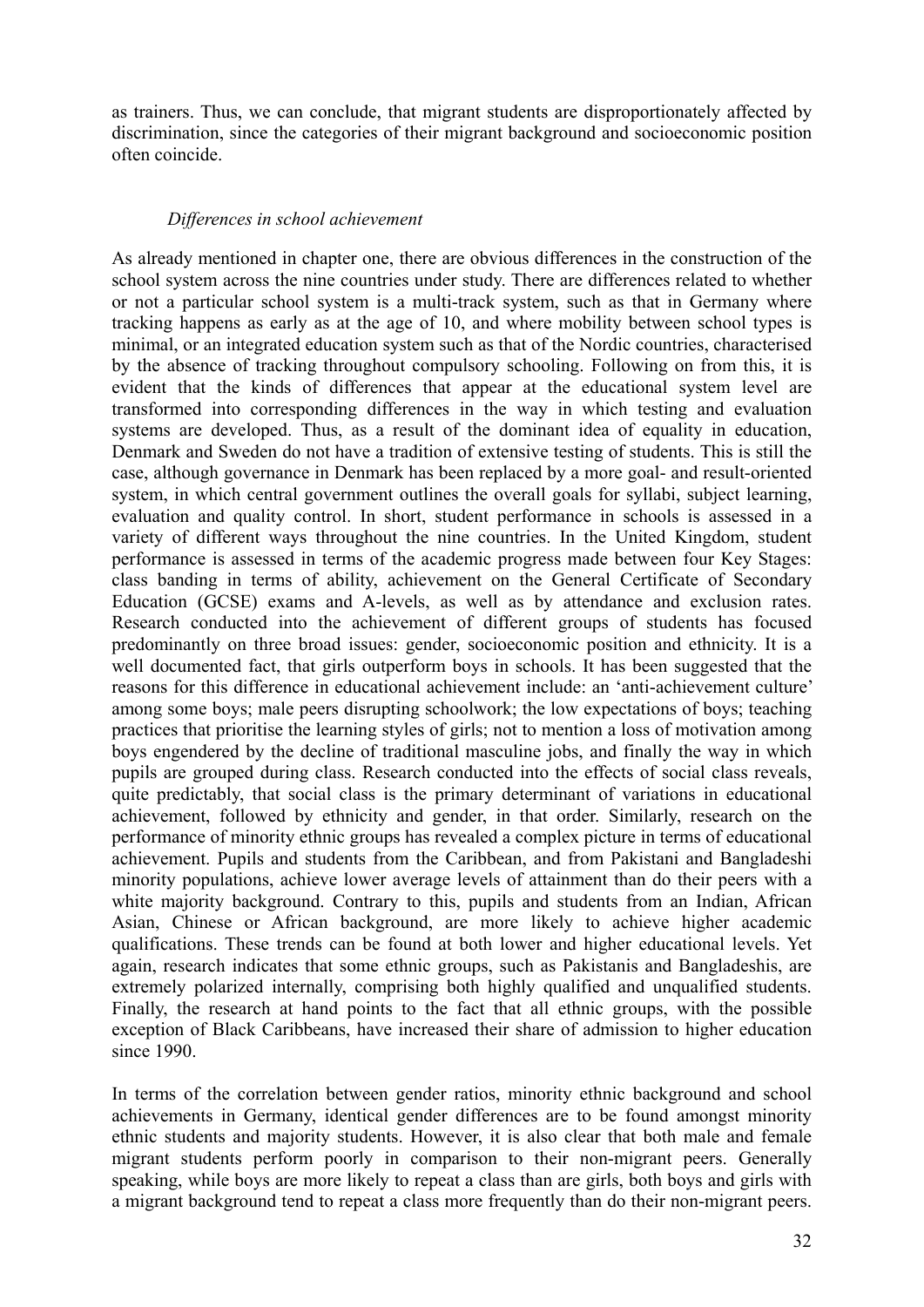The proportion of male students who drop out of school prior to graduation is significantly higher than that of female students. However, both male and female students with foreign citizenship are twice as likely to leave school prior to graduation as are their German peers. If we take a closer look at the modification of differences within the migrant background category, we find, that a significantly greater proportion of students from the EU-countries, East Asia, USA and the American continent achieve the prerequisite grades for entrance to University than is the case for their German peers. The opposite is true in the case of students from Turkey, Italy, and the states of former Yugoslavia, as only half of them achieve Arbitur compared to German students. The relevance of student nationality decreases substantially when the educational level, income and occupational position of their parents is taken into account. In this case, there would no longer be a significantly higher proportion of EU, American and East Asian students in comparison to German students eligible for university level education. Also, there would be a decline in the disadvantages of students from e.g. Italy, Turkey, Morocco and Eastern and Middle-Eastern-Europe. In fact, students from Vietnam and other South Asian countries, Greece, Spain and Portugal would perform even better than their German peers from the same socioeconomic position. However, in countries like Denmark, Sweden and France, the differentiation of achievement among students from different socioeconomic backgrounds, gender and ethnicity reveals, a similar entrance pattern to university level education. In short, students with a middle or upper middle class background, and women and majority students in particular, are represented significantly more frequently in the student body gaining entrance to these university education levels.

Thus, it is clear that there are considerable differences indeed across the nine countries in question, such as in terms of how the interplay of multiple social categories, namely, ethnicity, socioeconomic position, gender and locality affect differences in the school performance of pupils and students. Although the social backgrounds of their parents are significant – not only for their choice of education, but also for their academic achievements in primary and secondary education – in countries like France, Germany, Denmark and Sweden, we find a diversified picture in which some minority ethnic students succeed and some fail to perform optimally. In countries like Hungary, the Czech Republic, Slovakia and Romania, the interplay of multiple social categories seems to have an extreme impact on the career prospects of Roma students. In Slovakia, for example, a 2002 survey demonstrates the presence of significant differences in the school performance of children from SDE who represent one of the three main categories of students with special educational needs. The proportion of early drop-outs, or students repeating grades, is much higher among students from SDE. In general, the higher the grade, the lower the proportion of children with special educational needs. This picture is the same among Roma students. While they represent more than 18 percent of the total number of students in grade one, when we take a look at the final grade their proportion of the student body is down to five percent. In addition, Roma students also comprise the vast majority of students who complete the compulsory 10 years of school attendance during, or right at the end of, elementary school – a fact that indicates their repeated enrolment in at least one grade during their school career. In Hungary, the rate of Roma children completing primary school has increased significantly in the past decade, but at the same time the education level of the non-Roma has also increased, which means that the difference between the Roma and non-Roma population has not changed. Moreover, there has been a growth of segregation within the primary school sector, deepening the existing inequalities of the education system. Roma accompanied by socially disadvantaged non-Roma are those with the worst study conditions, both in terms of school equipment and the poor professional competencies of their teachers. They meet lower expectations, and their education is clearly worth less than that of majority pupils and students. Due to this fact, coupled with their weak school performance, their further education is rather problematic. They often end up attending vocational training schools that, if at all completed, prepare them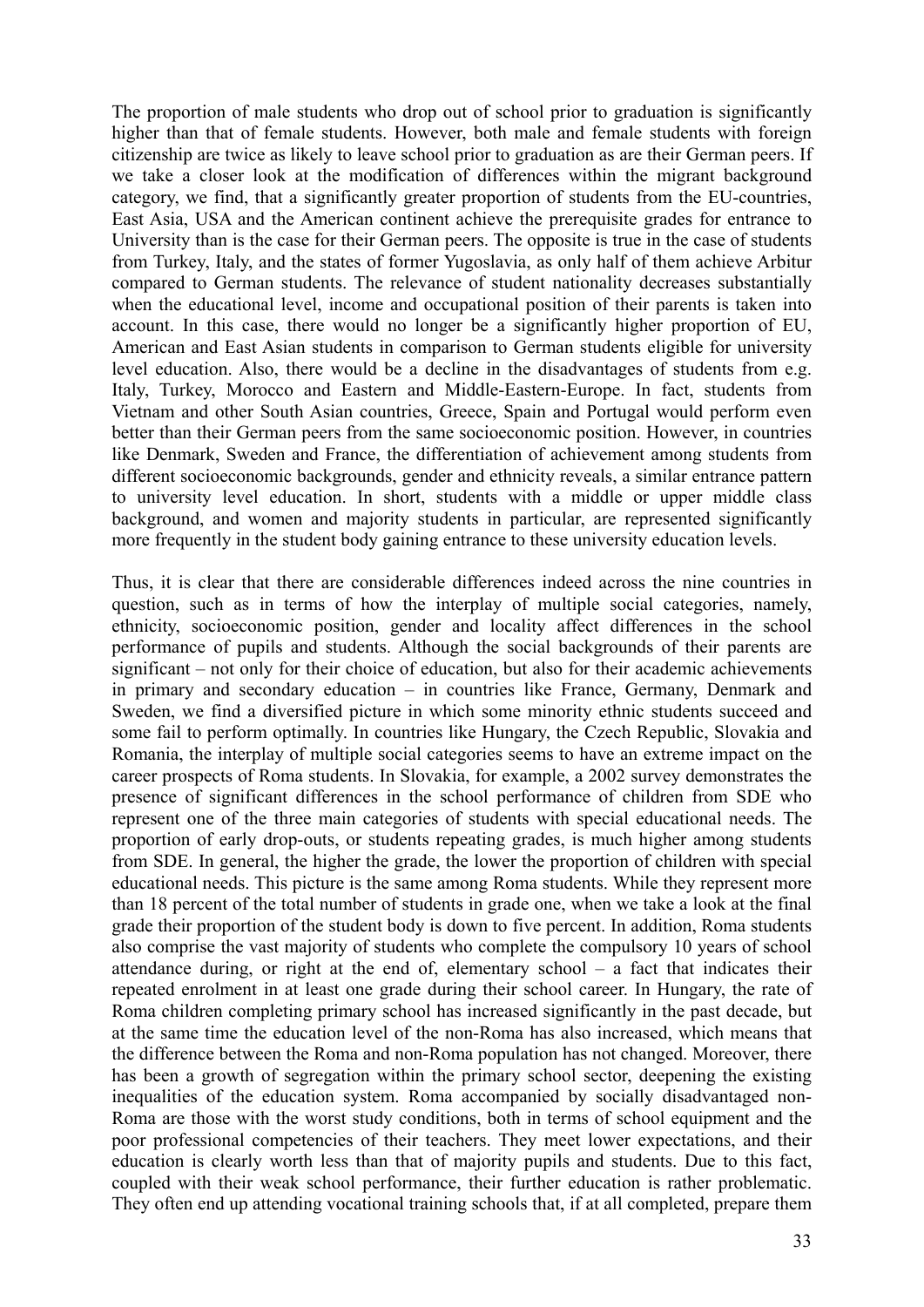for professions not valued by the labour market. In 1997, 62% of Roma children were admitted to vocational (apprenticeship) training schools, nine percent to vocational secondary and almost four percent to general secondary school. Two years later, these rates were 57%, 15% and 4%, respectively. At the same time, it is estimated that about 10% of Roma children fail to continue their education to the secondary level, and that a significant percentage of those enrolled in vocational training programmes drop out early on (36% in grade nine, and 35% in grade 10). There are various reasons for this, including: poverty within the family, difficulties related to commuting or staying at boarding school, low motivational levels, early marriage or childbirth, and the inability of schools to handle new problems related to the increasing number of disadvantaged children attending them. In short, the increasing presence of Roma children within secondary education cannot be considered a real success story. While a growing number of non-Roma children attend school with the result that they subsequently move on to relatively well-paid and secure professions, Roma children, in spite of being better educated than their parents, still have little chance of escaping from their inherited deprivation. In Romania, there are discrepancies in the educational level of the population along ethnic lines. Following this, the 2002 census indicates that of the Roma population as a whole, 34% have not graduated from any kind of school at all, and that a further 34% of these individuals come from rural areas. According to official sources, it is estimated that approximately 75% of Roma children in the Czech Republic have been educated in special schools. Furthermore, it has been estimated that approximately 7.3% of Roma youth are enrolled in secondary education, while only 1.2% of the Roma youth in a particular cohort is found to complete secondary school successfully.

## **3.2. School segregation**

A comparison of the participating countries reveals the existence of several mechanisms of segregation within the educational systems. Each primary, lower-secondary and uppersecondary school in France has been attributed a specific geographical recruitment area, which means that the home address of each pupil determines which school he or she must attend. Germany has a similar school district system. In France, the system is an administrative tool which not only makes it possible for the authorities to predict the size and distribution of the school population, but is also a way of ensuring a relative social mix amongst the student population. The German system is first and foremost an attempt to provide equal educational chances to all pupils regardless of their social background. In both cases, evidence indicates that upper and middle class families have found ways to circumvent existing restrictions and districting systems. In both France and Germany, it is possible to circumvent the school district system if the family registers at a secondary address outside their current district of residence. Another way to avoid the local schools in France is to choose an educational option, for instance a particular language, which is not offered by the local school. Finally, a family can choose the private school sector which is not subjected to the constraints of school districting. In Germany evidence shows that upper and middle class families have developed a similar strategy, in that they often choose Christian schools for their children. Just as in France, these schools are not subjected to the constraints of school districting, without being religious. The system of school districts has been criticised in both countries as it is plausible to assume that it reinforces the existing social and ethnic segregation which is due to the considerable differences in residential opportunities of, and housing segregation amongst, the local community.

Consequently, the school district system can have a segregating effect, in the sense that pupils from different socioeconomic and ethnic backgrounds enrol in different schools as a result of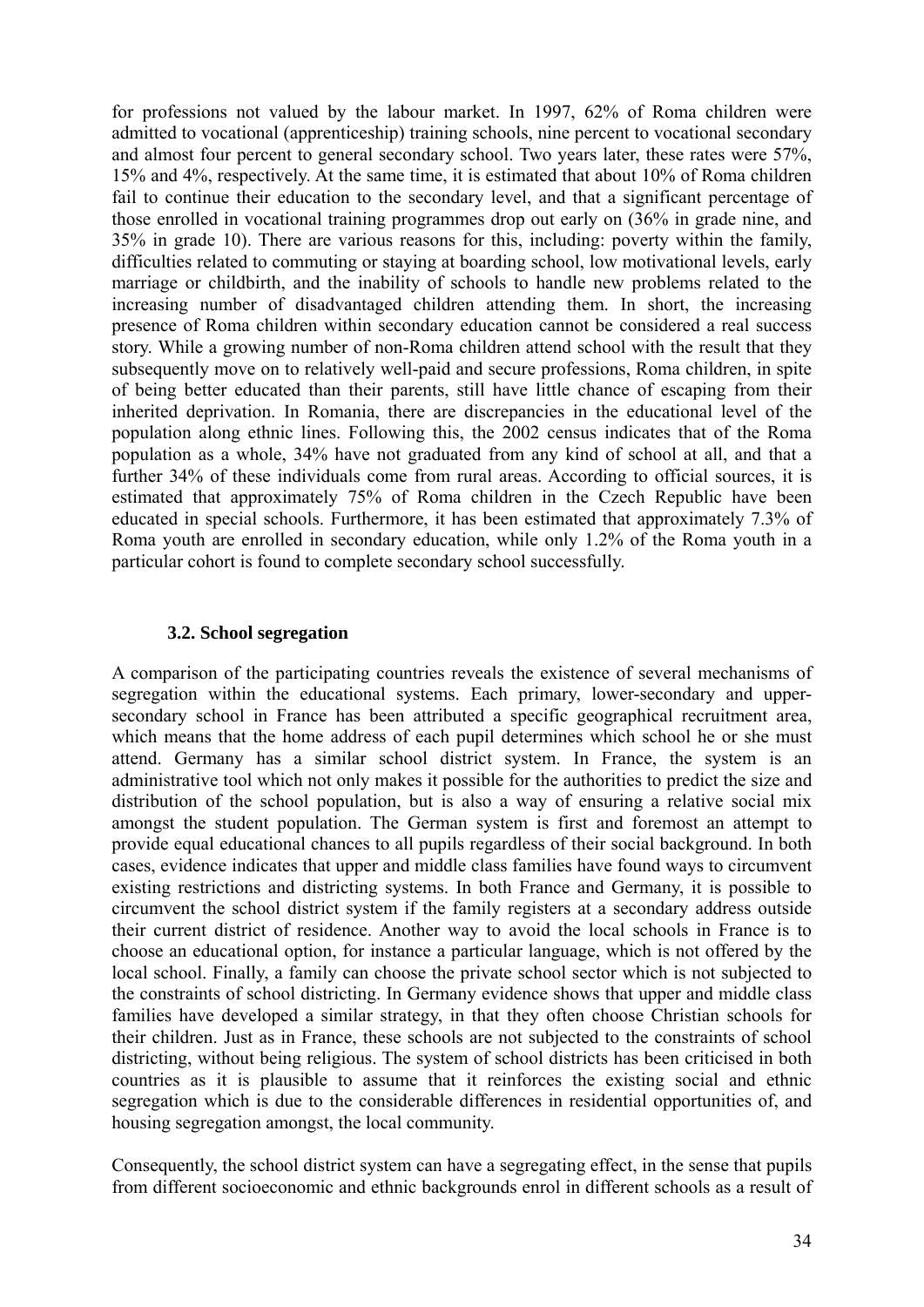housing segregation, so that it is mainly upper and middle class parents who have the means to develop strategies to circumvent the restrictions. But the system can also be internally segregated, in the sense that schools located in socio-economically and ethnically segregated districts can result in homogenised school environments.

Free school choice is a formal parental right in the Czech Republic, Denmark, Hungary, Romania, Slovakia, Sweden and the UK. A geographical division in school districts exists in most of the nine countries, whereby any given school is obliged by law to give preference to pupils permanently resident within its particular school district - at primary and lower secondary education levels, at least. In many cases, such as in the Czech Republic for example, a large number of parents choose to enrol their children in the local school connected to their residential district, regardless of this possibility. In discussing the formal freedom of choice in education, it is extremely important to cast light on the difference between formal equal rights and actual equal rights (SOU 2004). Even if all parents have the formal right to choose whatever school they like for their children, both inside and outside their residential district, research evidence confirms the fact that factors such as educational level, migration status, and knowledge of the majority language not only influence the tendency to use, but also the tendency to be informed of, this right.

The present situation in Slovakia is a good example of this, in that Roma parents rarely choose a school outside of the socially disadvantaged and marginalized district in which they live, even when they have the formal right to. In fact, most of them are not even aware that they possess this right. As discussed in the case of France and Germany, evidence shows that here again, it is middle and upper class parents who tend to develop strategies for circumventing the school district system. Evidence from Hungary and Sweden (Bunar and Kallstenius 2006, 2007; Kallstenius 2007) shows that to a large extent it is the same groups that actively employ free school choice to leave local schools in what are socially, and often immigrant dense, disadvantaged areas. The policy of free choice in Sweden has resulted in an increased socioeconomic and ethnic segregation of schools, at both primary and secondary educational levels (SOU 2000, p.39; Solverket 2003; Söderström and Uusitaio 2005). When this is related to the distribution of pupils with a minority ethnic background, and second generation youth, the conclusion is that socially disadvantaged schools situated in the suburban areas become increasingly segregated as the best qualified pupils with a minority ethnic background, often with a comparably higher socioeconomic family background, apply to middle class, 'Swede-dominated', schools in more well-off inner city areas (Kallstenius 2007).

A similar tendency has been observed in Hungary where the number of segregated schools, with a majority of Roma pupils, has increased within the last two decades. This is partly due to increased residential segregation, and partly due to the fact that parents in a comparably more advantaged position (e.g. from a majority and middle class background) increasingly tend to choose not to enrol their children in schools attended by a large proportion of Roma pupils. This development, where majority pupils enrol in other schools when the proportion of minority ethnic pupils increases, has also been observed in France. This so-called white fight (or middle-class fight) tends to contribute to the concentration of socially disadvantaged minority ethnic youth in the least reputable school establishments. Another aspect of the issue of free choice is linked to the practices of the receiving schools. Prior to 2007, there were no regulations in Hungary regarding the enrolment of children resident outside a given school district. This meant that in actual practice, the schools could freely select which pupils they wanted to enrol. The same is the case for Slovakia, the Czech Republic and Romania. Evidence from Sweden also shows that pupils with a minority ethnic background resident in socially disadvantaged areas, experience discriminating practices and attitudes from teachers,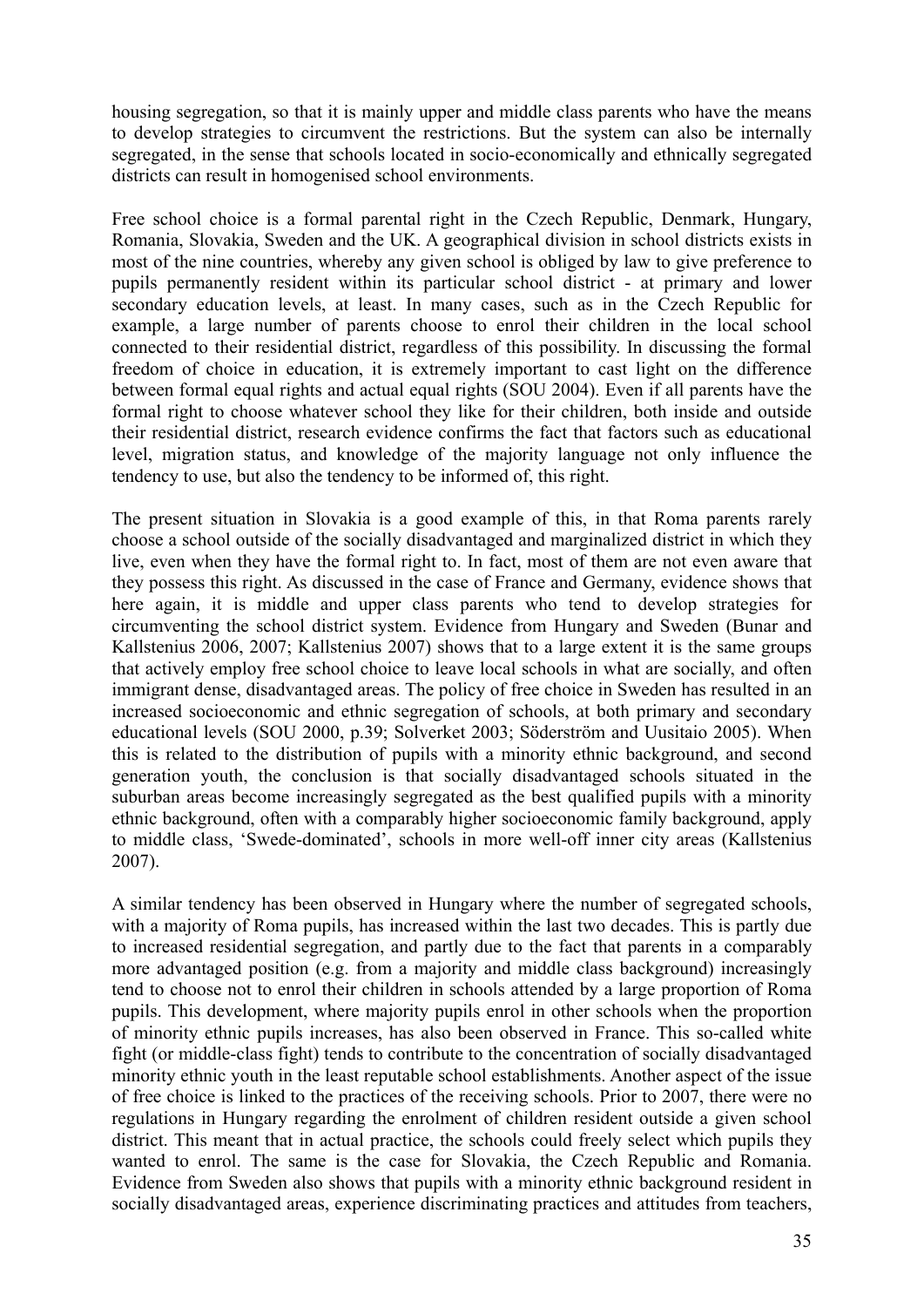ethnic Swede pupils and their parents, after being enrolled in 'Swede-dominated' middle class schools situated in more well-off areas (Kallstenius 2007).

Another aspect of school segregation is the existence of different school types which characterise the educational systems in several of the participating countries. Evidence shows that pupils with different socioeconomic and ethnic backgrounds, and gender, enrol in different types of schools. There is a divide in the Czech Republic, Denmark, France, Germany, Hungary, Slovakia and the UK between public schools financed through taxes and government grants (and therefore free of charge), and private (sometimes called independent) schools partly funded by government grants and partly by fees, or donations, paid by the parents. In Romania and Sweden education is free of charge. Tuition fees may prevent pupils from lower socioeconomic backgrounds from enrolling, and evidence from Germany indicates that low attendance figures of migrant students in private schools, suggesting that it is quite possible that high tuition fees present serious obstacles many migrant families. As discussed earlier, evidence from France and Germany for instance, shows that middle and upper class families resort to private schools, despite them being liable to fees, in order to circumvent the attendance of disadvantaged minority ethnic students.

Also, in countries like Denmark and Sweden a variety of independent schools exist which attract different groups of pupils. In Denmark, for instance, the independent schools can be roughly divided into the following categories: small schools in rural areas, religious or congregational schools (Catholic or Danish mission schools), so called progressive free schools; schools with a particular pedagogical objective (e.g. Waldorf), German minority schools and immigrant schools (Muslim schools). In terms of differentiation and segregation based on gender, evidence from all participating countries reveals a clear pattern whereby girls and boys are seen to enrol in different educational tracks. To a large extent girls can be found in the more study oriented education programmes at the secondary educational level, and boys in the more vocationally oriented programmes. The observed gender patterns interplay with ethnical differentiation, and the resulting comparison points to the fact that minority ethnic males are to be found on vocational oriented educational programmes to a larger extent than male peers from a majority background. While in some cases, these different educational tracks can co-exist within the same school building, as in Sweden for instance, in other cases they are divided into different schools or different types of schools, as is the case in Denmark, Germany and Hungary. Furthermore, evidence from Central and Eastern Europe (CEE) reveals the existence of a system where especially Roma pupils are enrolled in different kinds of special schools for children with light mental handicaps, in some cases without being properly diagnosed, and often due to assumed problems related to their socially disadvantaged environment and insufficient knowledge of the majority language.

Apart from pointing at the administrative practices (e.g. school districts), implementation of policies (e.g. freedom of choice) and organizational structures (e.g. different types of schools) the comparison points towards another dimension of segregation, i.e. discriminating and segregating practices within schools and classrooms. Moldenhawer and Kallehave (2008) discuss the occurrence of ethnicity based differentiation at both primary and lower secondary educational levels in Denmark and Sweden, where pupils are sorted and differentiated between according to their teachers' understanding of children. Similar evidence is reported from not only the other countries in the western half of the European continent, but also from Central and Eastern Europe. The schooling systems create unequal conditions for pupils when school practice is based upon values and norms closer to the experience base of majority children than to that of minority ethnic students or pupils with an immigrant, or second generation immigrant, background. These practices can be carried out directly or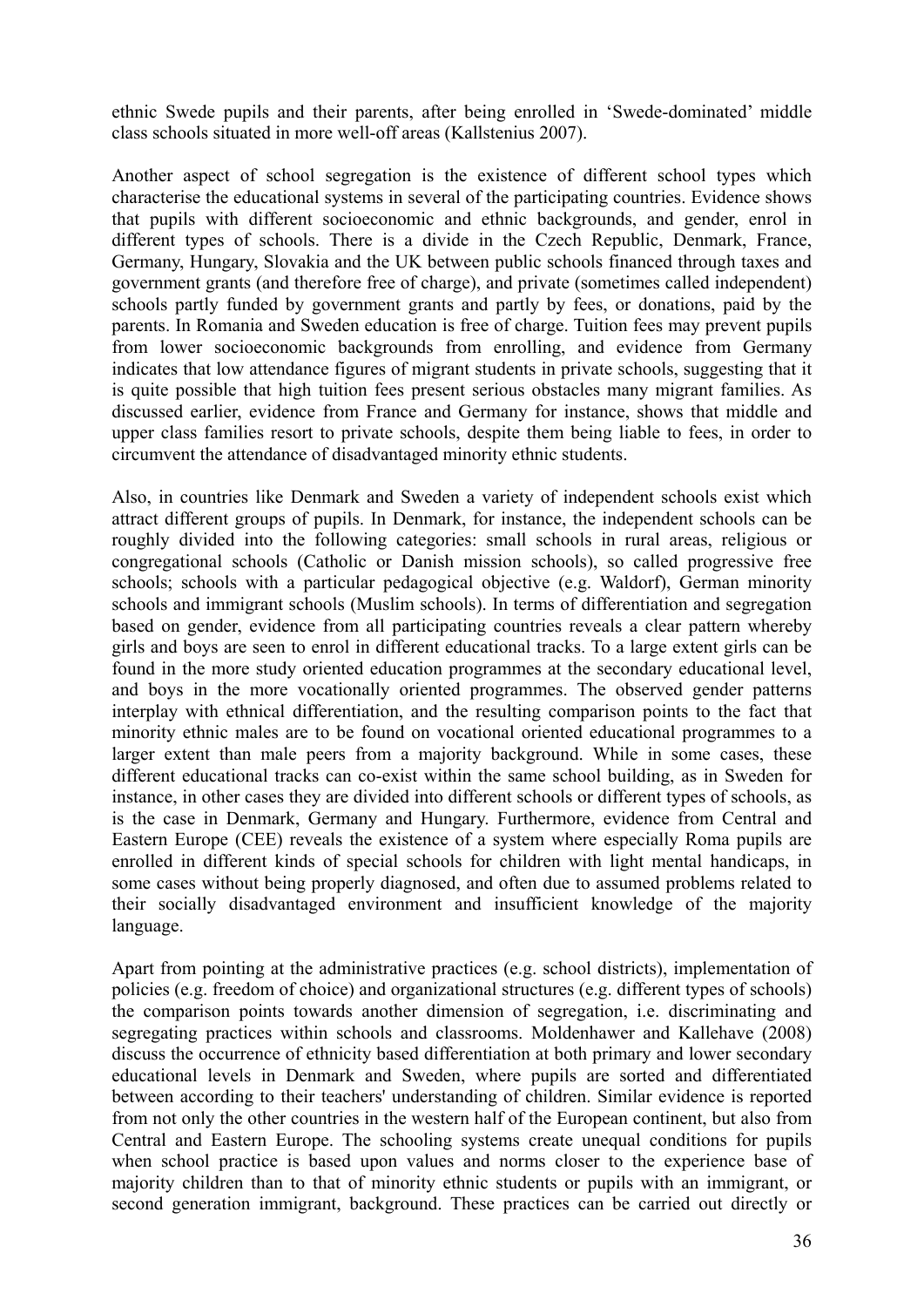indirectly, not to mention intentionally or un-intentionally. For instance, evidence from Slovakia shows that schools in some cases develop apparently objective criteria based on performance for participating in curricular or extracurricular activities. Yet, the standard is put so that it is plausible to assume that most Roma pupils cannot fulfil them. In other cases, such as in Denmark and Sweden, evidence points at the occurrence of a discrepancy between the intentions and practice of teachers. Although teachers express a strong desire to include minority ethnic pupils, this does not come into effect in practice, as the grade criteria acknowledged within the schooling system result in a differentiation of pupils (Gilliam 2008; Runfors 2003).

## **3.3. The interplay of segregation, inter ethnic relations and parental choice**

These different mechanisms of school segregation interplay in a complex pattern, whereby housing and school segregation, inter ethnic relations and parental choice of school are connected. To illustrate this interaction the situation in the UK and in Slovakia will be analysed in more detail. These two cases illustrate the complex interplay of factors that are greatly important for minority ethnic youth and second generation immigrants on the western half of the European continent, and the Roma youth of Central and Eastern Europe. Evidence shows that social and ethnic school segregation has increased between 1994 and 2004 in the UK (e.g. Allen and Vignolles 2007; Goldstein and Noden 2003). One explanation is that the increased emphasis on parental choice policies can result in pupils from different ethnic backgrounds being separated from each other (Tomlison 2008). However, parental choice is not the only reason that can explain the increase of segregation since evidence also points towards the fact that many parents support moves towards greater social cohesion (Weekes-Bernard 2007). Thus, the uneven spread of children from different social backgrounds (Jenkins et al 2006), the increasing divisions of income and wealth and levels of poverty, housing policies, patterns of immigration, and experiences of discrimination and racism may be other factors underlying the increased segregation witnessed in British schools (Weekes-Bernard 2007).

Another important factor behind increased school segregation is the marketisation of the educational system. In many Western European countries, Denmark, Sweden and the UK for example, the education systems have become increasingly marketised, implying an increased emphasis on parental choice and a situation in which parents compete with one another for school placements, not to mention an increased competition between diversified types of schools with a view to attracting pupils. The introduction of market policies in education seems to exacerbate the hierarchy among schools and the most desirable schools, often located in well-off districts, are the least likely to be attended by pupils from lower social, and minority ethnic, backgrounds. Evidence suggests that the increased parental choice and school diversity has led to a 'white flight' among schools with large numbers of minority ethnic pupils (Tomlinson 2005).

To facilitate parental choice, league tables have been made available to enable comparison of different schools. This system has introduced a so called 'naming and shaming' policy for schools who in many cases have a large proportion of minority ethnic pupils (Parekh 2000), which consequently decreases the enrolment of pupils with higher socioeconomic and ethnic majority backgrounds. Fry et al (2008) conclude that school segregation does not simply follow income or housing segregation, but rather from a complex interplay of factors in differing local contexts including geographical location, social class, the history of particular schools, the impact of marketisation and the emphasis on parental choice (Burgess and Wilson 2004). Organisational structures within the educational system and practices in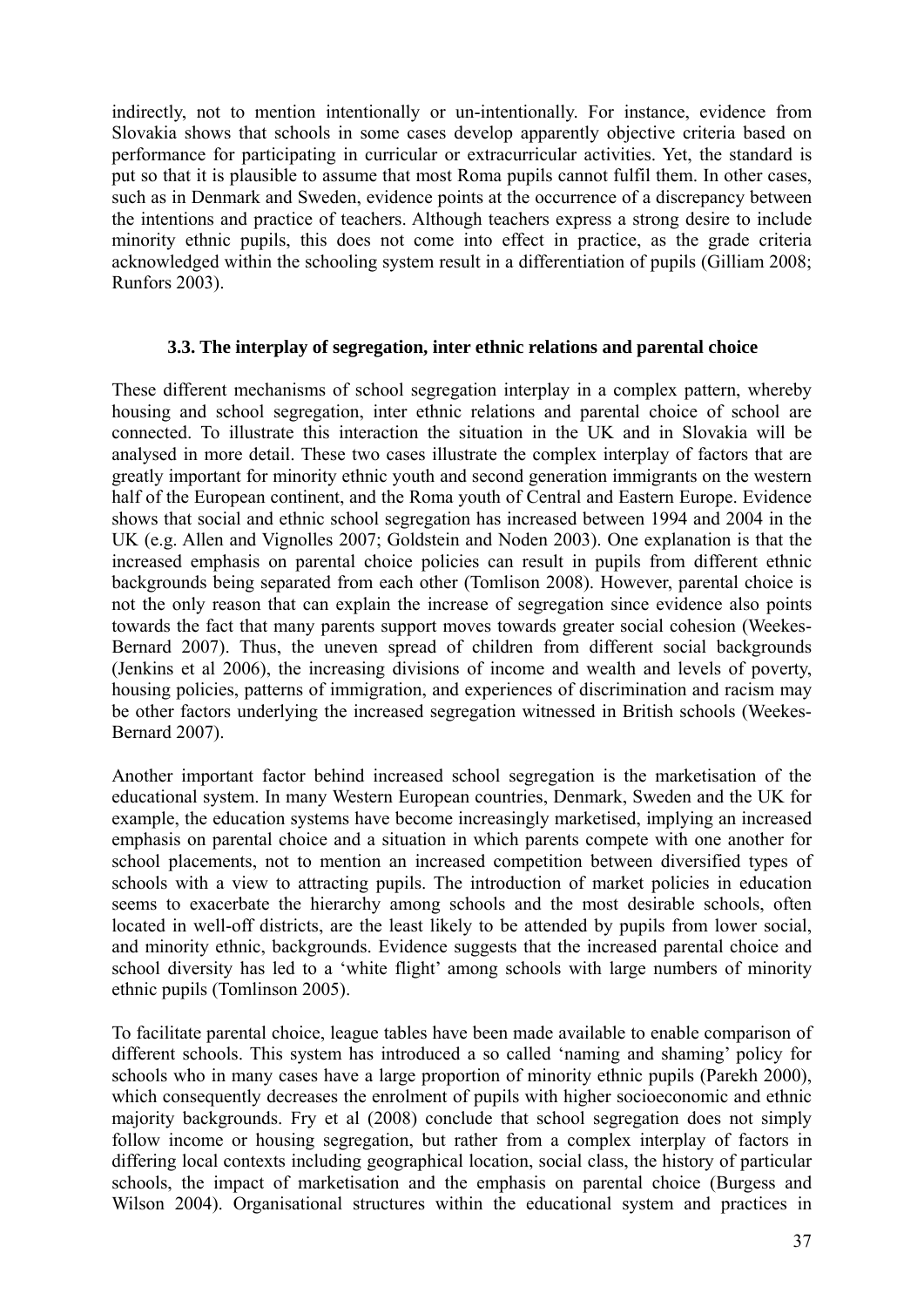schools create patterns of social relations which can be viewed as contributing to ethnic differentiation and segregation. One element is the educational tracking that tends to lead to minority ethnic students being placed in socially disadvantaged schools with a reputation for behavioural problems. Another element is it can be argued that there is a majority bias within the curriculum (e.g. Singh 1987). Finally, teachers are often unprepared to deal with multicultural school environments and the occurrence of antagonisms they encounter among different minority ethnic groups (e.g. Pearce 2005). Evidence shows that teachers tend to stereotype on the basis of pupils' ethnic group where some groups are seen to possess high abilities and others low (Mac an Ghaill 1993). This suggests an educational self-fulfilling prophesy which impacts on both expectations and performance.

School segregation in Slovakia is often a direct consequence of housing segregation and the delineation of school districts which in many cases cuts off Roma settlements from the rest of the municipality. Several Slovakian reports point at the discrimination and segregation practices related to Roma pupils in Slovakia (Tomatová 2004; ERRC 2004; Amnesty International 2007; OSI 2008). Evidence shows that segregation in many cases is a consequence of demographic changes within local communities. A higher fertility rate amongst the Roma population in combination with a stagnant or sometimes decreasing rate of majority population fertility rates can change the proportion of Roma children located in mixed, non-segregated, housing districts. This development has proved to trigger two modes of segregation within the educational system. Firstly, in some cases the Roma pupils enrolled into a school can be clustered in special classes, apparently objectively justified by different school performance and language and behavioural deficits. Secondly, as a consequence of the development within the district the local schools can become 'Romanised'. Evidence shows that if the proportion of Roma pupils in a given school reaches a critical level, non-Roma parents tend to enrol or transfer their children to a school outside their district. Another overt manifestation of segregation in Slovakia is the disproportionate placement of Roma children in special schools for children with a light mental handicap. Even though it is prohibited, evidence shows that these practices occur without mental disability having been properly diagnosed. Consequently, Roma children who for different reasons are unable to keep up with the workload, and in many cases due to the hostile social environment, are being segregated from the regular system of education (Tomatová 2004). Other, more covert mechanisms of differentiation and segregation have been proven to take place in schools which appear to be comparably more integrated. School administrators and teachers can employ segregation practices within the school, for instance in class enrolment and participation at curricular and extracurricular activities for instance by developing objective criteria, mostly based on performance, where it is plausible to expect that most or even all Roma children will not fulfil them, and therefore are excluded. Two examples, Slovakia and the UK, illustrate the interplay of occurring overt and covert mechanisms and manifestations of school segregation within the participating countries. In the case of the UK, evidence shows that the increased emphasis on parental choice and the diversity of different types of schools can result in increased social and ethnic segregation. In the case of Slovakia, evidence shows how the use of parental choice and strategies to circumvent local schools with a large proportion of Roma pupils, can increase the segregation of Roma pupils, both in segregated Roma settlements and in apparently more integrated areas. Both cases contain examples of both direct and indirect differentiation, discrimination and segregating practices within the educational systems. In short, the pupils who are affected by the negative side of this development are to a large extent, socially disadvantaged minority ethnic and Roma children and youth.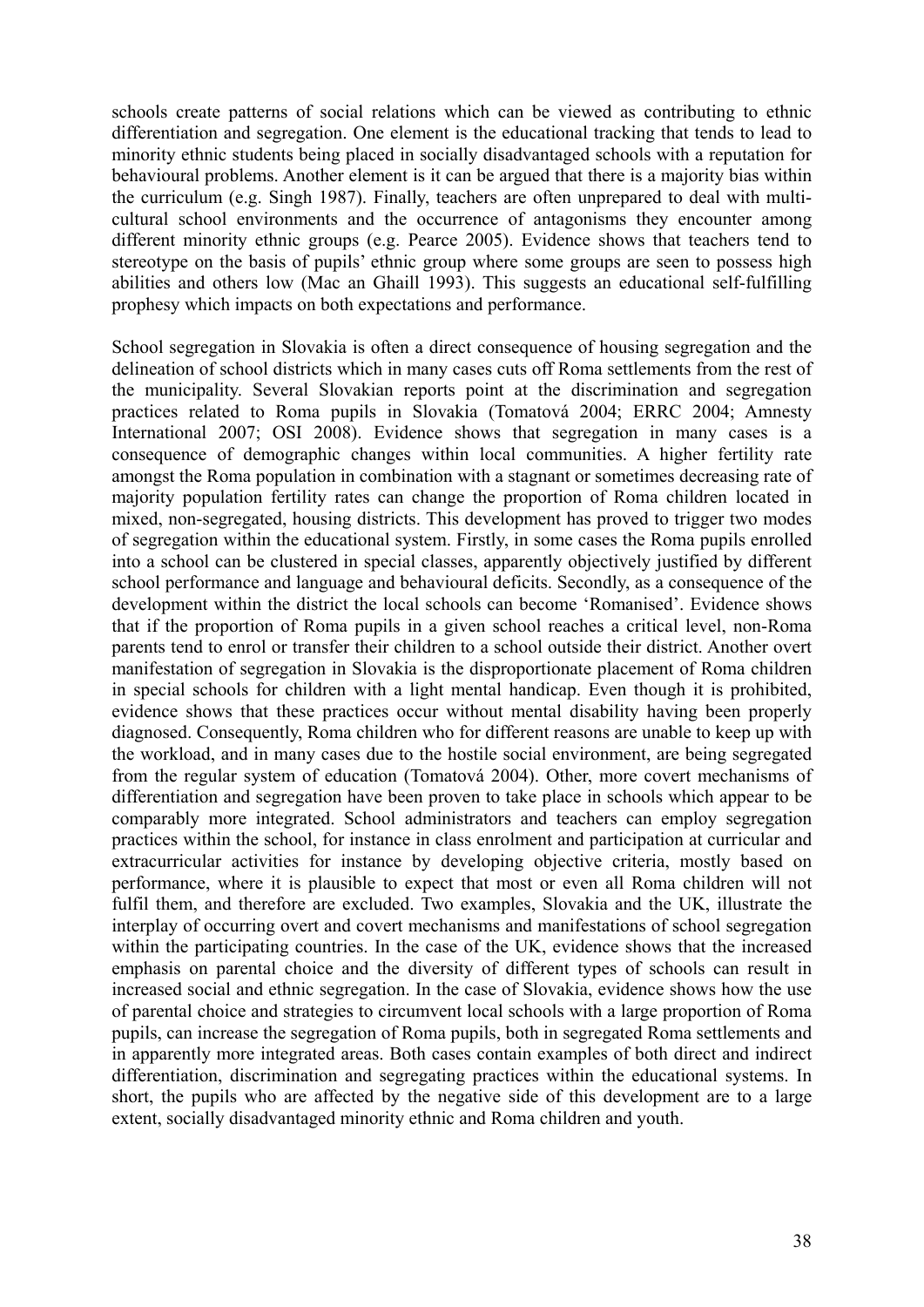## **4. State of the art in research on minority ethnic youth in education**

## *Claire Schiff*

This chapter aims to present a summary of the most significant research findings concerning minority ethnic education and differentiation in education. By synthesising existing knowledge on patterns of schooling and education of minority ethnic children and youth and intersecting inequalities in education, the chapter provides a knowledge base of the most important empirical findings. It also identifies leading theories and research traditions of studying inequalities in education according to ethnicity across the national context. In the final part of this chapter, several under-investigated issues are identified that concern: the role of teachers, inter-ethnic relations and the experiences of non-minority students in segregated school settings, studies of policy impact and of continuities and changes in public discourse, and transnational studies of schooling strategies among minority ethnic students.

## **4.1. Major questions raised in the reports on the schooling of minority ethnic pupils**

*What are the determining factors of differences in education between minority and majority students?* 

Describing the actual differences between the educational careers of majority and minority ethnic pupils is a relatively straightforward exercise when reliable data is available. However, determining the major causes of such differences is much more complex and hazardous. The background reports present four major causes which can be considered to influence academic outcomes, and which have been central or marginal within the literature, depending on the national contexts and academic traditions. Schematically one can distinguish between approaches which emphasise the role of culture (essentially limited to minority ethnic culture), that of social class, of local context (with the issue of residential segregation being central here) or of prejudice and discrimination. While these various factors are certainly closely linked in reality, the material presented varies according to the extent to which these intersections are examined.

Perhaps because of the strong influence of Marxist theory, social scientists in countries such as Hungary and France have traditionally tended to view lower academic achievement of minority ethnic pupils as a result of structural social inequalities, while research in countries such as Germany and Denmark have placed more emphasis on the role of the culture of immigrants, alternatively viewed as an obstacle to integration or as an intrinsically valuable source of identification to which the majority population should be sensitised. In the Romanian context, where segregation and discrimination against the Roma is particularly widespread, the question of the effects of social class and minority ethnic culture on educational outcome appears relatively secondary for this very reason. In the UK, which has a large and diversified body of literature on ethnicity and education, the various factors influencing minority ethnic educational outcome have been treated in a more integrated manner.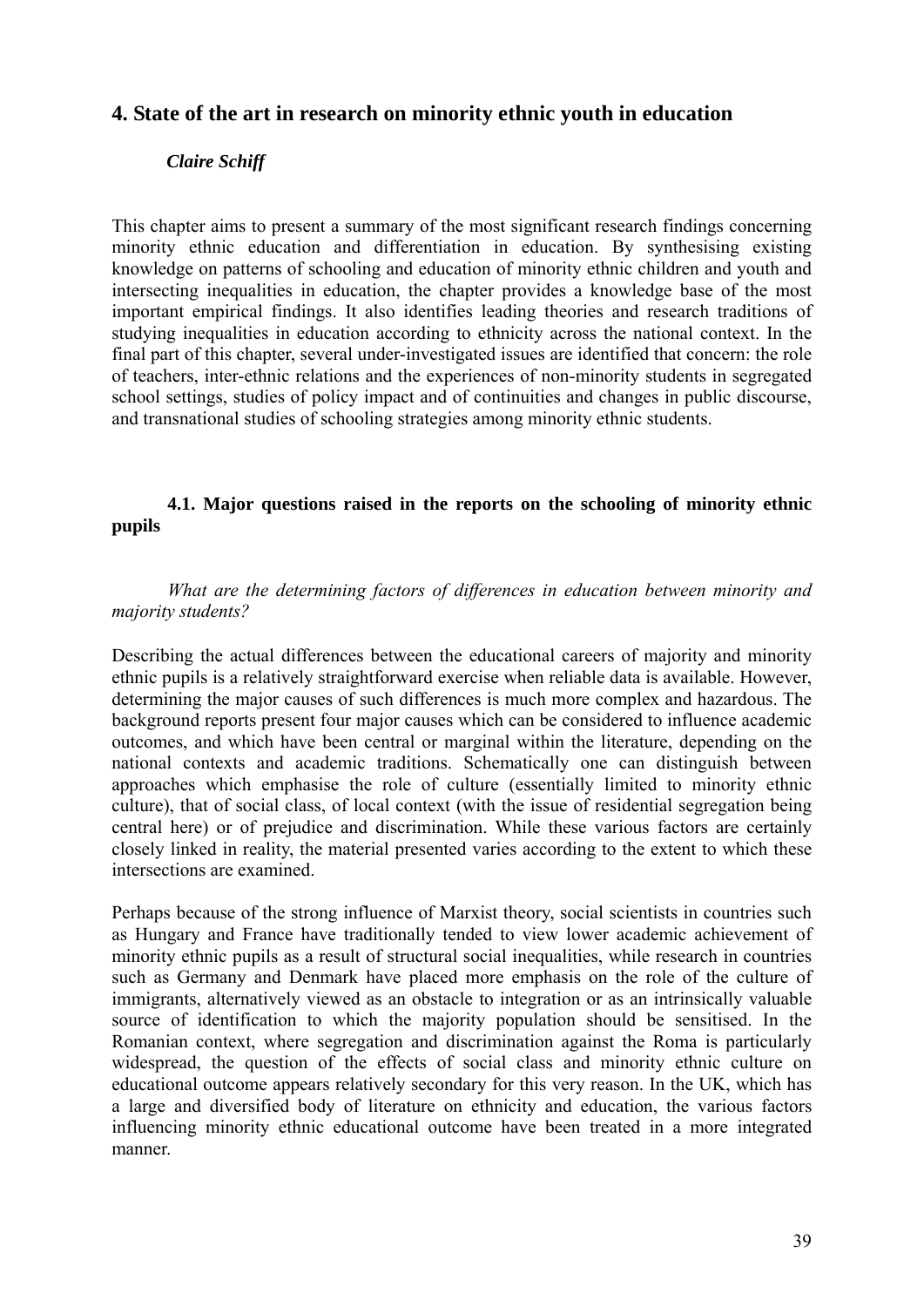Several of the nine country reports stress the need to go beyond the sterile debates which see culture and social structure as major yet mutually exclusive causes for inequality, insisting on the innovative and more nuanced approaches which more fully examine individual agency and experience as well as specific local and institutional contexts.

## *To what extent are schools responsible for inequalities in education?*

Several of the country reports raise the question of the extent to which schools have a decisive affect on the educational attendance and performance of minority ethnic pupils given the larger national contexts and the fact that discrimination, especially in the workplace, works to undermine the value of education. Recognising the fact that schools are a locust of interaction between the above mentioned factors (e.g. cultural, social, residential), the question here is whether the collective efforts of the educational community can overcome on their own problems such as segregation, early school drop-out and academic underachievement.

In the Romanian case, many factors which are relatively independent of the educational quality of the schools, such as early marriage of Roma women, lack of tangible benefits of schooling, very poor living conditions, the need to earn money and fear of being bullied by majority children, combine to make families sceptical about the advantages of prolonging their children's schooling. In answer to the question, the UK report presents evidence from studies on schools, which have managed to increase the success of minority ethnic students through special efforts to collaborate with representatives of the communities and through the promotion of racial equality. In France, where the tendency is to protect and isolate schools from the influences of families, communities and neighbourhoods (not only in disadvantaged settings), initiatives have been taken to open certain very prestigious and highly selective classes in the most disadvantaged and segregated schools, preparing students to enter into the *grandes écoles*, which traditionally produce the nation's elite. The impact of such initiatives on the rest of the student body has yet to be examined.

## *What are the major patterns of segregation affecting the education of minority ethnic students?*

Segregation is a major theme in most of the country studies. Several different forms of segregation are mentioned, the first one being residential segregation. Although there seems to be a consensus in the literature from the various countries pointing to the negative consequences of the residential segregation of ethnic minorities on their concentration in lower quality schools, the extent of the concentration depends somewhat on the manner in which pupils are allocated to secondary schools (districting, free choice, distinct minority ethnic/majority schools). It can be noted here that recent PISA findings show no negative correlation between the degree of concentration of pupils of immigrant origin and the extent of the gap between minority ethnic and majority educational performances (OECD 2006).

An interesting and complex question is raised around the issue of within school ethnic segregation between more or less prestigious classes, sections and streams. Better access of minority ethnic pupils to mainstream education may go hand in hand with more insidious forms of internal segregation and differentiation. Both the French and the Nordic background reports point to evidence which shows that the democratisation of secondary schools and the access of all students to prolonged education have been accompanied by increased segregation within schools and between different schools. In a similar fashion, Central and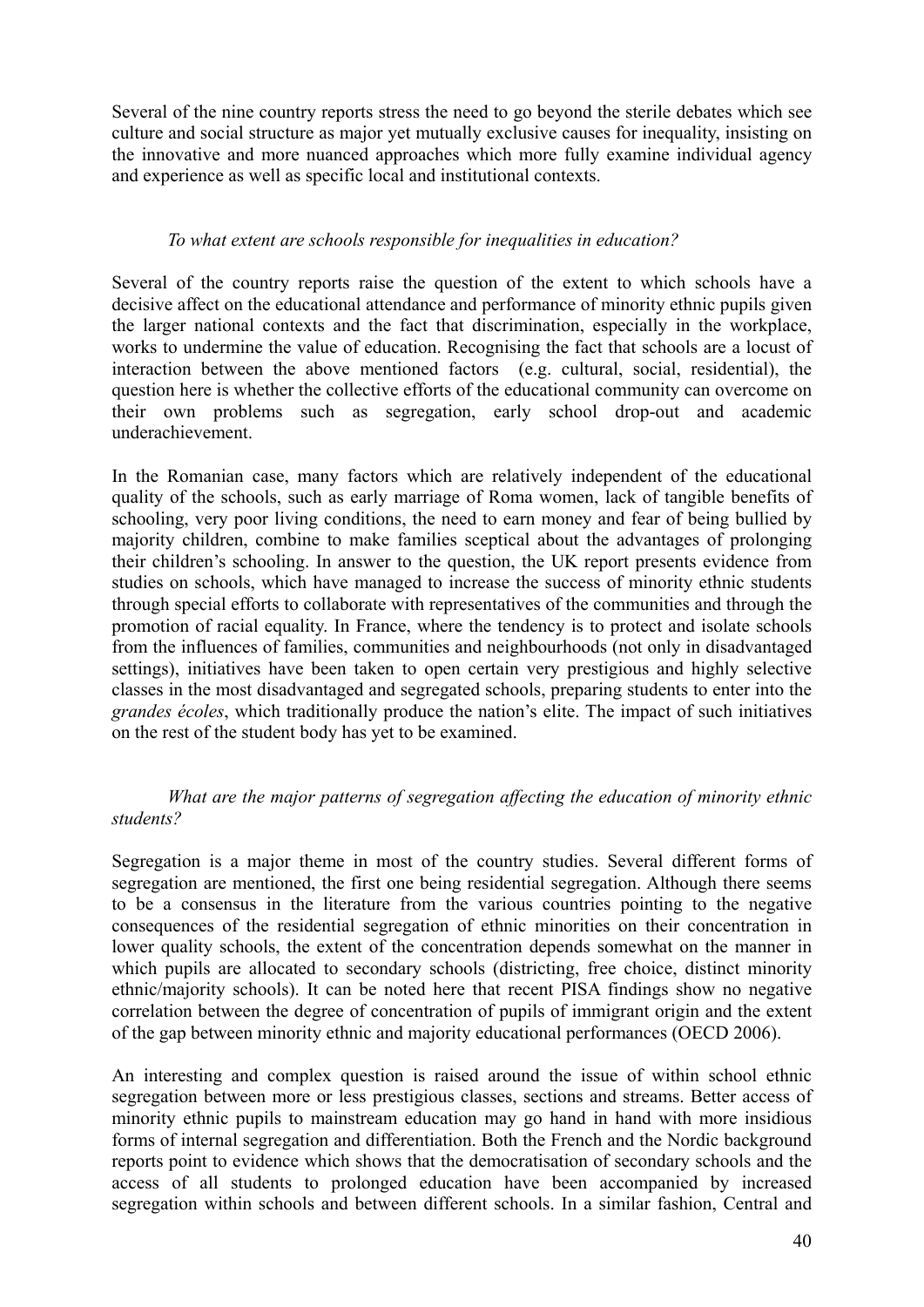Eastern European country reports show that there is an important debate over the positive or negative effect of policies which are aimed at integrating the school system with regards to the attendance of Roma pupils. While they are at a higher risk of being rejected and bullied by non-Roma in integrated schools, they do seem to benefit from better quality education.

## *Is there a systematic disadvantage in educational performance of minority ethnic students?*

The particular difficulties faced by pupils belonging to minority ethnic groups are the central concerns of most of the studies presented in the account of the literature. Several accounts indicate however that this 'disadvantage' is neither absolute nor is it constant over time. Some country reports give details on the particular hierarchy of educational performance among the variety of ethnic minorities within the given country, occasionally stressing that there are certain groups who perform at or above the national average (Vietnamese in Denmark, South Asians in UK) and that there is even more internal differentiation among ethnic minorities than within the majority population (France).

Beyond the previously mentioned fact that both Roma and second generation immigrant pupils have tended to follow the general trend towards more prolonged schooling over the past few decades, several country reports stress that the educational performance of minority ethnic pupils improves over the course of their careers (France, Denmark). Generation or age at arrival is also shown to have some counter intuitive effects, with instances of second generation immigrant pupils performing worse than those of the same origin who immigrated at a young age (Pakistani in Denmark and Algerians in France for instance).

## **4.2. Under-investigated issues**

The wide array of countries participating in the consortium and their differences with regards to the extent of the available literature on issues of ethnicity and education makes it difficult to formulate observations about under-investigated issues which hold true for all cases. There are, however, several analytical and empirical issues which are pointed to as needing further study by a number of country teams. We have taken the liberty to add to those issues mentioned in the reports our own observations about under-investigated issues as derived from what is not mentioned in the reports.

## *The role of teachers*

It appears that relatively few studies have been carried out with the aim of analysing the impact that teachers may have on the educational performance and identities of minority ethnic pupils. Several of the reports by new EU Member States point to the need for further research on the attitudes, prejudices and representations among teachers of their Roma students. The question of whether the training received by teachers is adapted to the particular needs and demands of minority ethnic students is also raised by several country reports. Another connected issue, which is not addressed in the country reports, is that of the impact of teachers of immigrant or minority ethnic origin. What are the conditions which make the presence of minority ethnic teachers a positive factor of success and identification for students and what are those which tend to make of the presence of such teachers an additional factor of relegation? Moreover, the issue of interethnic relations among teachers has, to our knowledge, rarely been addressed.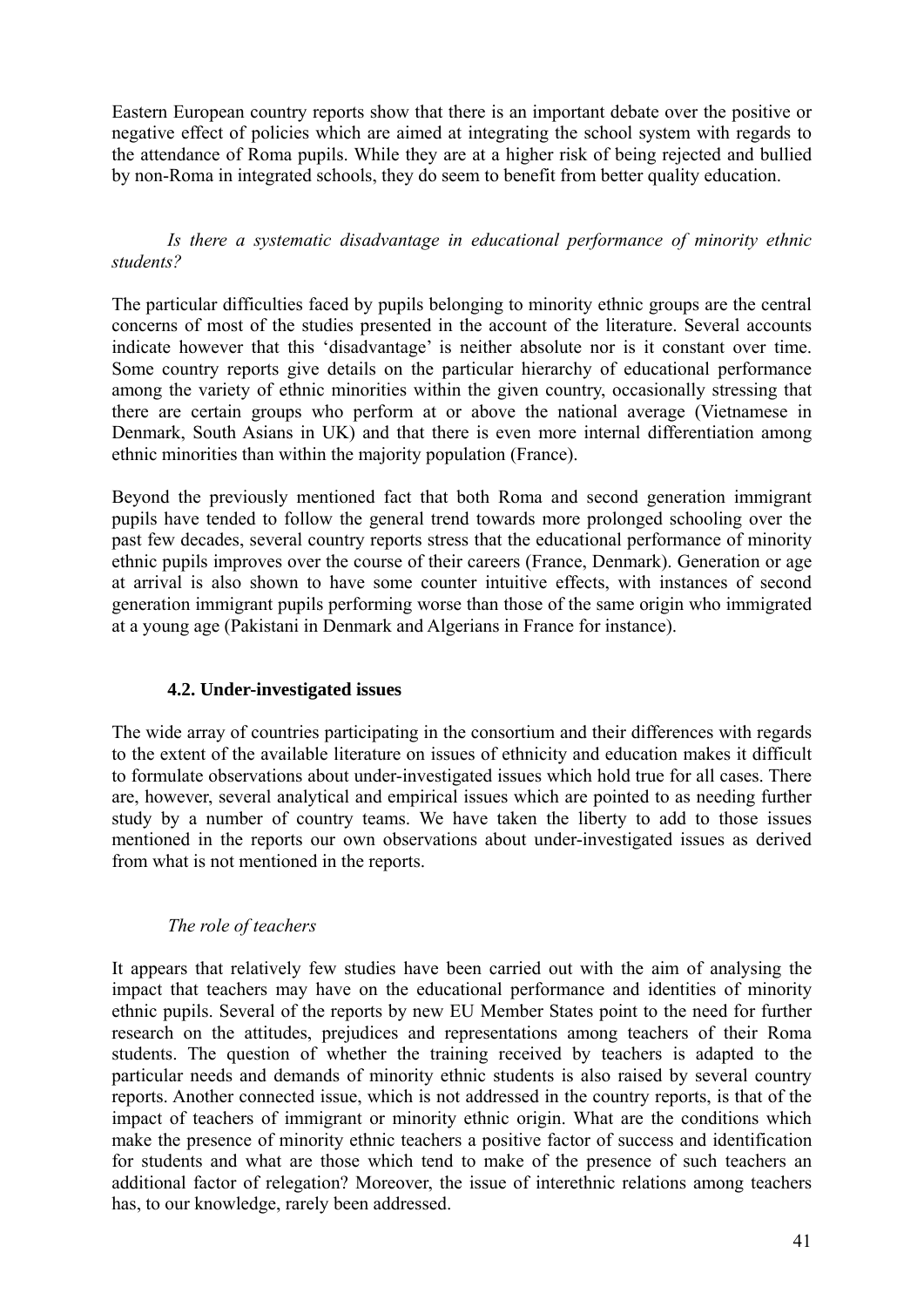*Inter-ethnic relations and the experiences of non- minority students in segregated school settings* 

From the country reports it appears that the vast majority of studies on the schooling of ethnic minorities consider the schooling of minority ethnic youth from the point of view of their experience as a minority ethnic group which is in a subordinate position in relation to a dominant majority group (whites, non-immigrants, non-Roma, etc.). The very relative nature of ethnic segregation and the frequent co-existence of a variety of ethnic groups in disadvantaged neighbourhoods and schools raise the issue of the nature of relations between the various ethnic groups, particularly when they constitute the majority of a school's population. Only the Romanian country report mentions the tensions which arise from the copresence of Roma communities and Hungarians, who each have their own differing claims and expectation regarding integration and recognition. With the possible exception of the UK, little has been said about the particular experience of pupils who, while belonging to the countries majority group, end up being a numerical minority ethnic within certain schools of disadvantaged urban areas. Another seldom studied topic is that of differences of the perception of inter-ethnic relations by various groups of minority ethnic students, and how this is related to their school and education carrier.

#### *Studies of policy impact and of continuities and changes in public discourse*

Several background reports point to the scarcity of research on the impact of policy. This is pointed out on a very practical level by several of the Central and Eastern European country reports when mentioning the difficulties faced by school personnel when implementing the integration of Roma pupils in the presence of a hostile local population. The German country report poses the question in broader terms by asking what may be the major historical legacies of immigration and educational policies (or the lack thereof) over the past fifty years when observing the present day situation of immigrant pupils. The logical assumption is that the inequalities observed today within schools can also be explained by the types of constraints which previous generations have had to face. The problem of the social reproduction of inequalities in a context where the meaning of those inequalities have changed is particularly evident in France where the issue of 'discrimination' has become as important as that of 'integration' in discourses on immigrants and ethnic minorities. This reveals important changes both in the academic approaches to the 'problem of minority ethnic education' and in the perception that individuals have of their condition. Some specialists in France address the question of racial and ethnic discrimination as a subjective framework through which minority ethnic pupils make sense of their school trajectories more than as a cause of inequalities (Oberti 2007).

#### *Transnational studies of schooling strategies among minority ethnic students*

It appears that relatively few studies of transnational migration and education have been carried out. The transnational perspective is also crucial to understanding how minority ethnic groups conceive their immigrant society and the 'national' schooling system, and how they manage within these. This perspective is also crucial to understanding how the education strategies are structured by a widening and varied set of socioeconomic and cultural conditions across local and national boundaries, and how employing education as a social mobility strategy has to do with the opportunities minority ethnic groups have to convert economic capital into schooling and education, and future symbolic capital.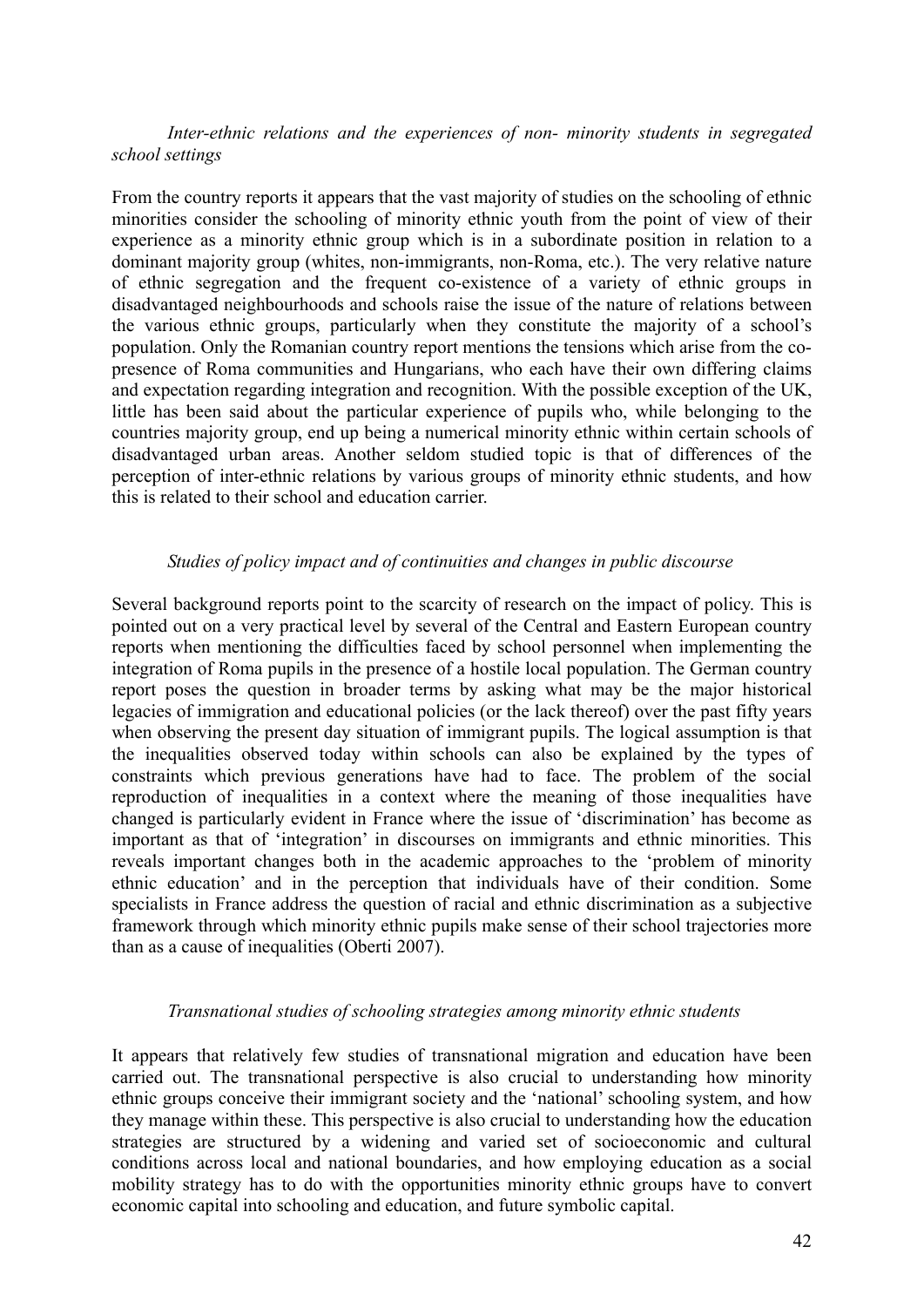# **5. Establishing a comparative framework for the study of minority ethnic groups in Education**

## *Bolette Moldenhawer*

The aim of this chapter is to synthesise the implications of the comparative analysis of differentiation in education. Furthermore, it draws out the wider theoretical, methodological and research implications, thereby providing a knowledge base for the development of a cross-national explanation of the structure of inequalities in education informed by ethnicity.

The purpose of Chapters 1-3 has been to provide an in-depth description of the considerable differences, and similarities, that exist between the country specific educational systems. Typically, they are visible at the levels of institutional structure, economic ownership, financing, and school environment. The purpose of chapter 4 has been to synthesise knowledge production, by identifying the leading theories and research traditions employed in studying the significance of ethnicity in producing, and reproducing, the educational inequalities witnessed across the nine national contexts.

Contrary to the above, the central purpose of this chapter is to describe, and analyse, the implications of the foregoing comparative analyses and the results hereby obtained. The key question is: How the foregoing analyses of the similarities and differences between the nine countries can be harnessed in an attempt to find common explanations across the single country studies? In other words, how are we to understand the significant differences, not to mention similarities, between the various dimensions of the education systems in, and across, the countries in question. In the first section of this chapter, we unfold the contextual and cross national comparative research traditions with a view to discussing the comparative approach employed in the foregoing analyses (Jensen 2000; Moldenhawer 2005). This in turn provides an opportunity, in the second section, to discuss – methodologically and theoretically – the extent to which the categories of ethnicity, social background, gender and locality, are equally important factors in explaining differences in school performance, and educational opportunities, observed throughout the countries in question. Following on from this, the central questions are: how are these categories constructed in the individual countries, and how are they, as categories, structurally connected with other meaningful categories in the overall system of relations? The underlying reason for this is that the use of a comparative perspective tends to indicate that while a particular social phenomenon is thought to have a common meaning across different countries, in actual fact, it may possess very different meanings, and effects, at different points in history and in different historical contexts. The third, and last, section contains a summary of our evaluation regarding the knowledge that must be developed with a view to developing a cross-national explanation of the structure of inequalities in education arising from, and informed by, ethnicity.

## **5.1. Contextual and cross-national comparative analyses**

Scientifically speaking, comparison is basically about noting and proving which systematic methods are involved in the production of knowledge. The comparative method's point of departure in terms of the research at hand, is the study of the way in which 'the schooling of minority ethnic groups' is produced, and reproduced, in relation to the structure of the educational system and the 'intersecting dimensions of differentiation'. In this light, the comparative approach is to be understood as a continuous comparison between the complex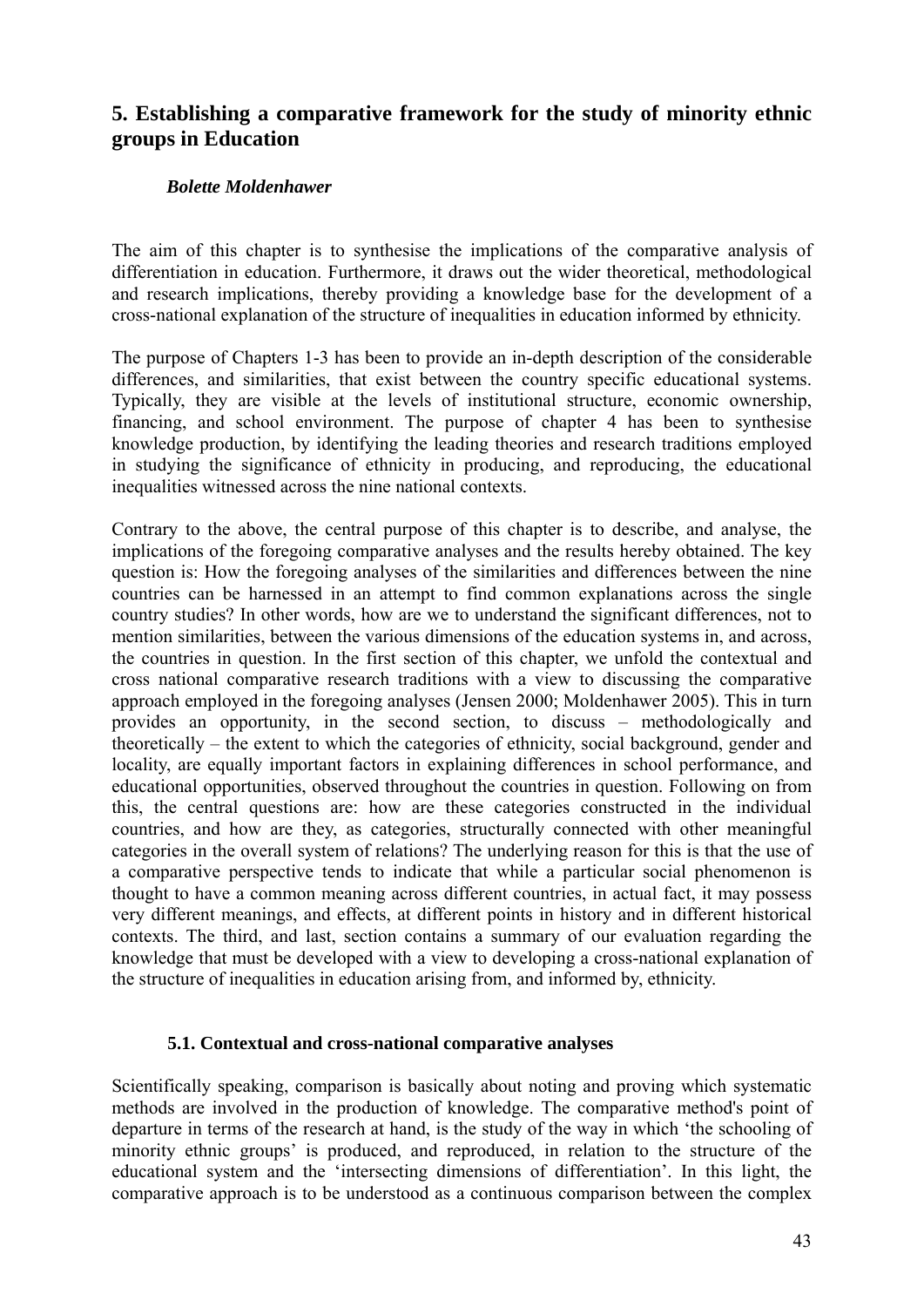social conditions that contribute to the production of unequal educational opportunities amongst minority ethnic groups, across the differences and similarities that exist between the national educational systems of Europe. However, the national education systems themselves are complex entities, historically affected and influenced by the surrounding society's political, economic and cultural aspects. The comparative approach is about determining (in this case, educational) systems in all their complexity, while at the same time being able to carry out a theoretically substantiated demarcation of the elements inherent to the system., which in turn, comprise the object of a given field of study. According to Winther-Jensen (2004), the raison d'être of comparative pedagogy is to be found, precisely, in the fact, that it "contributes to illustrate the variations and nuances in this interplay" (ibid. 26), i.e. the reciprocal relations between the national educational systems and their surrounding culture and society. In comparing a phenomenon across national boundaries, we are presented with an increased opportunity to understand the normal workings of that phenomenon. According to this understanding of comparative pedagogy, one compares phenomena that are already summed up pedagogical concepts, and therefore situated on a higher level of abstraction. The benefit of this approach is, that the pedagogical concepts achieve greater conceptual weight, when one compares disparate entities, occurrences and effects of that, which is encompassed by a given concept.

According to Broadfoot (1999), comparative studies can be classified into five categories according to their degree of theoretical generalisation. The first group is comprised of 'singlesite studies', including studies which provide detailed empirical documentation of educational phenomena in a particular, typically national, setting. The second group entails 'comparative contextualised case-studies', or studies which provide single-site studies contextualised in terms of the broader international debates on, not to mention theoretical frameworks and empirical accounts of, the same issue. Group three pertains to 'comparative empirical studies', such as studies which are explicitly comparative in design, based on a coherent rationale for their selection in order to cast light on their 'constants and contexts'. Group four refers to 'theoretically informed comparative studies' – studies in which the contexts being compared are themselves theorised aspects of wider social science debates on the relationship between system and action, power and control, culture and the creation of meaning. The last group consists of 'theoretically informing comparative studies', or studies which use comparative research to inform theory (ibid. 24).

The contextual and cross-national approaches are theoretically inspired by social science. This entails the fact that institutions, individuals and social categories cannot act as point of departure for comparative analyses. On the contrary, institutions, individuals and social categories must be considered within the framework of more predominant, and fundamental, concepts and basic assumptions regarding state, society and their variations; e.g. a shift away from an individual- or institutional-focus, to a focus on society within comparative analyses (Durkheim 2000; Bourdieu 1998). In relation to the following analysis, this means that the national and local conditions regarding the situation of ethnic minorities within the education system may be understood in terms of concepts of both the social roles played by the education system, i.e. integration, selection, qualification and socialisation, and the social differentiation inherent to society. Thus, the comparative method of analysis may be established on the basis of a theoretically informed approach, comprising components that refer to each other in a system of relations between social differentiation within society and the educational system's institutional, governing and economic dimensions.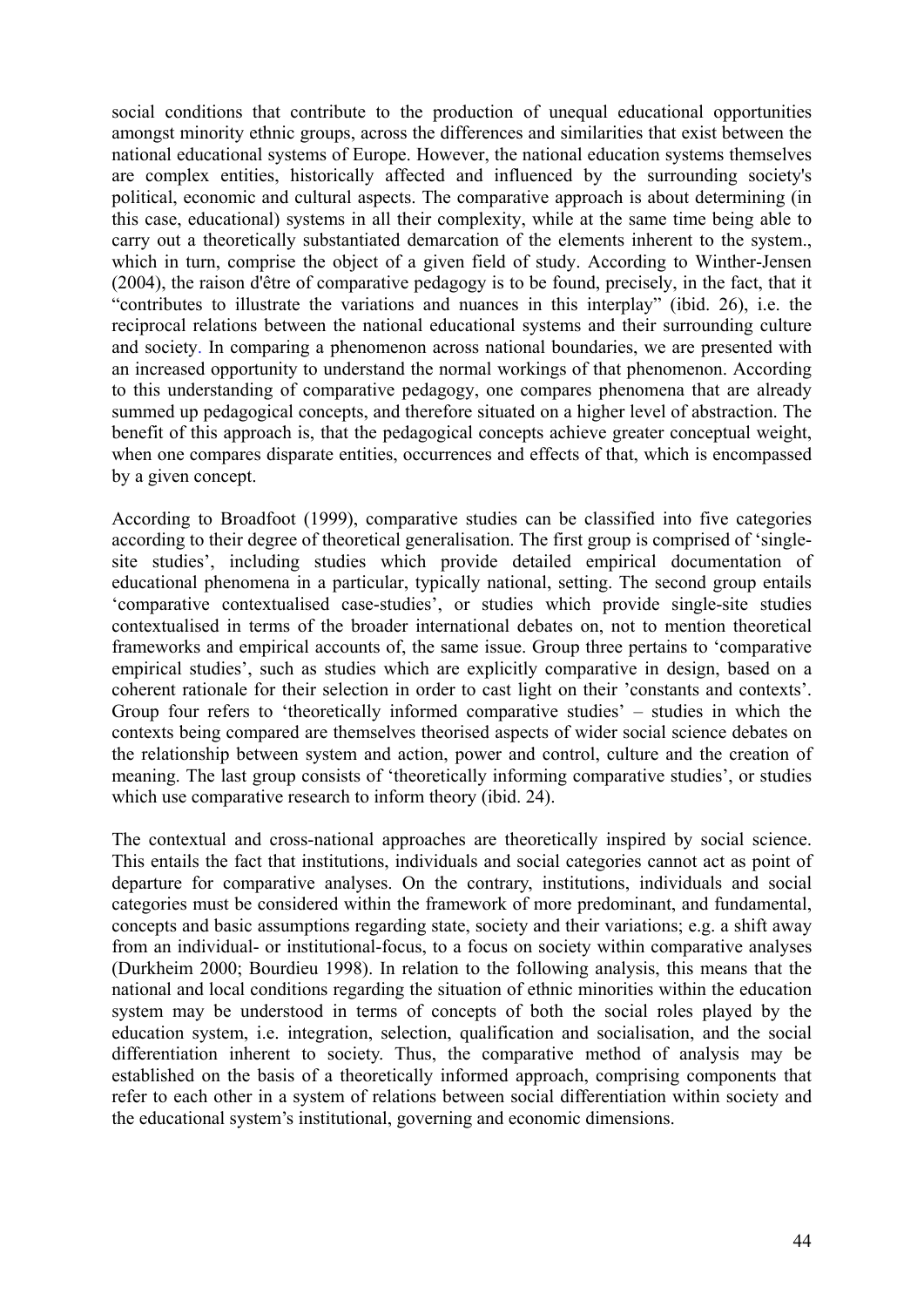#### **5.2. A theoretically informed comparative analysis of differentiation in education**

The comparative analysis described in the above chapters, has primarily consisted of the contribution of 'comparative contextualised case-studies', in which the aim has been to provide detailed empirical documentation of the complex patterns of differentiation within education throughout the nine country contexts. Furthermore, this analysis has also been contextualised in terms of the single-country settings themselves – both nationally and locally – as well as in terms of broader, cross-national, empirical accounts of the issue. The main question in the following is, whether or not the categories incorporated in the analysis of the opportunity criteria available to ethnic minorities within the educational system  $-$  i.e. via their socioeconomic background, gender, ethnicity, community, integration or segregation – mean the same throughout the nine country contexts, as explanations of both the schooling of ethnic minorities and of education as a medium of social mobility. The question is answered, by means of a discussion of the manner in which these categories are bound to one another in a system of relations in the countries under study. This approach is theoretically and methodologically grounded by the notion that the explanatory strength of cross-national comparative studies grows proportionally in line with the fact that causal relations between categories are made the object of a structural analysis of how they keep referring to other categories within a given system of relations.

We have analysed the following three components inherent to the educational system: institutional, governing and socioeconomic dimensions. We have also analysed what they mean as explanations of the differences in educational opportunities evident among minority ethnic and majority pupils. We have proven how the educational system, with differing emphasis, is divided according to a three-stage principle (preschool, elementary and lower secondary education, and upper secondary education). We have also proven the fact that the age at which children are streamed is a crucial characteristic of any given school system, not only in terms of opportunity, but also in terms of equity and performance. In other words, parental socioeconomic background has a stronger effect on the performance of children in systems where selection starts at an early age. The situation in France and Sweden indicates that inequality in education is structured by a system, whereby schools are distributed in a hierarchy according to a more hidden scale, determined by differentiation according to social class background. In the French school system, family socioeconomic background has a strong impact on performance. This explains both the relatively high instances of poor performance, and entry into vocational tracks, witnessed among children of immigrants, and French parents of lower socioeconomic status, alike. This is also the situation in the Swedish, Danish and German school systems, where socioeconomic background also accounts for differences in school performance and differences among students attending either vocational education or higher education. In Central and Eastern countries, it has been proven that there is a significant correlation between the level of school attendance, performance and education strategies found among Roma pupils, and the poverty level of their families. In these countries, it has also been proven that the educational systems are under national and international pressure to promote equal opportunities through programmes that support quality education in general, and including desegration in the case of Roma pupils and students in particular. In the UK, it has been proven, that, while ethnicity and gender remain major factors within the achievement gap, social class appears to be the biggest factor determining success, a conclusion endorsed by Gilborn and Mirza (2000). They show how social class is the largest determinant of variations in educational achievement, followed by ethnicity and then by gender.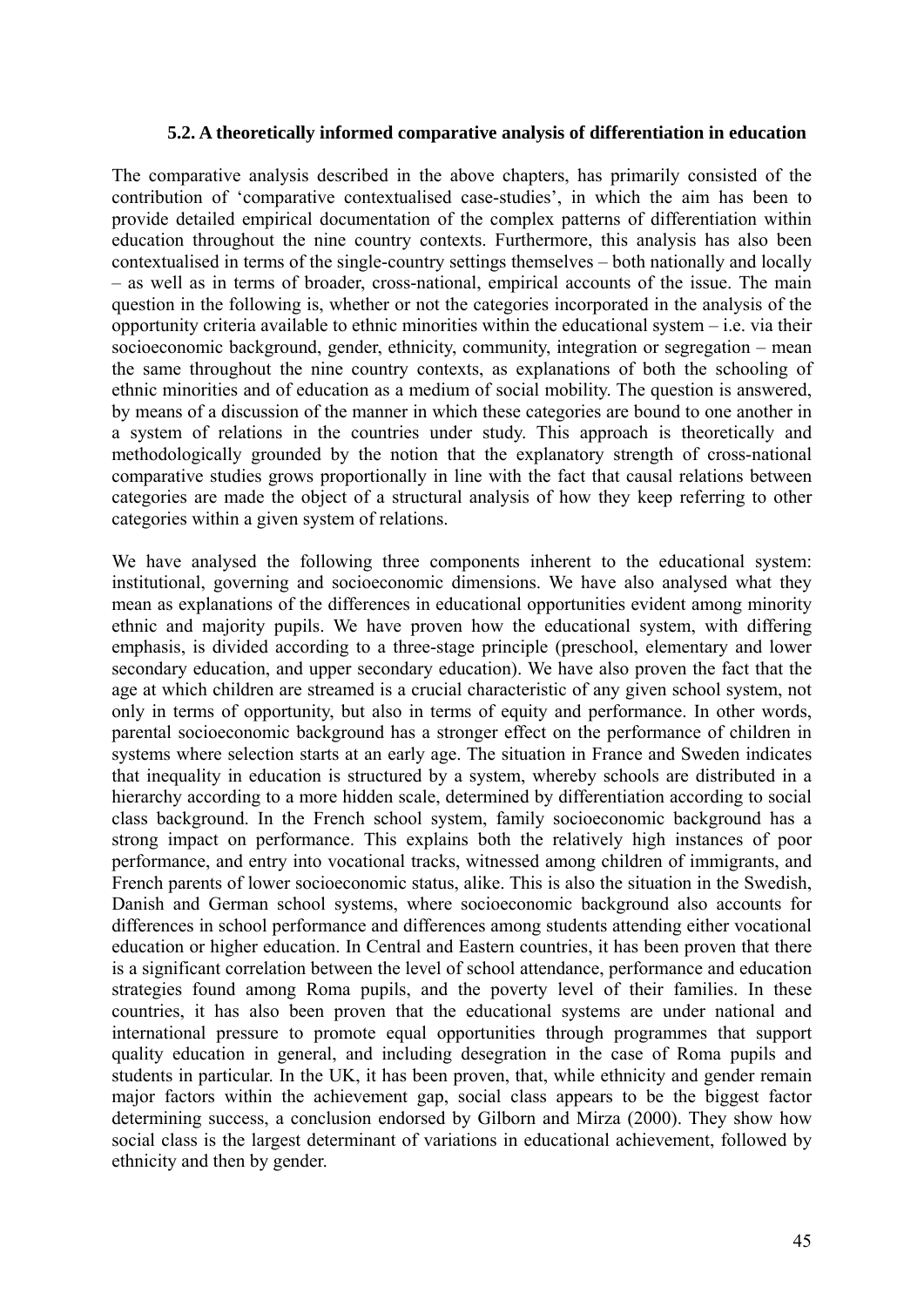In our analysis of the education system's institutional dimension, we have also focused on the problematic of freedom of school choice. The question to be answered here is whether or not this principle in itself can explain the differences we have seen in terms of school achievement and educational opportunities amongst ethnic minority, and majority, pupils and students. The answer to this is, that the principle must be analysed in terms of the structures underlying 'residential' and 'school' segregation, respectively. How can we explain the vast differences observed, in terms of the functions and practices related to the system of school districts? On the one hand, we have seen how school districts exist in all the countries, with the exception of the UK. On the other hand, we have also seen how, despite the presence of this common system throughout the countries under study, a variety of elimination processes come into play through more or less hidden mechanisms. In the Czech Republic, Slovakia and Germany for example, it is possible to remove 'undesired' children. That this is the case in the Czech Republic and Slovakia, has led to Roma children ending up in special schools through hidden mechanisms.

In addition, we have studied the causal relationship between inequalities in education and the respective proportions of independent and non-independent, public and private, schools within the individual countries. Public schools constitute over 90% of all schools in Germany, for example. The UK, on the other hand, is the only country in which independent private schools hold a considerable stake within compulsory education. While, independent private schools in the UK mainly host students from the elite sectors of society, they are actually free to select their pupils. When we compare the mechanisms of inequalities in education, evident in Germany and the UK, the conclusion is that they point in opposite directions. While the dominant mechanisms of inequalities in Germany are a correlation between early tracking, school districts and the low percentage of independent private schools, the mechanisms of inequalities in the UK they are comprised of non-school districts, late tracking, free school choice and a high percentage of independent free schools. The lesson to be derived from this is that each mechanism in itself cannot explain the inequalities witnessed in education. Instead, explanations are to be found in the relations between the mechanisms and how they refer to each other within a relational system. As we have seen above, mechanisms aimed at removing students and school segregation have emerged for a variety of reasons in the countries under study. For example, while mechanisms aimed at removing minority ethnic children in order to diminish school segregation serve the purpose of providing a way of ensuring a relative social mix within the student population of Denmark, in Germany, they first and foremost, represent an attempt to provide equal educational opportunities for all students, regardless of their social background.

Finally, when taking a closer look at the governing dimension of the educational system, our primary focus has been the preconditions necessary for implementing multicultural and/or intercultural educational programmes in a decentralised system, such as that of Hungary, Denmark or Sweden, as opposed to those in a central system, such as that of France, Romania or Germany. Our conclusion is, that whatever the circumstances, it is difficult to implement multicultural educational programmes in such a way that, they can intervene with a view to bringing about change in the dominant school, and teaching, culture. This is true, in relation to core school conditions, such as teaching methods, curricula, teaching language, not to mention teachers' attitudes towards, and views on, ethnic minority pupils, etc. This problem/dilemma is not only to be found in centralised or decentralised educational systems. On the contrary, the answer seems to be, that in cases where a decentralized system coincides with a lack of reasonable quality control, many under- or non-qualified teachers teach in the village schools of economically depressed regions, as is the case in Hungary and Slovakia, for example.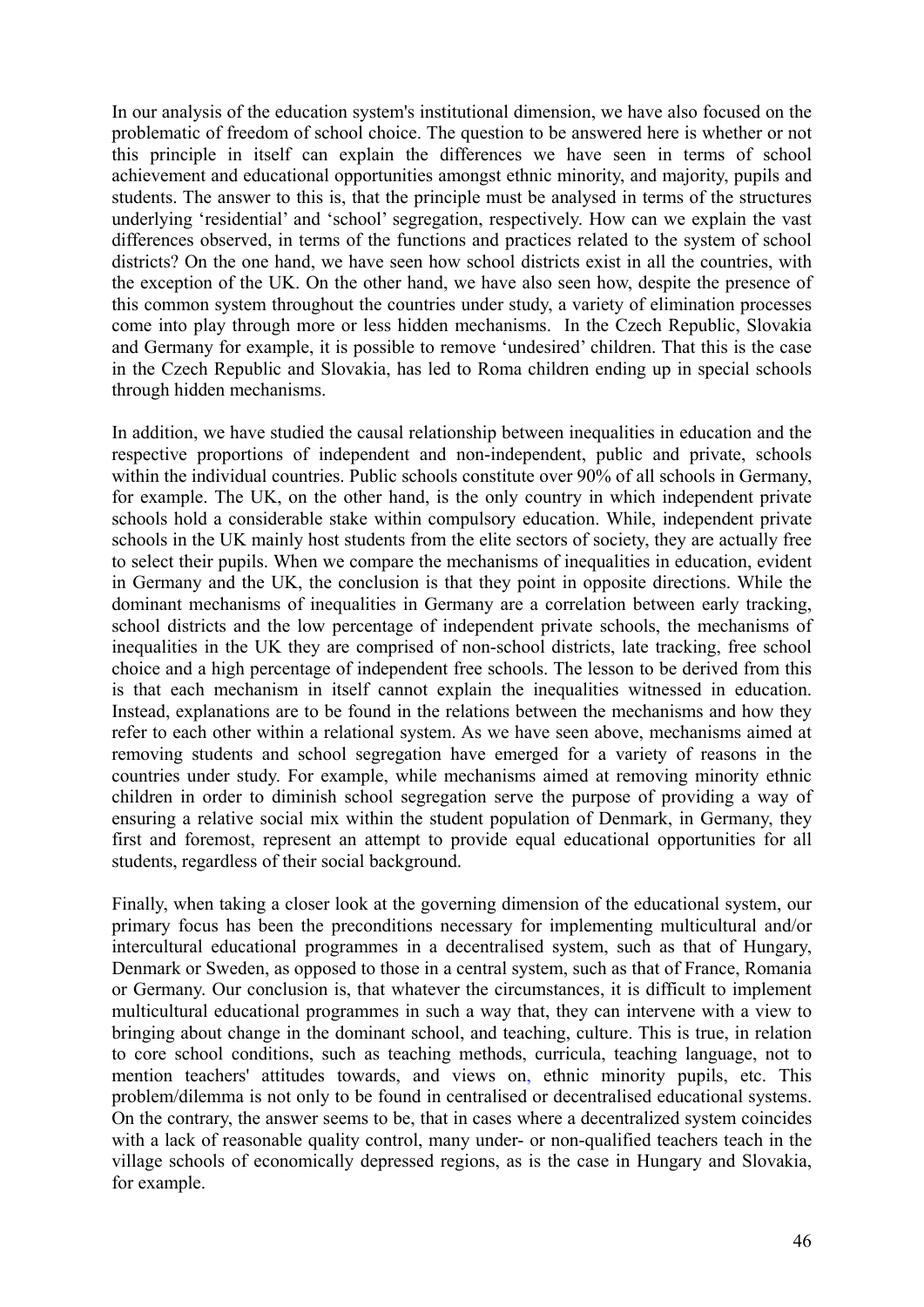## **5.3. The significance of ethnicity in education**

The aspect to be discussed in this section concerns the significance of ethnicity as a mechanism of differentiation in education. In the present report, ethnicity has been explored as a dynamic phenomenon, interwoven with class, gender and race. Thus, ethnicity cannot be defined as a clearly delimited and internally uniform category derived from an original source. The social construction of ethnicity has been observed to be related to global processes, cultural hierarchies, discrimination, political marginalisation and social exclusion. This is also the reason why certain questions (how, and under which social circumstances, does ethnicity make a difference for the schooling of minority ethnic groups?), has been pursued in this report. Meanwhile, we cannot, not even on the basis of the foregoing descriptions, join a common explanation of 'the significance of ethnicity in education'. On the other hand, there is no doubt, that the processes of othering, racialisation and minoritisation operate within the school- and education systems in all of the countries examined, in a manner, that creates unequal educational opportunities among the selected minority ethnic groups in particular. A series of regional, cultural and linguistic initiatives that have been taken within the educational systems, aimed at increasing the inclusion of selected minority ethnic groups, are described earlier in the present report. In the meantime, the conclusion from a 'single country study' comparative perspective points towards the fact, that the mechanisms underlying ethnic discrimination to an increasing degree are directly related to 'increased residential segregation' and thereby to connected 'school segregation'. Last, but not least, we have argued for the way in which this tendency towards school segregation grows in importance, when free school choice is introduced, and subsequently how this results in an increased competition between schools and educational tracks, with a view to attracting the best fitting pupils. Ultimately, a fact that exacerbates the negative educational opportunities accessible to minority ethnic youth.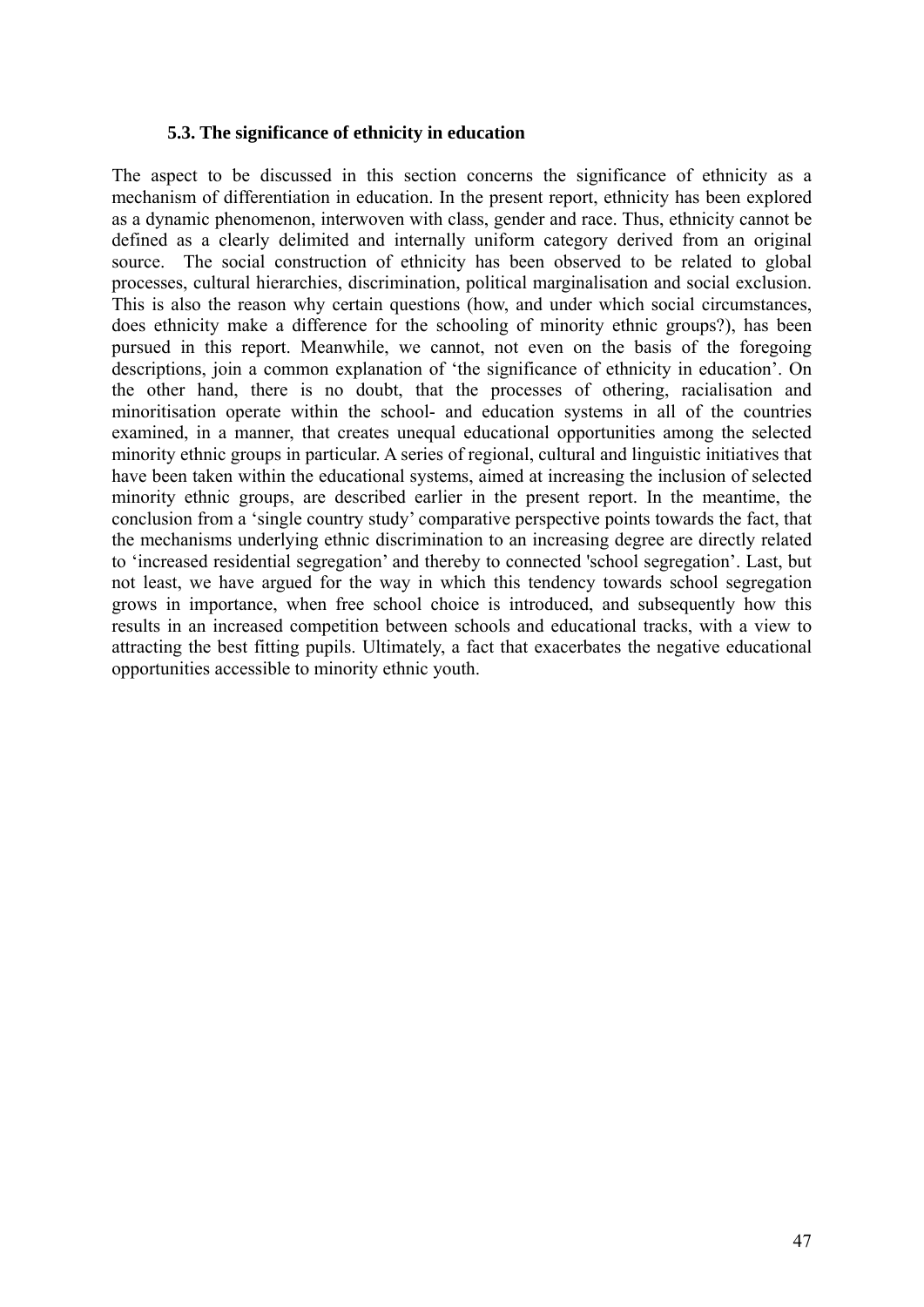## **Conclusion**

#### *Bolette Moldenhawer*

What power of proclamation are we left with, when the implications are summed up, and a synthesis has taken place? What can we explain on this basis, and how do we do so? The common thread throughout the previous chapters is that unequal access to school- and educational conditions, not to mention the importance of education as an upward or downward mobility factor, is best explained on the basis of the underlying categories of socioeconomic background and ethnicity. However, the categories of socioeconomic background and ethnicity are not conclusively described in the contextualised single-site country studies. In some countries, particularly the parental educational factor is emphasised in describing socioeconomic background. In other countries it is more the economic factor and business or professional position in the labour market that is emphasised in describing the category. Finally, in the Nordic context, the variable is primarily described in terms of equal emphasis on the economic and cultural dimensions. Following on from this, the dominating pattern is that the remaining categories, such as gender and ethnicity, are incorporated into the analysis of school performances and educational opportunities, acquiring their power of explanation from their relational connection with the underlying socioeconomic variable. In saying this, we do not underestimate the significance of ethnicity as long as we understand ethnicity as the nature and complexity of relations between the movement of people (migration), the crossing of boundaries between groups of people where cultural mixtures find expression in both personal and collective identity work, in language, music, and so forth (ethnicity) and the formation and negative treatment of racial groups (racism). Variations are, of course, also to be found across the countries studied. The predominant pattern in the old EU countries (i.e. Denmark, France, Germany, Sweden, and the UK),on the one hand, is that ethnicity, as a category, is less decisive an explanatory factor in terms of school performance and educational opportunities, since there is a growing tendency that, particularly ethnic minority ethnic women are achieving success. They are doing a lot better than men from their own minority ethnic groups, and in some contexts even better than majority pupils from lower middleclass backgrounds. On the other hand, the typical pattern in the new EU countries is, that there is a tendency, particularly amongst Roma populations, that women still achieve the lowest educational levels. In this perspective, the emergence of 'new ethnicities' (Hall 1992) is the fruit of cultural diffusion and social exclusion. On the one hand, we cannot study people and cultures today through a magnifying glass – as if they were a fossilised 'ethnographic present' – without making the prism of contemporary cultural complexity visible. Nor, on the other hand, can we understand the dynamic of cultural diversity without relating it to the fragmenting, marginalising and separating forces of social inequality. These forces operate behind the processes of 'othering', 'racism', 'minoritisation' and 'ethnicisation' and identity-based sectarianisms of the present period (Ålund 2002). The cross-national comparative analysis of schooling and education among the selected minority ethnic groups of second-generation immigrants - for example Turks in France and Germany, Pakistanis and Somalis in Denmark, Bangladeshis and Black Caribbeans in the UK, and North Africans in France – not to mention the Roma, has also proven that it is difficult to define them as homogenous groups. Even though each member of all selected minority ethnic groups shares some sense of community, their shared cultural meanings, identity and history will also be structured differently by inadequate or partial, national political, and policy, responses together with significant levels of majority hostility. Yet, it is difficult to draw any obvious conclusion regarding intra-ethnic and interethnic schooling, and education strategies among selected minority ethnic groups, on the basis of the level of analysis possible within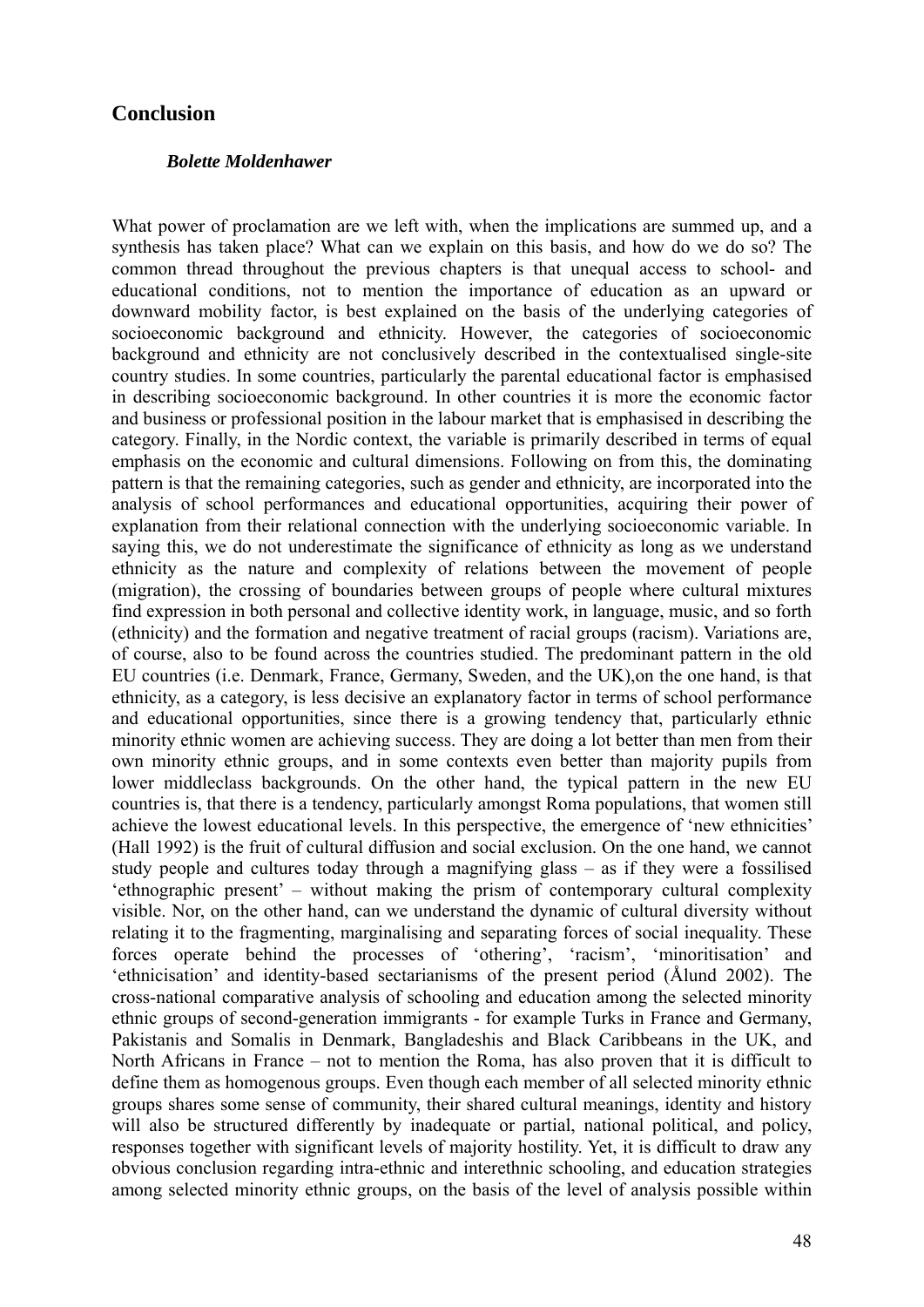the background reports. The analysis of these intra-ethnic and interethnic strategies constitutes a key focus for the fieldwork on local communities to be carried out later on in this EDUMIGROM project.

In the meantime, suffice to say, it is difficult to forward a common explanation of these differences on the basis of our present knowledge base. A common explanation of the numerous complex conditions meticulously described in this report, would first and foremost require a contextualised exploration of the way in which the denomination of diverse socioeconomic, gender and ethnicity categories is incorporated in a relational social structure (Bourdieu and Wacquant 1992). Without such a preceding analysis, it is difficult to forward a general conclusion across the countries under study, on the bias of the explanatory power of the analysed and intersecting social categories. In the present report, the social categories are primarily conceived as descriptive categories. They are precisely *not* constructed in connection with the conceptual weight that is prerequisite for a theoretically informed comparative examination's attempt to compare various instances, occurrences and effects of that, which can be encompassed by the same concept.

A common explanation of the unequal access to the education system would subsequently require a more systematic examination of, the way in which initiatives aimed at reforming the education system are connected with both the social and economic forces, and the production conditions, in the countries in question. The in-depth descriptions of the education systems' respective working modes, outlined in the preceding chapters, point unanimously towards the fact that, the education system is perceived as an unequivocally central political and economic factor that must be invested in, in order to raise the general educational level of society. As 'human capital' is increasingly perceived to be a product, that is rendered valuable by the education system through streaming amongst diverse educational directions and competencies, there has been an increase, at national level, in the attention given to developing the quality of the education system, amongst other things, with a view to minimising the social inequality factor. Meanwhile, the political ambition of increasing the overall educational level of a given population, characteristic of all the countries in the present study, is also determined by the fact that, the fight to invest in education takes place to an ever increasing degree between states on an international, global market (Moutsios 2007; Peters et al 2008). The international PISA consortium on references to national PISA examinations are an excellent example of, the way in which investment in education and educational performances are increasingly being evaluated according to a common, international standardisation logic, that has clearly emerged from an unambiguous national standardisation logic.

On the one hand, it is difficult to evaluate the common value of investing in education, on the basis of the preceding descriptive analysis of contextualised national initiatives. On the other hand, the conclusion on the descriptive level, is, that a certain type of centralising of the education system is of benefit, when governments consider investing in education for all, in those countries, that are already affected by an excessive regional social differentiation of the population. This is particularly true in the case of the new EU countries. In the old EU countries, on the other hand, it is more difficult to inconclusively determine the benefits and/or disadvantages of centralising, as opposed to de-centralising, the education system in terms of increasing the general educational level of the population. For example, while the French and German education systems, are respectively characterised as being centrally, and de-centrally governed, they still possess common traits in terms of the social reproduction logic employed in connection with investing in education. In a 'theoretically informed comparative analysis', an examination into these conditions would be more likely to investigate the way in which global competition, within and between states, aimed at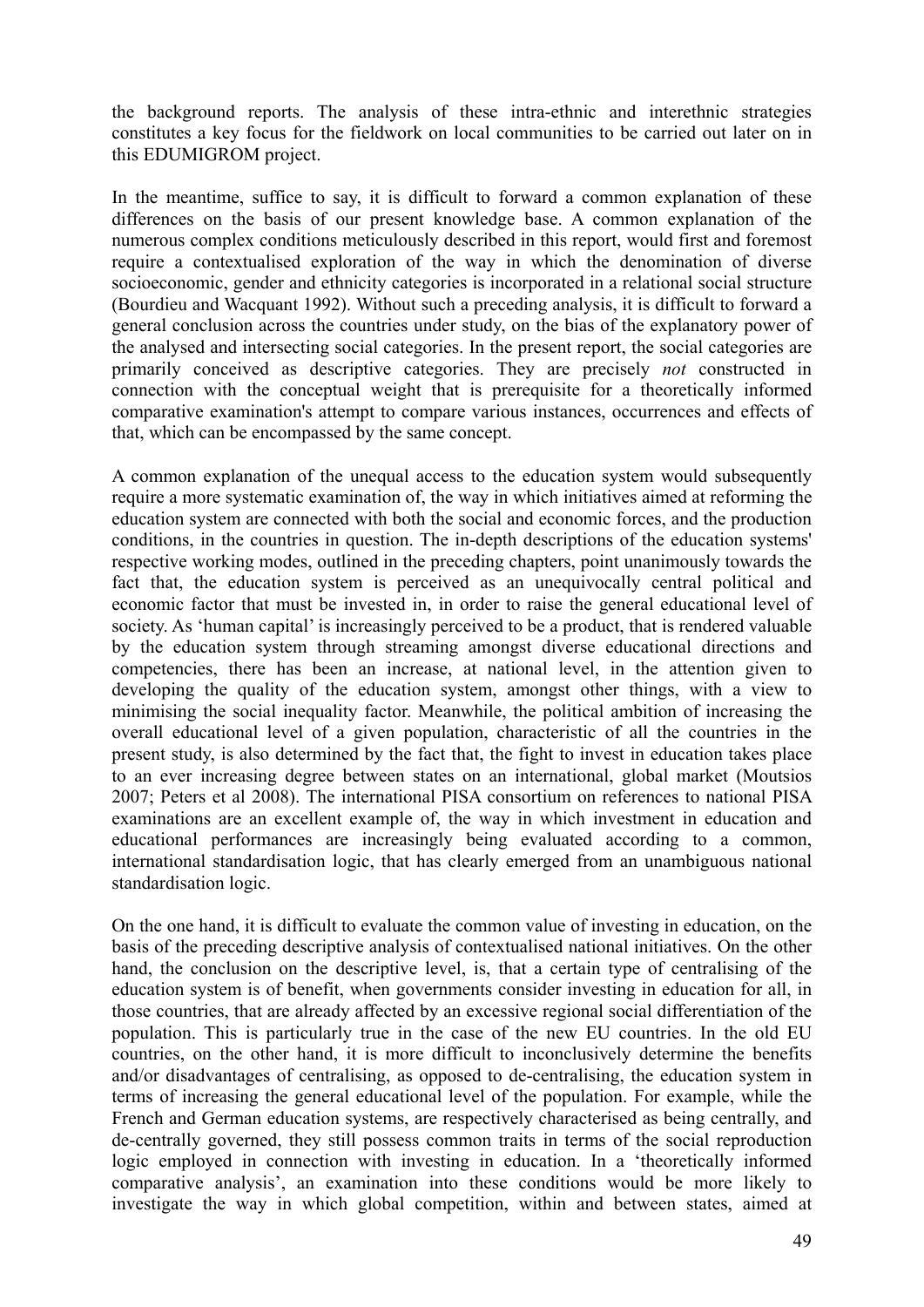producing the 'best qualified candidates', effects the strategic development of the national education systems. Not to mention, how the strategic fight between states effects the development of both national and local initiatives in schools affected by having to include social and minority ethnic groups already marginalised within, and by, society.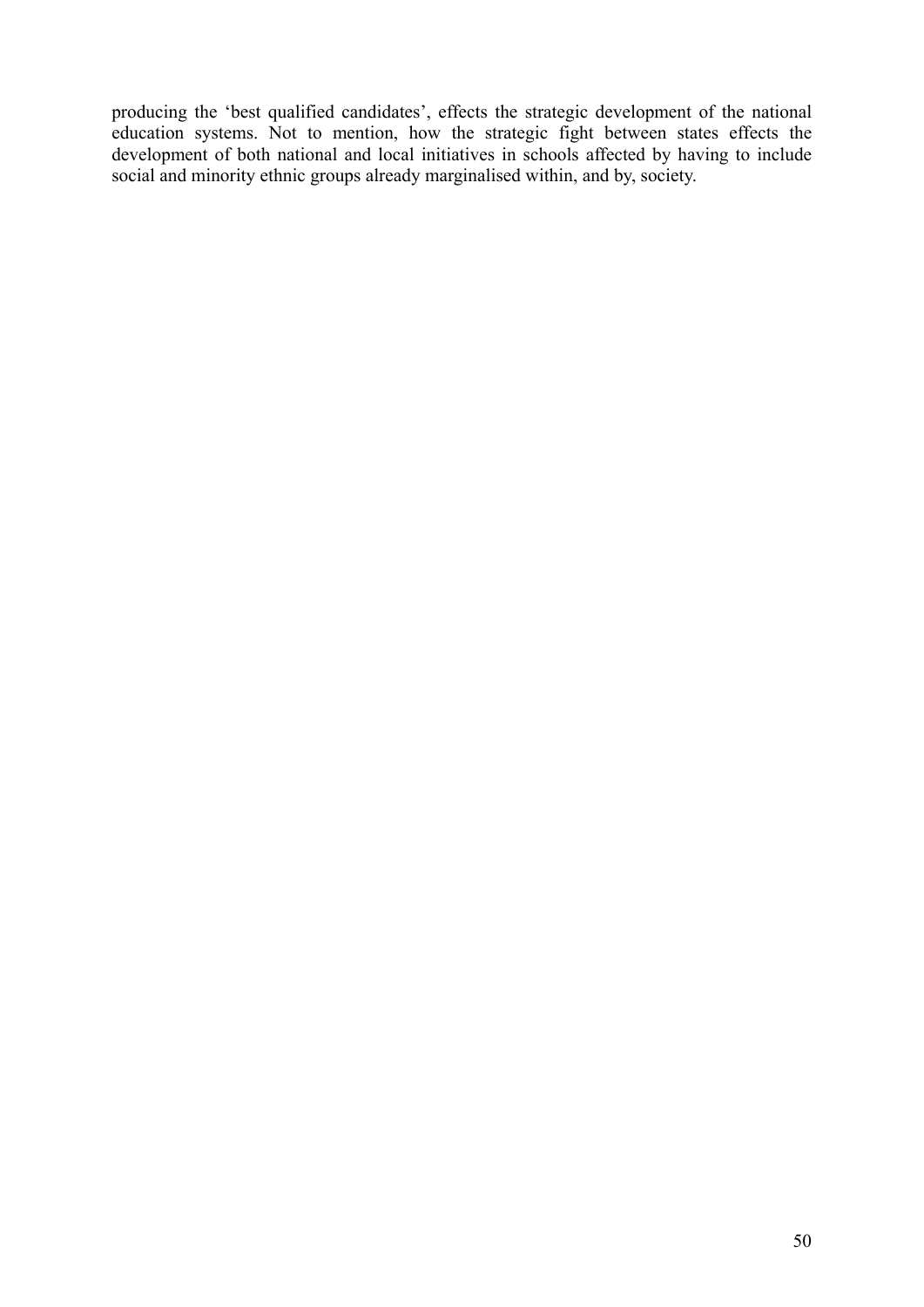## **References**

- Allen, R. and A. Vignoles. 2007. 'What should an index of school segregation measure?' *Oxford Review of Education,* Vol 33, No. 5, pp. 669-677.
- Ålund, A.. 2002. 'The Spectre of Ethnicity'. *Merge Studies on Ethnicity and Society*, No. 1/02.
- Amnesty International. 2007. *Still separate, still unequal: Violations of the right of education of Romani children in Slovakia.* Bratislava: Amnesty International.
- Bhopal, K. .2004. 'Gypsy travellers and education: Changing needs and changing perceptions'. *British Educational Research Journal,* Vol.52, No.1, pp. 47-64.
- Brind, T., C. Harper, and K. Moore. 2008. *Education for Migrant, Minority, and Marginalised Children in Europe.* New York: OSI ESP.
- Bourdieu, P. 1997. 'The Forms of Capital'. In A.H. Halsey, et.al. (eds): *Education. Culture, Economy, and Society*. Oxford University Press.
- Bourdieu, P. 1998. *The State Nobility. Elite Schools in the Field of power*. Cambridge: Polity Press.
- Bourdieu, P. and J.C Passeron. 1977. *Reproduction in Education, Society and Culture*. London and Beverly Hills, Sage Publications.
- Bourdieu, P. and L.J.D. Wacquant. 1992. *An Invitation to Reflexive Sociology.* University of Chicago, Polity Press.
- Bourdieu, Pierre. 1985. 'The Social Space and genesis of Groups'. *Theory and Society*, Vol. 14.
- Broadfoot, P. 1999. 'Not So Much a Context, More a Way of Life? Comparative Education in the 1990s'. In Robin Alexander, Patricia Broadfoot and David Philips (eds.): *Learning from Comparing: New directions in comparative educational research*, Vol. 1. Contexts, Classrooms and Outcomes. Symposium Books.
- Brubaker, R. 1992. *Citizenship and Nationhood in France and Germany*. Cambridge: Harvard University Press.
- Bunar, N. and J. Kallstenius. 2007. *Valfrihet, integration och segregation i Stockholms stad* [Freedom of choice, integration and segregation in Stockholm]. Stockholm: Stockholms stad.
- Bunar, N. and J. Kallstenius. 2006. "*I min gamla skola lärde jag migfel svenska" en studie om skolvalfriheten I det polariserade urbana rummet* ["In my old school I learned wrong Swedish" – a study on freedom of choice in education in the polarized urban space]. Norrköping: Integrationsverket.
- Burgess, S. and D. Wilson. 2004. '*Ethnic Segregation in England's Schools'.* CASE paper 79.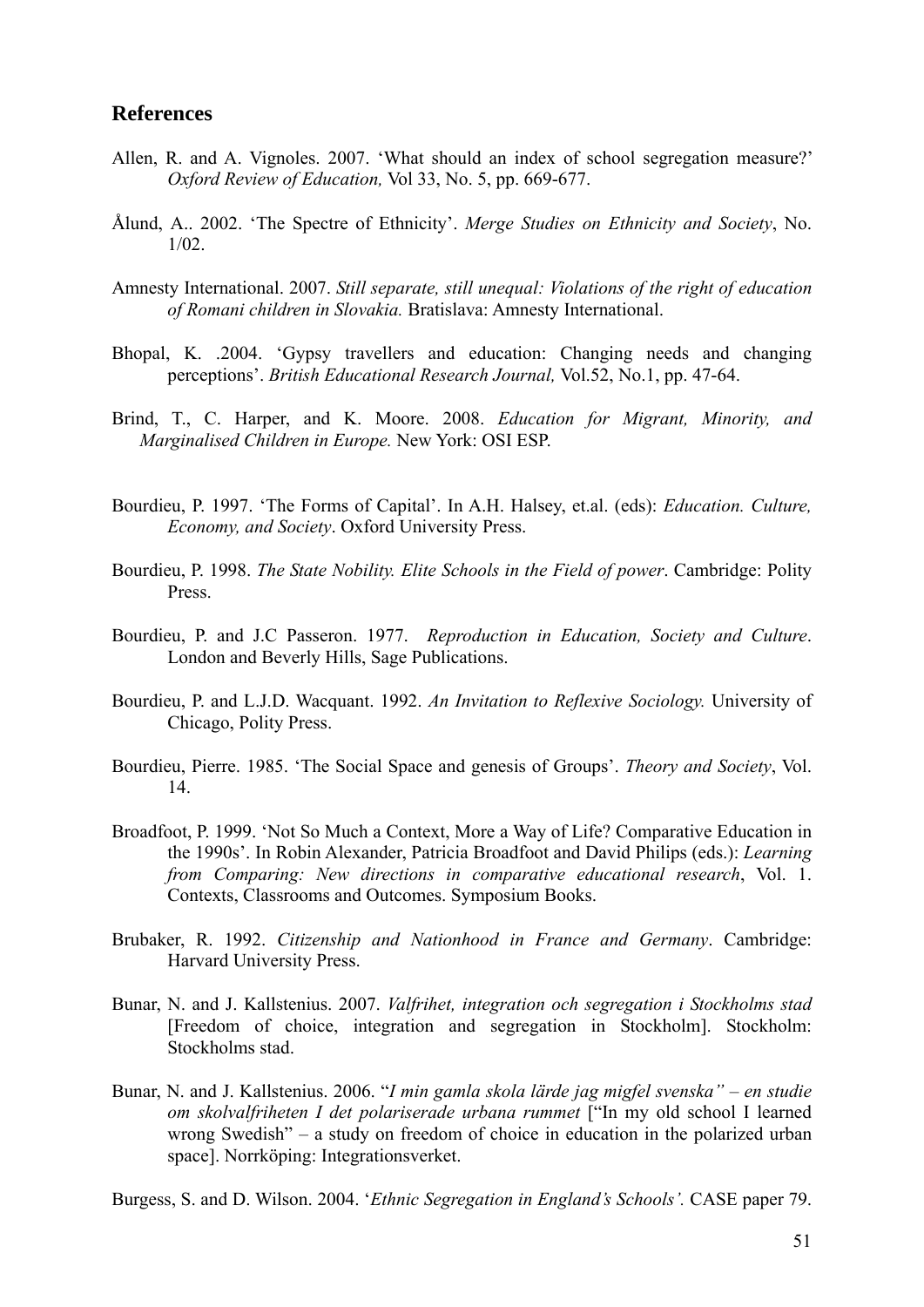London: Centre for Analysis of Social Exclusion, London School of Economics.

Castles, S. 1995. 'How nations respond to immigration and ethnic diversity'. *New Community*, Vol. 21, No. 3: 293-308.

Children's Society. 2007. *This Is Who We Are.* Children's Society.

- Durkheim, E. 2000. *Den sociologiske metodes regler*. København: Hans Reitzels Forlag.
- Konsortium Bildungsberichterstattung (ed.). 2006. Bildung in Deutschland. Ein indikatorengestützter Bericht mit einer Analyse zu Bildung und Migration. Im Auftrag der Ständigen Konferenz der Kultusminister der *Länder* in der Bundesrepublik Deutschland und des Bundesministeriums für Bildung und Forschung. Bielefeld: Bertelsmann.
- Egelund, N. og Tranæs, T. (ed.). 2007. *PISA Etnisk 2005. Kompetencer hos danske og etniske elever i 9. klasser i Danmark 2005* [Pisa Ethnic 2005. Competences among Danish and Minority Ethnic pupils in form 9 level in Denmark 2005]. Rockwool Fondens Forskningsenhed og Syddansk Universitetsforlag.
- ERRC European Roma Rights Center. 2004. *Stigmata. Segregated Schooling of Roma in Central and Eastern Europe.* Budapest: ERRC.
- Fry, Gary, Shona Hunter, Ian Law. Audrey Osler, Sarah Swann, Rodanthi Tzanelli, and Fiona Williams. 2008. 'Country Report on Education: United Kingdom'. *EDUMIGROM Background Papers.* Budapest: Central European University, Center for Policy **Studies**
- Gilborn, D. and Mirza, H.. 2000. *Educational inequalities: Mapping Race, Class and Gender.*  London: Ofsted.
- Gilliam, L. 2006. *De umulige born og det ordentlige menneske* [Impossible Children and the Well-ordered human]. København: Danmarks Paedagogiske Universitet.
- Goldstein, H. and P. Noden. 2003. 'Modelling Social Segregation'. *Oxford Review of Education*, Vol 29, No. 2, pp. 255-237.
- Hall, S. 1992. 'New Ethnicities'. In Donals, J. and A. Rattansi (eds.): *'Race', Culture and Difference.* London: Sage, pp. 252-260.
- Harbula, Hajnalka, Nándor Magyari, Eniko Magyari-Vincze, and Letitia Mark. 2008. 'Country Report on Education: Romania'. *EDUMIGROM Background Papers.*  Budapest: Central European University, Center for Policy Studies.
- Huttova, J., C. McDonald, C. Harper. 2008. Making the Mark? An Overview of Current Challenges in the Education of Migrant, Minority and Marginalised Children in Europe. New York: OSI ESP.
- Integrationsministeriet (2004) [Ministry of Refugee, Immigration and Integration Affairs]. *Udlændinges vej gennem uddannelsessystemet. Tænketanken om udfordringer for integrationsindsatsen i Danmark i samarbejde med Amternes og Kommunernes*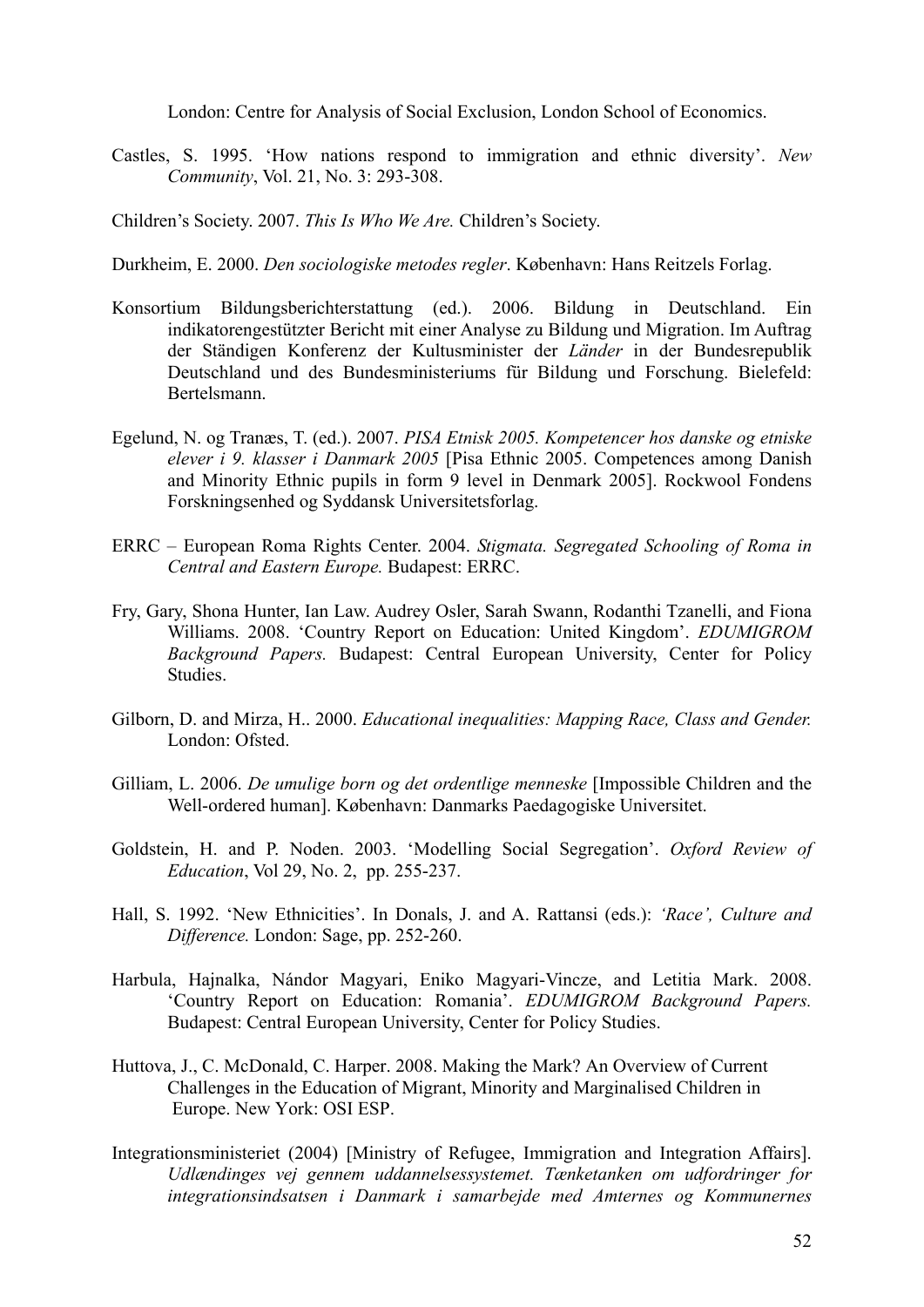*Forskningsinstitut* [foreigners' Passing through the Education System]. http://www.nyidanmark.dk/bibliotek/publikationer/rapporter/2004/taenketank\_udlaen dinge\_uddannelsessytemet/pdf/Taenketanken.pdf

- Jenkins, S.P., J. Micklewright and S.V. Schnepf. 2006. 'Social Segregation in Secondary Schools: How does England compare with other countries?' IZA Discussion Paper No. 1959. http://ssrn.com/abstract=881567.
- Jensen, P. H. 2000. Kontekstuelle og tværnationale komparative analyser. *Dansk Sociologi* Vol. 11, No. 3 Oktober, pp. 29-48.
- Kallstenius, J. .2007. 'Är en svensk skola bättre? Om skolval som strategi för en bättre karriär' [Is a Swedish School better? About School choice as a strategy for a better career]. In M. Dahlstedt, F. Hertzberg, S. Urban and A. Ålund (eds): *Utbildning, arbete och medborgarskap*, Umeå: Borea Bokförlag
- Katzorová, Denisa, Radim Marada, Katerina Sidiropula Janku, and Arnost Svoboda (2008): 'Country Report on Education: The Czech Republic'. *EDUMIGROM Background Papers.* Budapest: Central European University, Center for Policy Studies.
- Koopmans, R., P. Statham, M. Giuni, and F. Passy. 2005. *Contested Citizenship. Immigration and Cultural Diversity in Europe*. Minneapolis: University of Minnesota Press.
- Kusá, Zuzanna, David Kostlán and Peter Drál. 2008. 'Country Report on Education: Slovakia'. *EDUMIGROM Background Papers.* Budapest: Central European University, Center for Policy Studies.
- Kymlicka, W. 1997. *Multicultural citizenship. A liberal theory of minority rights.* Oxford: Clarendon Press.
- Mac an Ghail, Martin. 1993. Beyond the white norm: the use of qualitative methods in the study of black youths' schooling in England. In P. Woods and H. Hammersley (eds.) *Gender and Ethnicity in Schools*: *Ethnographic Accounts*. London: Routledge.
- Marshall, T.H. 1965. *Class, Citizenship and Social Development*. New York: Anchor.
- MPC Methodical-Pedagogical Centre. 2007. *Prešov Survey.* Prešov: MPC.
- Miera, Frauke. 2008. 'Country Report on Education: Germany.' *EDUMIGROM Background Papers.* Budapest: Central European University, Center for Policy Studies.
- Ministry of Refugees, Immigrants and Integration. 2008. *Tal og fakta. Befolkningsstatistik om udlændinge*. Denmark.
- Modood, T. 2007. *Multiculturalism: A Civic Idea*, Cambridge: Polity Press.
- Moldenhawer, B. 2005. 'Komparativ forskning. Inkluderende og ekskluderende strukturer og praktikker på to gymnasieskoler'. In Torben B. Jensen og Gerd Christensen (ed.): *Psykologiske & pædagogiske metoder.* Roskilde Universitetsforlag, pp. 203-233.

Moldenhawer, Bolette and Tina Kallehave. 2008. 'Country Report on Education: Nordic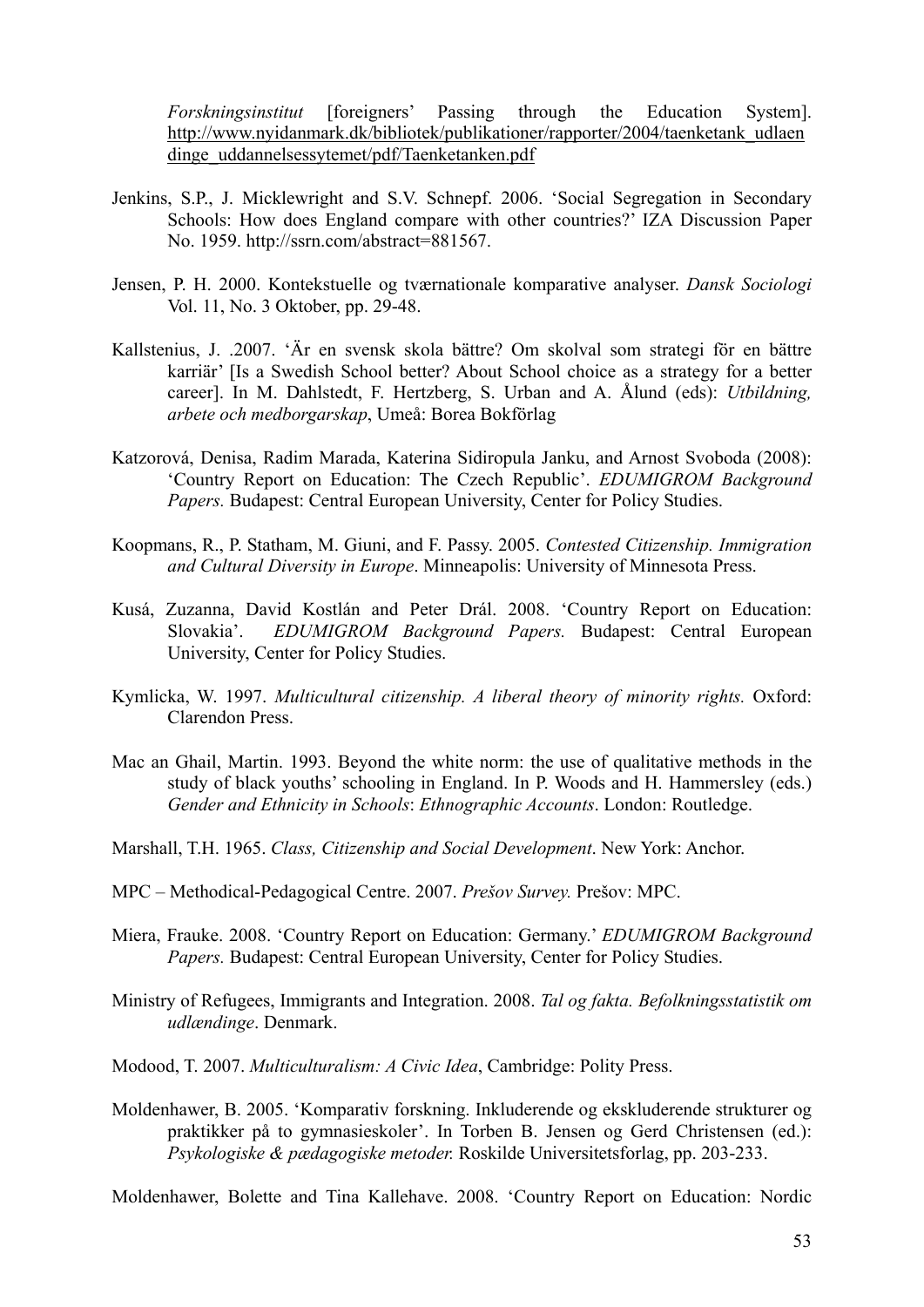Countries (Denmark and Sweden)'. *EDUMIGROM Background Papers.* Budapest: Central European University, Center for Policy Studies.

- Molnár, Emilia and Csaba Dupcsik. 2008. 'Country Report on Education: Hungary.' *EDUMIGROM Background Papers.* Budapest: Central European University, Center for Policy Studies.
- Moutsios, S. 2007. 'The European Union and its Education Policy'. In H.-G. Kotthoff and S. Moutsios (eds.): *Education Policies in Europe. Economy, Citizenship, Diversity.*  Studies in International Comparative and Multicultural Education, Vol. 10: Germany: Waxmann Verlag.
- Oberti, Marco. 2007. L'école dans la ville. Presses de Sciences-Po.
- OECD Organisation for Economic Co-operation and Development. 1997. *Classifying educational programmes. Manual for ISCED 97 Implementation in OECD Countries.* http://www.oecd.org/dataoecd/41/42/1841854.pdf.
- OECD Organisation for Economic Co-operation and Development. 2005. *School factors related to quality and equity. Results from PISA 2000*. OECD.
- OECD Organisation for Economic Co-operation and Development. 2006. Where Immigrant Students Succeed: A Comparative Review of Performance and Engagement in PISA 2003. *Education and Skills,* Vol. 8. Paris; OECD.
- OECD Organisation for Economic Co-operation and Development. 2007a. *Education at Glance 2007*. OECD Indicators.
- OECD Organisation for Economic Co-operation and Development. 2007b. *Where immigrants succeed. A comparative review of performance and engagement in PISA 2003.* Paris: OECD, http://www.pisa.oecd.org/dataoecd/2/38/36664934.pdf
- Ohliger, R. 2008. 'Considerations driving the selections for empirical research: groups, schools, sites.' EDUMIGROM work-in-progress material.
- OSI Open Society Institute. 2008. Equal *Access to Quality Education for Roma in Slovakia*, Budapest.
- Parekh, B. 2000. The Parekh Report, Princeton: Princeton University Press.
- Pearce, S. 2005. *You Wouldn't Understand: White Teachers in Multi-Ethnic Classrooms*. Stoke-on-Trent: Trentham Books.
- Peters, M. A., Britton, A. And Blee, H. .2008. 'Introduction: Many Faces of Global Civil Society: Possible futures for Global Citizenship'. In: Peters, Britton and Blee (eds.): *Global Citizenship Education. Philosophy, Theory and Pedagogy.* Rotterdam: Sense Publishers.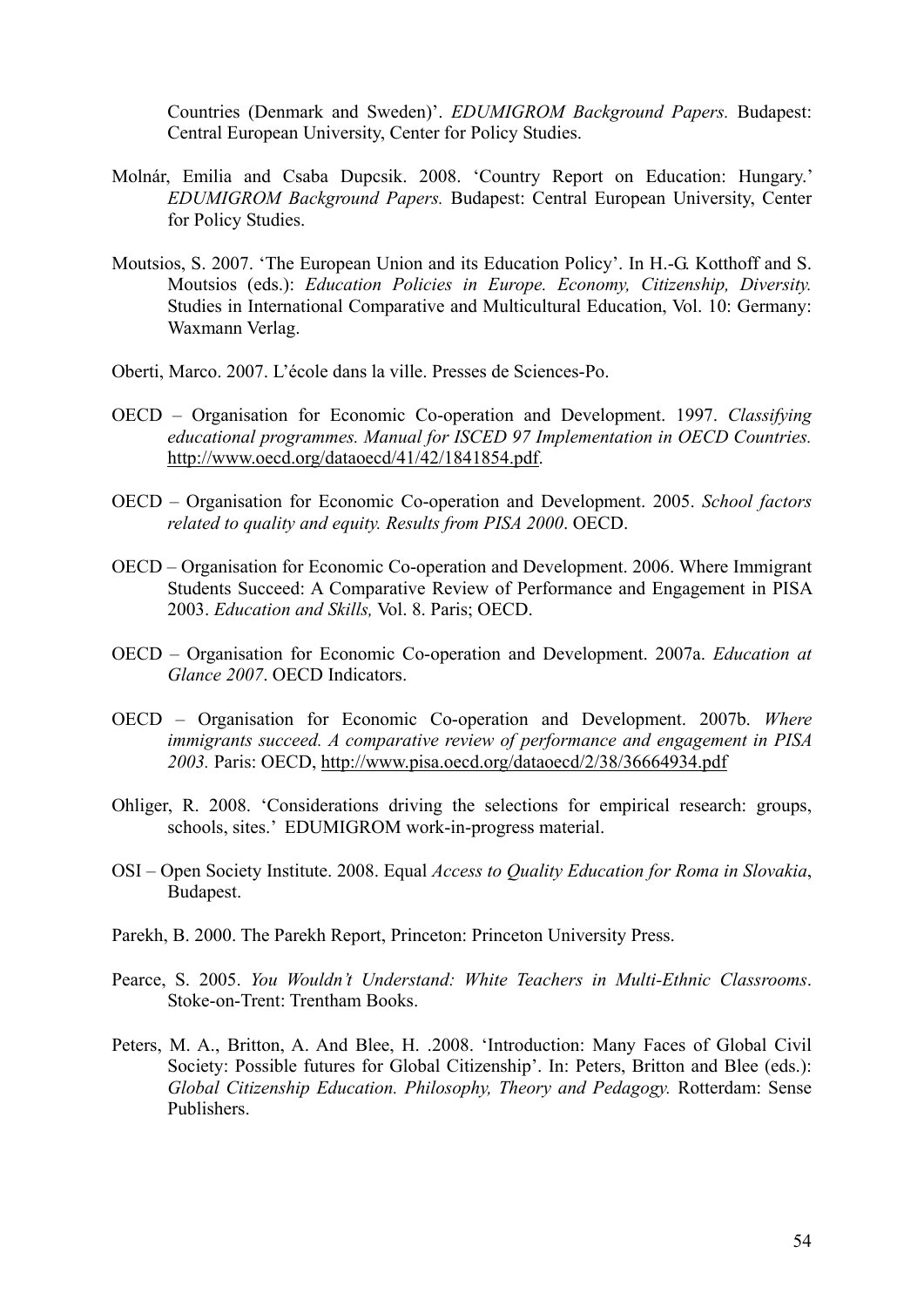- Phillips, A. .2007. *Multiculturalism without Culture*. Princeton, NJ: Princeton University Press.
- PISA Programme for International Student Assessment. 2002. *Programul International OECD pentru evaluarea elevilor. Raport national*. Bucuresti. http://www.edu.ro/index.php/articles/3266
- PISA Programme for International Student Assessment. 2006. *Programul International OECD pentru evaluarea elevilor. Raport national*. Bucuresti.
- Ragnvid, B. S. 2005. *Sources of Immigrants' Underachievement. Results from PISA Copenhagen.* Copenhagen: Danish Institute of Governmental Research (AKF). http://www.akf.dk/udgivelser/workingpaper/2005/pdf/9\_2005\_results\_pisa.pdf/
- Runfors, A. .2003. *Mångfald, motsägelser och marginaliseringar. En studie av hur invandrarskap formas i skolan* [Multiculturalism, oppositions and marginalising. A study of how the category of immigrant is constructed in school]. Stockholm: Bokförlaget Prisma.
- Schiff, Claire, Joelle Perroton, Barbara Fouquet, and Maitena Armagnague. 2008. 'Country Report on Education: France'. *EDUMIGROM Background Papers.* Budapest: Central European University, Center for Policy Studies.
- Silberman. R., Alba, R and Fournier, I. 2007. 'Segmented assimilation in France? Discrimination in the labour market against the second generation', *Ethnic and Racial Studies*, Vol*.* 30, No. 1, pp. 1-27.
- Singh, E. 1987. 'A question of interest: tackling racism in the curriculum'. In T. Booth and D. Coulby (eds.): *Contemporary Politics*, Vol. 7, No. 4, pp. 176 – 190.
- Söderström, M. and R. Uusitalo 2005. *School choice and segregation: evidence from an admission reform*. Working paper 7, Uppsala: IFAU – Institute for Labour Market Policy Evaluation.
- SOU Reports of the Government Commissions. 2000. *Välfärd och skola*, [Welfare and School], Delbetänkande av Kommittén Välfärdsbokslut 39 [Interim Balance Sheet for Welfare from the Welfare Commission]. Stockholm: Fritzes.
- SOU Reports of the Government Commissions. 2004. *Kunskap för integration*, [Knowledge for Integration], Delbetänkande av Kommittén Välfärdsbokslut 33 [Interim Balance Sheet for Welfare from the Welfare Commission], Stockholm: Fritzes.
- Spiewak, M. .2007. Abschied vom Sprengel, *Die Zeit*, Frebruary 01.
- Skolverket Swedish National Agency of Education (2003): *Valfrihet och dess effekter inom skolområdet*, Rapport 230, [The Freedom of choice and effects in the area of schooling, report nr 230] Stockholm: Skolverket.
- Tomatová, J. 2004. *Na vedľajšej koľaji* [Side-Tracked]. Bratislava: Slovak Governance Institute.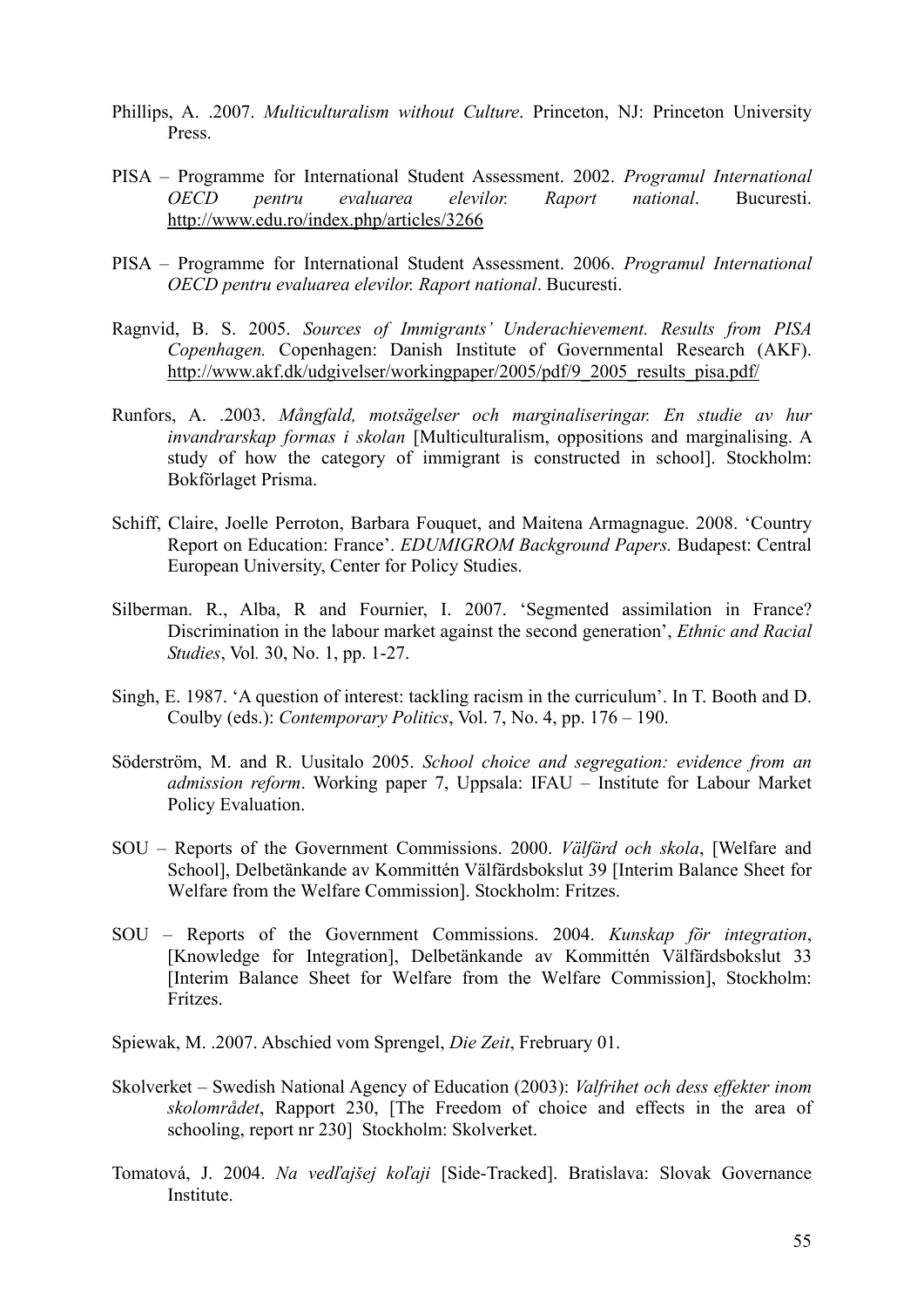- Tomlison, S. 2008. *Race and Education: Policy and Politics in Britain*. Maidenhead: Open University Press
- UNHRC United Nations Human Rights Council. 2007. *Report of the Special Rapporteur on the right to education, Vernor Munoz. Addendum, Mission to Germany (13-21 February 2006).* Geneva: UNHRC.
- UNDP United Nations Development Programme. 2003. *Roma in Central and Eastern Europe: Avoiding the Dependency Trap: The* Avoiding the Dependency Trap*. The Roma Human Development Report*. Bratislava: UNDP.
- Vaňo, Boris. 2002. *Prognóza vývoja rómskeho obyvateľstva v SR do roku 2025* [Prognosis of the Development of Roma Population until the Year 2025]. Bratislava: Infostat.
- Weekes-Bernard, D. 2007. *School Choice and Ethnic Segregation: Educational Decisionmaking among Black and Minority Ethnic Parents*. London: The Runnymede Trust.
- Winther-Jensen, T. 2004. *Komparativ pædagogik. Faglig tradition og global udfordring*. Akademisk Forlag.